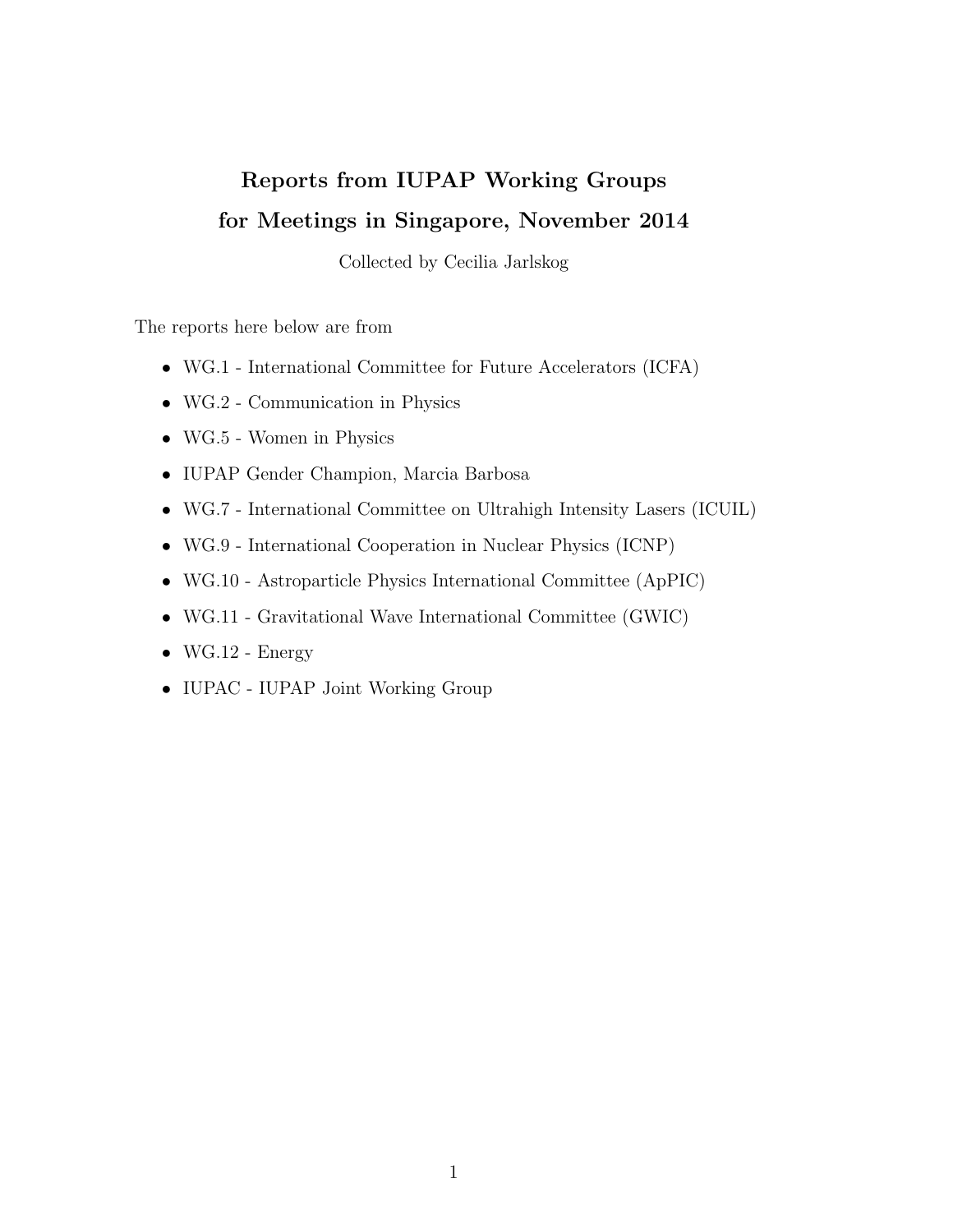## WORKING GROUP 1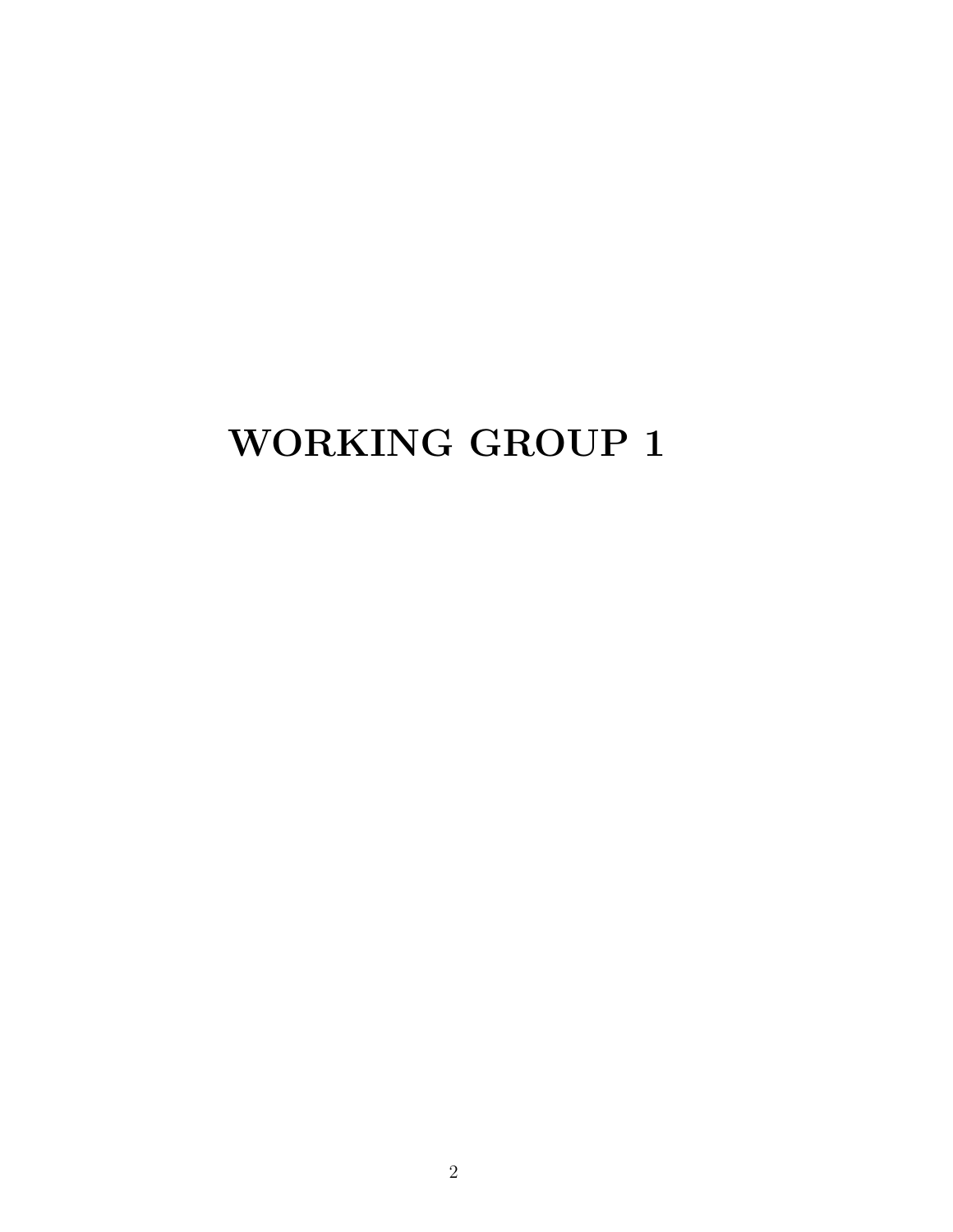### Activities of the International Committee for Future Accelerators (ICFA)

September 2013 – September 2014

Roy Rubinstein – ICFA Secretary

#### 1. Introduction

During the past year there were two ICFA meetings: on 20/21 February 2014 at the DESY laboratory in Hamburg, Germany, and on 6 July 2014 during the International Conference on High Energy Physics (ICHEP) in Valencia, Spain. At the February meeting, which is the major annual ICFA meeting, directors of the world's leading particle physics laboratories were also invited, as has been the practice for the past  $\sim$  2 decades. This allows a much more extensive discussion of the present and future status of particle physics.

The current ICFA membership is given in Appendix I.

#### 2. International Linear Collider (ILC)

The design of, and planning for, the ILC has been led by ICFA for over a decade, and led to the ILC Technical Design Report in 2013. Japan is now seriously considering hosting the ILC, and an ILC Project Office at KEK is operating. A preferred site decision has been made, and an international review concluded that the site was totally acceptable. The Japanese ministry MEXT has set up a task force with an Academic Experts Committee under it; a report is expected by March 2016. This group will study total ILC cost, human resources, the Japanese ILC organization, and the social and economic impact of the ILC in Japan.

The Linear Collider Collaboration (LCC), led by Lyn Evans under ICFA's Linear Collider Board (LCB) has been working closely with the ILC Project Office on site-specific ILC design activities. The LCC has also been interacting with Japanese government representatives and with labs and funding agencies around the world to further the realization of the ILC. The LCB has established MOUs with labs in several countries for LCC activities.

The LCB has recently established two subcommittees; the first will produce recommendations for the ILC Lab structure, including such items as governance, project management, etc.; the second will propose an international agreement for the ILC project.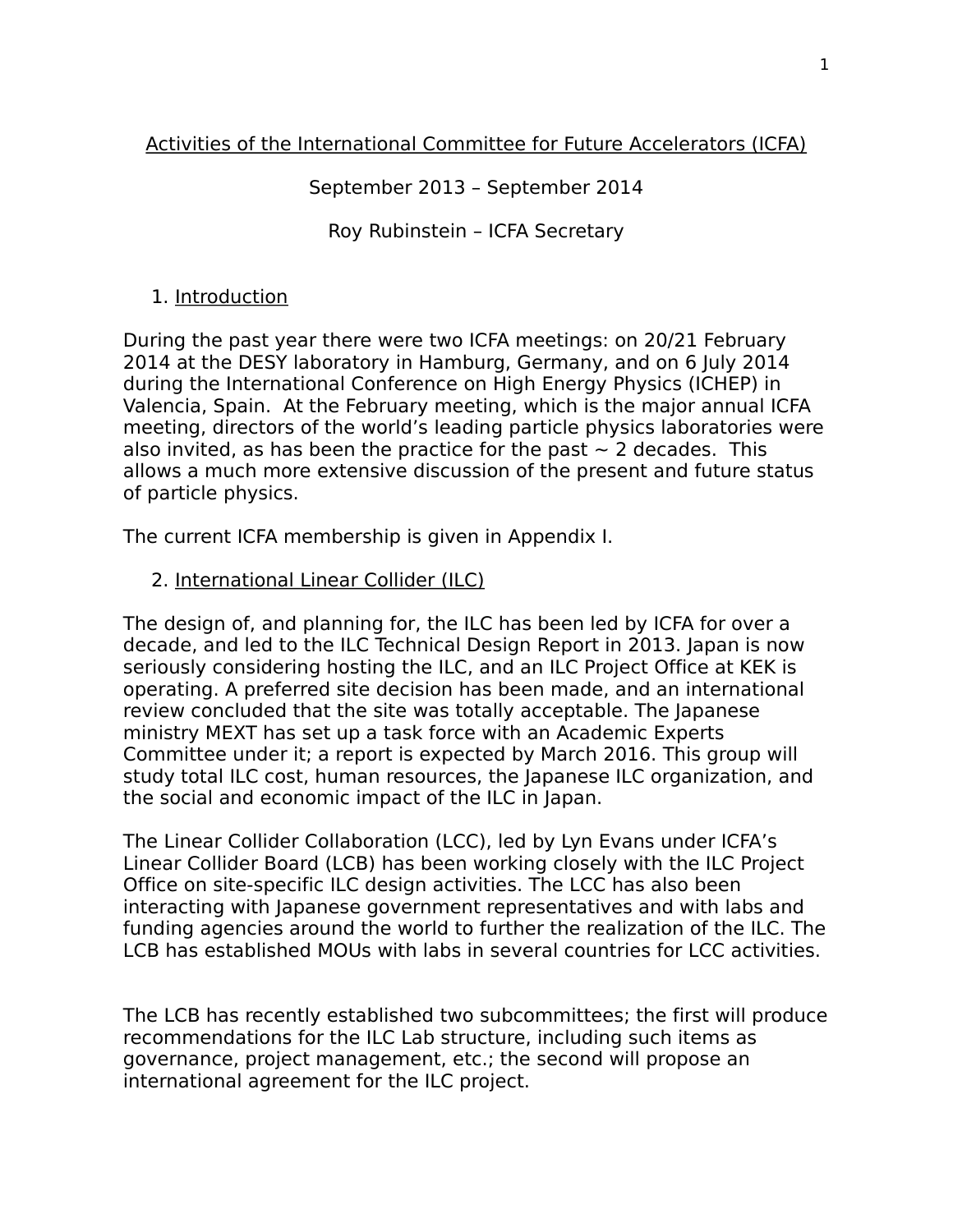Current consideration is that the ILC would start operation as a 250 GeV Higgs Factory, with later upgrades in stages to 500 GeV.

#### 3. Global Planning for Particle Physics, Including a 100 TeV Collider

There are two very large  $(-100 \text{ km})$  future colliders---FCC in Europe and CEPC in China---under emerging consideration by the world HEP community; ICFA is starting to look into whether it should play a role in any world-wide effort on the needed R&D for such a project.

The European Strategy document high priority items include a collider at the energy frontier. Tunnels of  $\sim$  100 km have been considered for the FCC, and a preparatory group is preparing a preliminary parameter set;  $\sim 100$  TeV pp,  $\sim 350$  GeV e+e-, and ep options are being looked at. CEPC would be initially a Higgs Factory  $\sim$  240 GeV e+e- collider in a  $\sim$  50-70 km tunnel, with later conversion to a pp collider.

ICFA encouraged the two studies to work as close together as possible.

#### 4. ICFA Statement

In July 2014, ICFA issued a Statement http://www.fnal.gov/directorate/icfa/ICFA\_Statement\_20140706.pdf reaffirming its continued support of the ILC and also encouraging studies of future accelerators.

#### 3. ICFA Seminar

ICFA Seminars are held every three years, with the next one being at IHEP/Beijing on 27-31 October 2014. These Seminars allow for an international exchange of information on plans for future facilities in the field of particle physics. Typical attendance is 150-200 invited leading members of the fields of accelerator and particle physics, together with leaders from related topics such as astroparticle physics, scientific computing, outreach, etc. Representatives of government funding agencies and the media are also invited.

#### 6. ICFA Chair

Nigel Lockyer (Fermilab) is the current Chair of ICFA; Joachim Mnich (DESY) will become ICFA Chair for a three-year term starting on 1 January 2015.

### 7. Reports

Reports were presented to ICFA meetings on the activities of ICFA's Panels; the ICFA/ICUIL collaboration on particle acceleration by lasers; and of each country and lab represented at the meeting. There were also reports given on InterAction (the particle physics communicators' organization) and activities of the Funding Agencies for Large Colliders (FALC).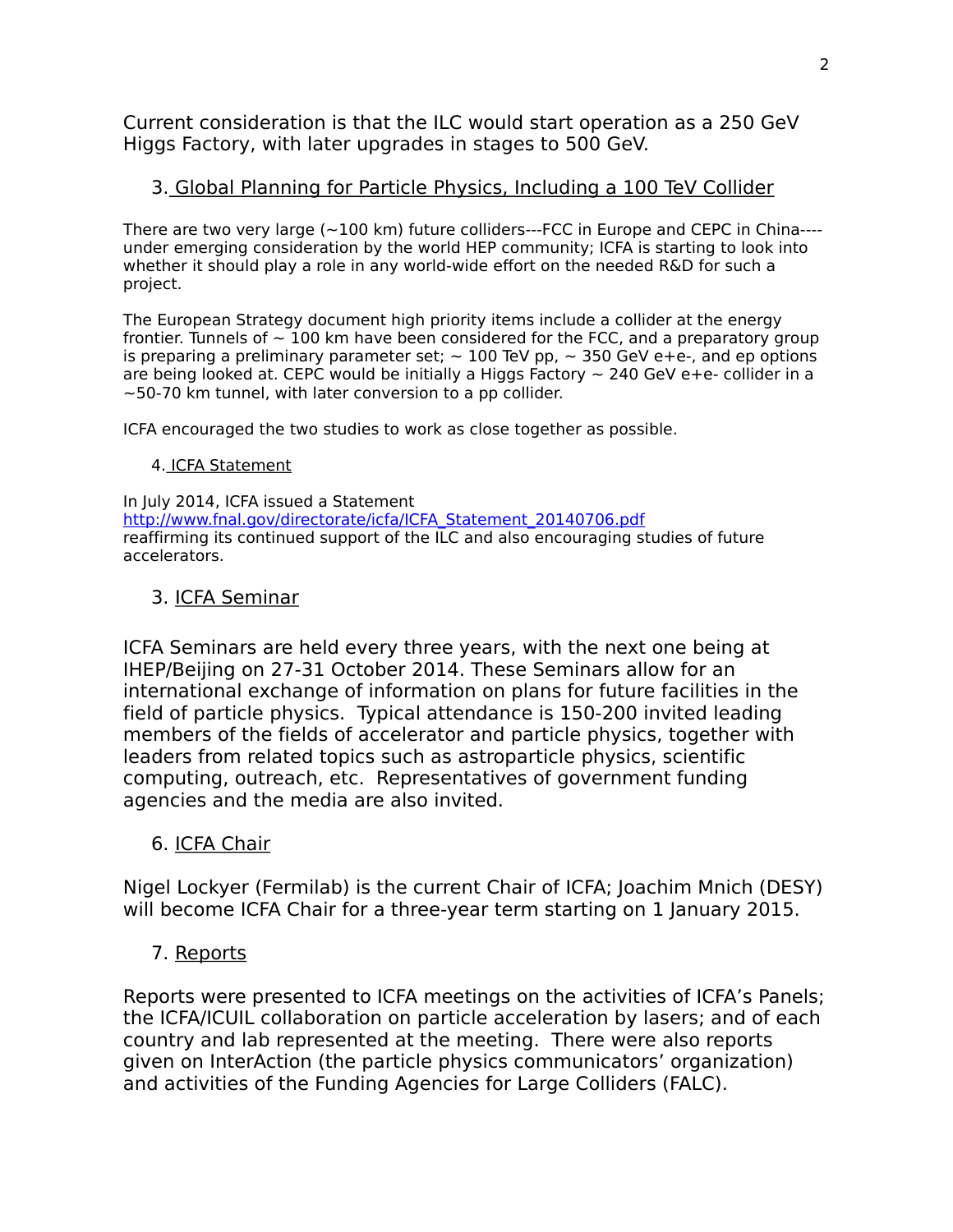Appendix I

### **ICFA MEMBERSHIP**

## September 2014

| <b>CERN Member States</b> | R. Heuer<br>M. Krammer<br>J. Mnich                |
|---------------------------|---------------------------------------------------|
| <u>USA</u>                | N. Lockyer (Chair)<br>D. MacFarlane<br>I. Shipsey |
| <u>Japan</u>              | T. Mori<br>A. Suzuki                              |
| <b>Russia</b>             | A. Bondar<br>S. Ivanov                            |
| Canada                    | M. Roney                                          |
| <u>China</u>              | Y. Wang                                           |
| <b>Other Countries</b>    | L. de Paula<br>V. Matveev<br>A. Roy               |
| <u>C11</u>                | H. Aihara                                         |
| (Secretary:               | R. Rubinstein)                                    |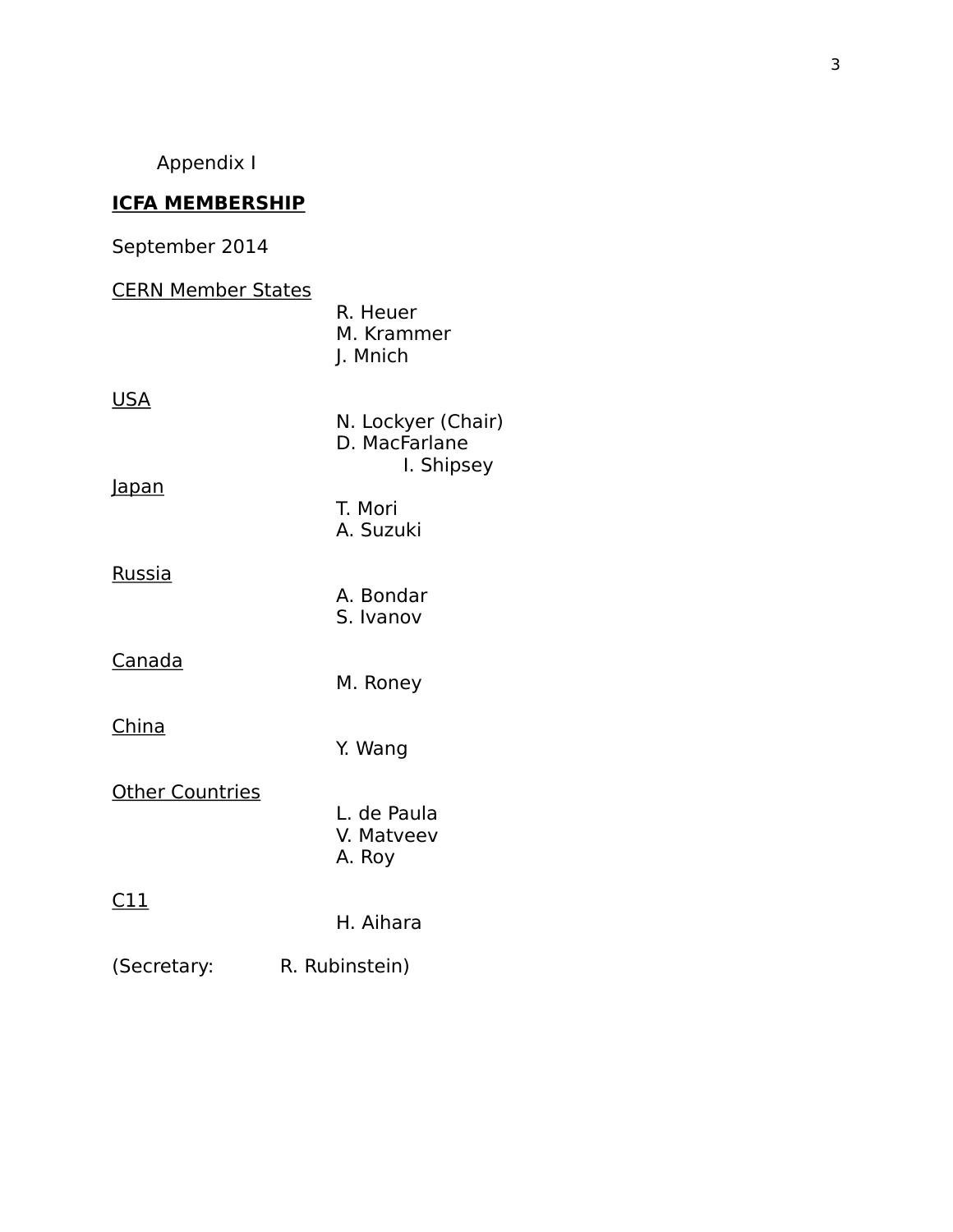## WORKING GROUP 2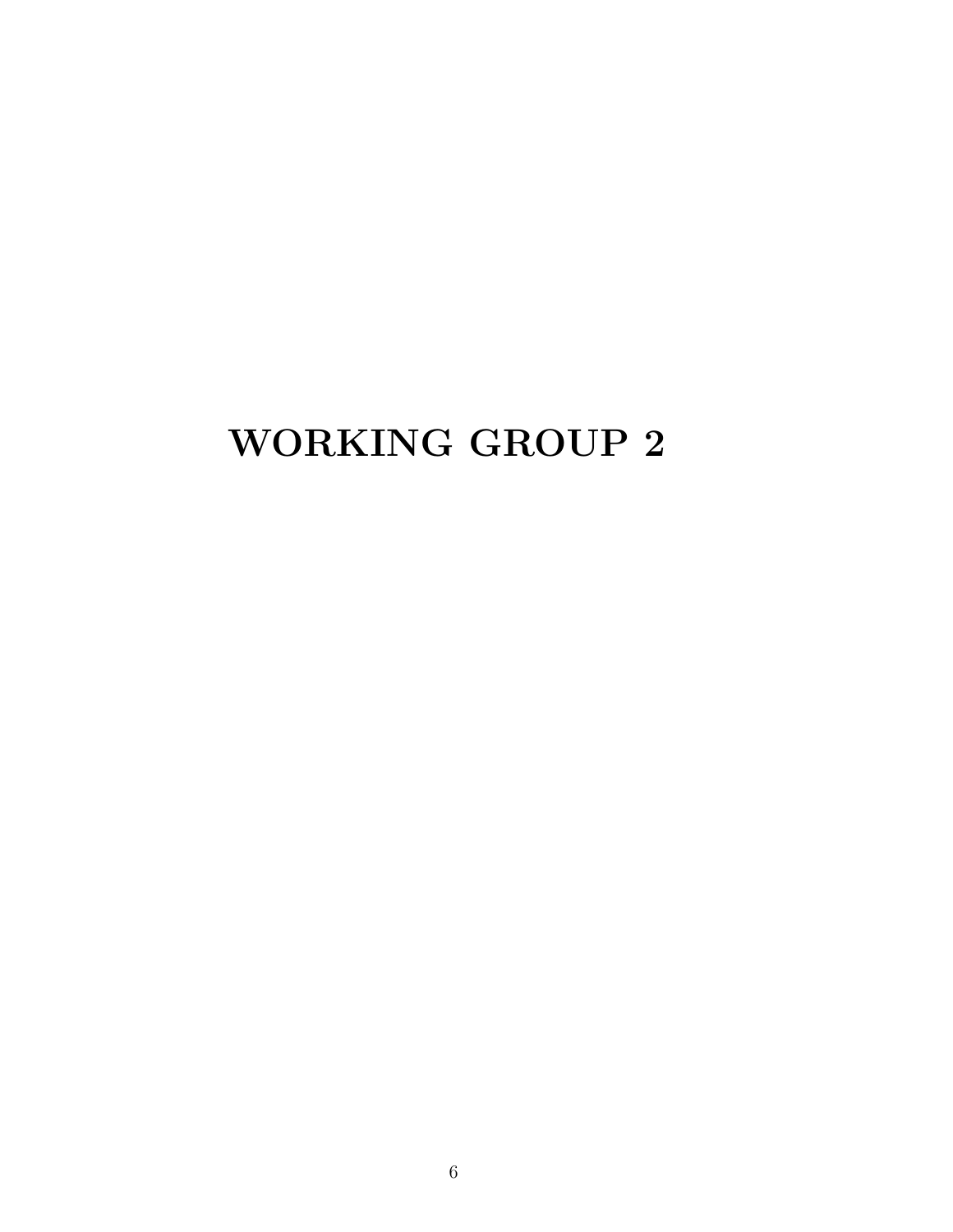The members of the Working Group on Communication in Physics are listed below. Each has an interest in physics communication issues, and in many cases have strong connections with physics society publications. The group has been meeting yearly, with meetings in 2012 in CERN and 2013 in Ridge, NY. In 2014, we have a virtual meeting scheduled. The current members are:

Gene Sprouse (Chair) Editor in Chief, American Physical Society Ridge, NY

Xavier Bouju CEMS/CRNS Toulouse, France

Enrique Canessa Abdus Salam ICTP Trieste, Italy

Nicola Gulley Editorial Director Institute of Physics Publishing Bristol, U.K

Li Lu

Professor and Deputy Director Institute of Physics, Chinese Academy of Sciences Beijing, China

Sergio M Rezende Professor of Physics at the Universidade Federal de Pernambuco Former Minister for Science and Technology of Brasil (2005-2010).

Ken-Ichi Ueda Institute for Laser Science Tokyo, Japan

Jens Vigen Head Librarian(CERN). Geneva, Switzerland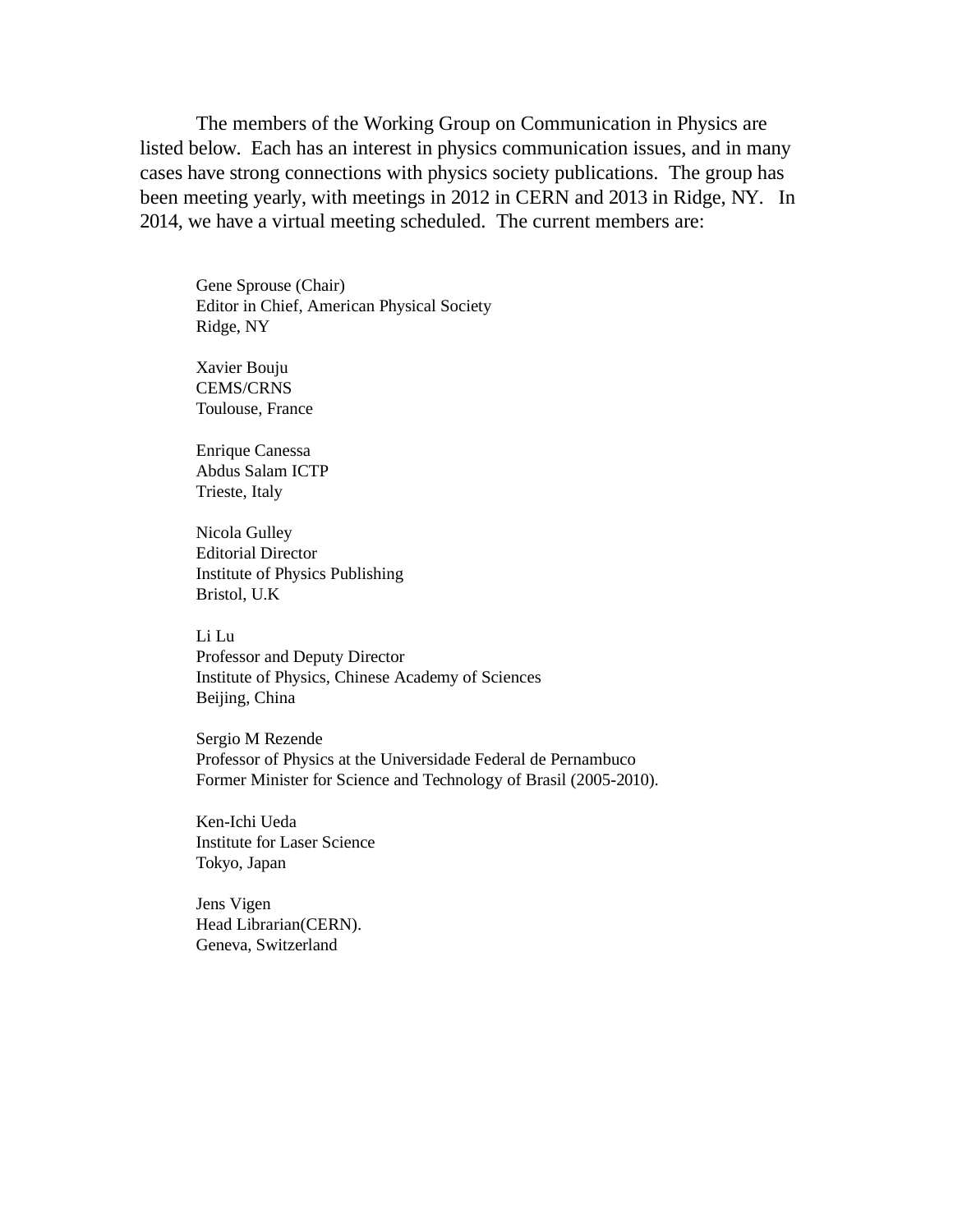In 2012, our group had extensive discussions about researcher identifiers, and has made a proposal for the General Assembly to endorse ORCID. ORCID is an open, non-profit, community-based effort to provide a registry of unique researcher identifiers and a transparent method of linking research activities and outputs to these identifiers. ORCID is unique in its ability to reach across disciplines, research sectors, and national boundaries and its cooperation with other identifier systems. Our group proposed the following statement to be adopted by the IUPAP General Assembly:

#### **Statement to the IUPAP Council from the Working Group on communication in physics**

The IUPAP Working Group for Communication in Physics acknowledges the long-standing problem of accurately linking researchers with their professional activities, and fully supports ORCID's efforts to create a registry of researcher identifiers and embed these within research workflows.

To support the adoption of ORCID, the Working Group recommends that IUPAP encourage the physics community to adopt ORCID:

- as individuals, by registering for ORCID identifiers(IDs);
- as member organizations, by joining ORCID and integrating ORCID IDs into workflows, for example by
	- o a) integrating ORCID IDs into member registration processes;
	- o b) integrating ORCID IDs into manuscript submission processes; and
	- o c) informing their members of the advantage to them and their community of linking their scholarly activity to their ORCID ID.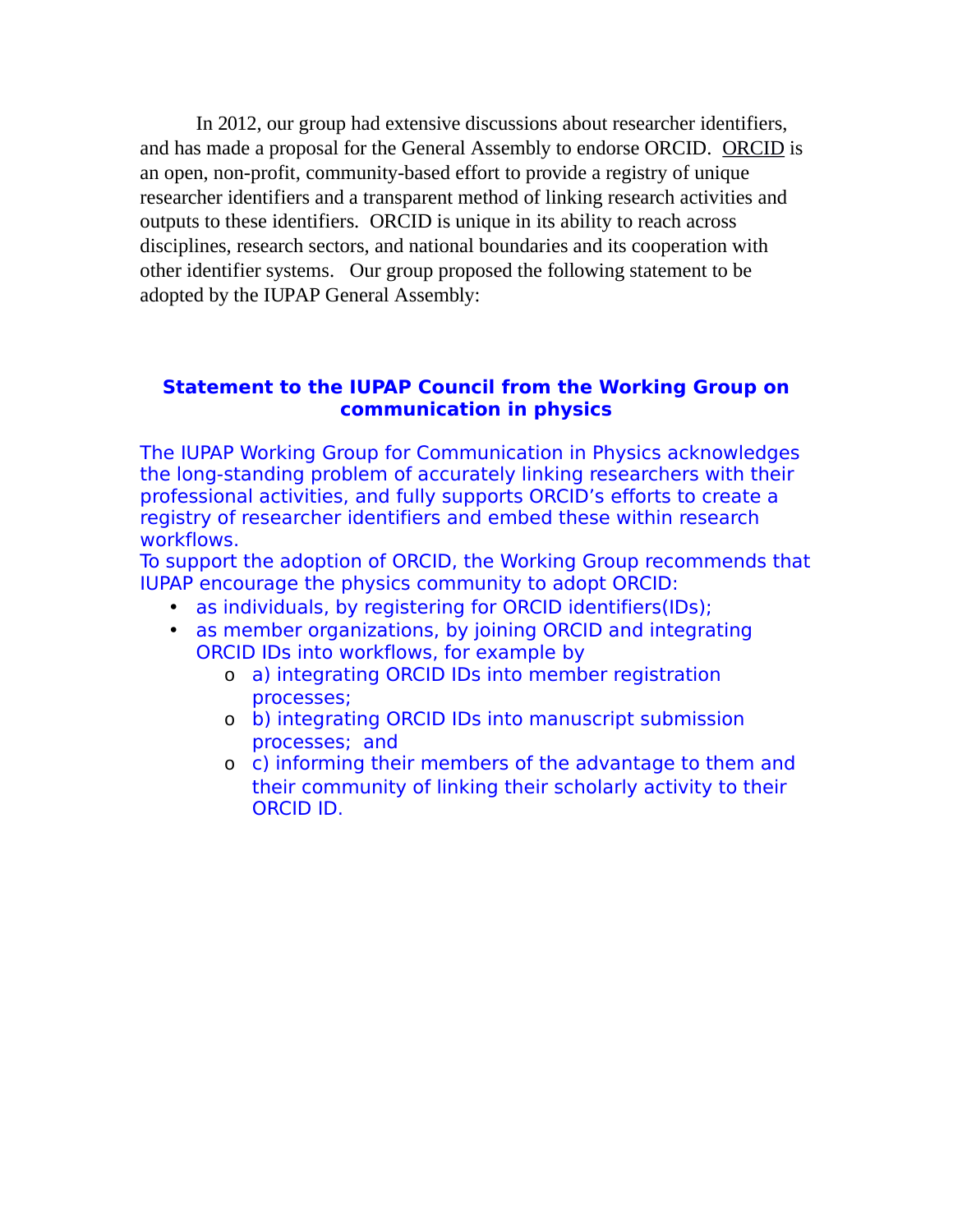In 2013, the Working Group turned its attention to the issue of Data. We met with Chris Biemesdorfer from the AAS, who explained to us various initiatives in Astronomy and other physics fields. After extensive discussions and reports from each member of the committee concerning how data issues are viewed in their location, we developed the following proposal to the IUPAP General Assembly:

#### **Statement to the IUPAP Council from the Working Group on communication in physics.**

The working group were asked to consider the benefits and challenges to making research data open for wider reuse. The group recommends that to facilitate the discussions there should be a preferred definition to define data. We propose the following definitions:

Level 0 data – raw data, unprocessed

Level 1 – convert data to standard units; some initial calibrations

Level 2 – some data analysis, such as fit to curves, calibrations etc. Generally the data that will be supporting any figures in published articles and reports

Using this definition the group recommends that Level 2 data could be a good candidate for making openly available. Level 1 and Level 0 data require supporting information and formatting to be of most use and to facilitate accessibility.

There are many good examples of research communities sharing data well and integrating it into publication practices. Data supplementing articles is being published across disciplines, and in the life sciences mandatory publication of data for reproducibility already underpins several disciplines/journals. Research communities such as Astronomy and High Energy Physics have established formatting, linking and archiving protocols for data. However this is not the case across all areas of physics. The working group recognises that there are a number of initiatives and new publications emerging that help to bridge the gaps between the raw data classed as level 0 and the fully processed data at level 2 and that these should be monitored; new services emerging also provide suitable options for authors to index and store their data but the current landscape is still very fragmented.

In conclusion we recommend that IUPAP invite the physics community to provide, whenever and however possible, these data whilst recognising that this will be more complex in some areas than others, with additional supplementary information such as software, for example, required in some cases.

The publishing and library communities can play an instrumental role in this process in designing submission processes and guidelines together with linking mechanisms that can lead to more robust management, discoverability and archiving of the data. The benefits of this would contribute significantly to reducing duplication of effort at a later stage in the future.

We also recognise that by making data available researchers need some assurance that ethical practices will be adopted by others when making use of their data, abiding by any embargo periods or restrictions that may be imposed due to the nature of the data, and suitably acknowledging the original authors.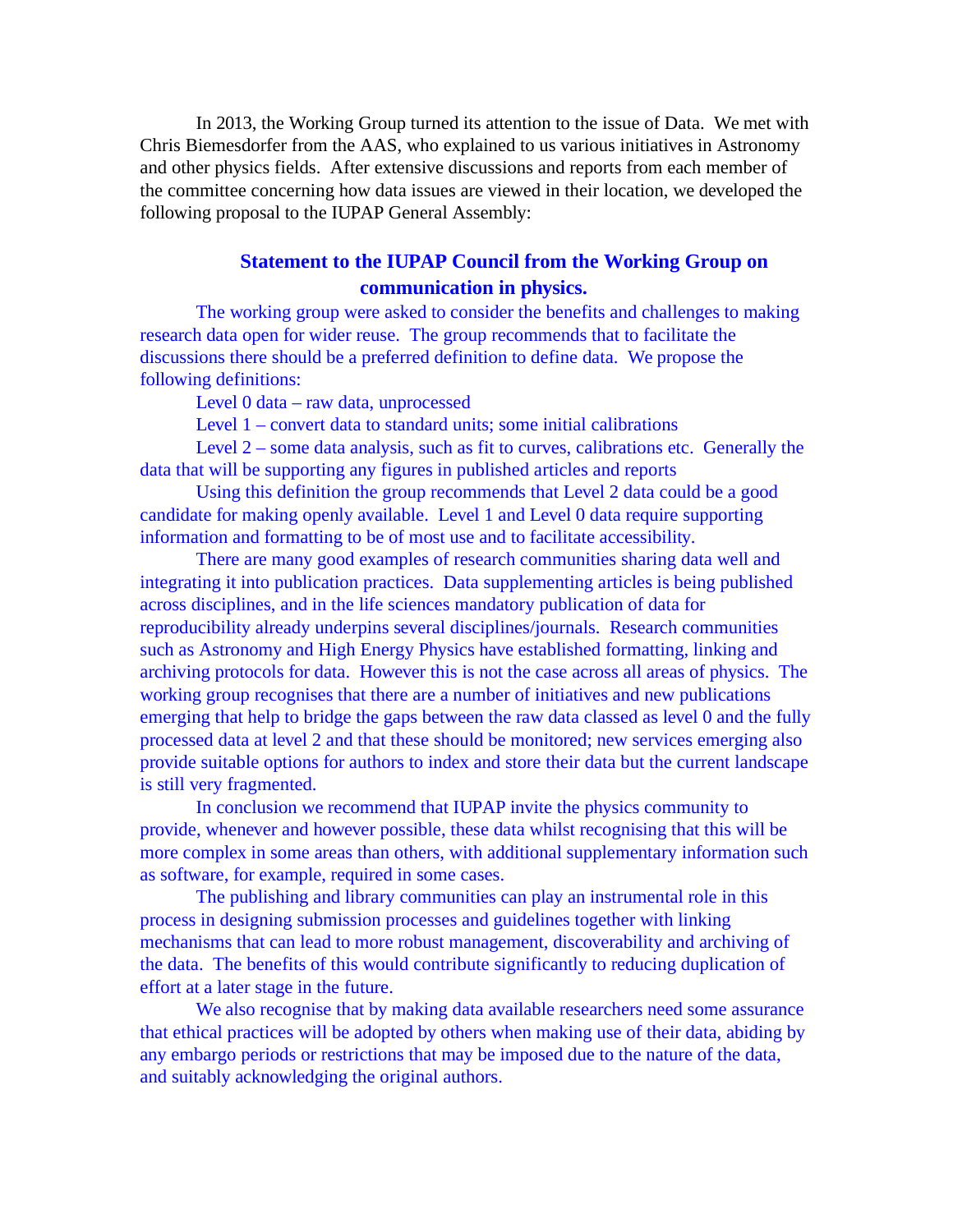## WORKING GROUP 5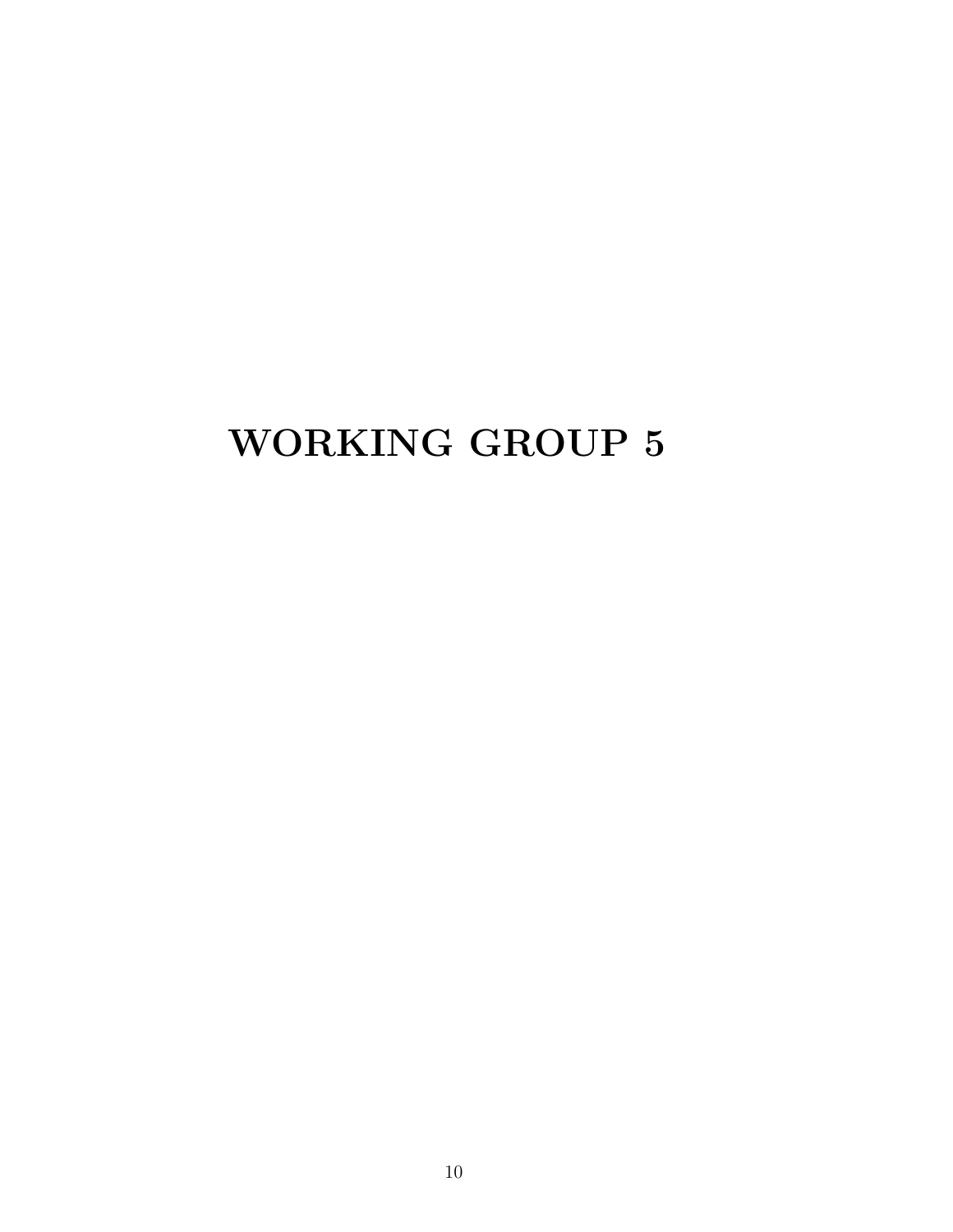#### Report on the activities of the IUPAP Working Group on Women in **Physics, 2013-2014**

The Working Group on Women in Physics was formed by resolution of the Atlanta IUPAP General Assembly with the following mandate:

- to survey the present situation and report to the Council and the liaison committees
- to suggest means to improve the situation for women in physics.

One of the main activities of the Working Group is the organization of the International Conferences on Women in Physics (ICWIP) that take place once every three years. At these conferences experiences and data from a large number of countries are exchanged. This year the Fifth IUPAP International Conference on Women in Physics took place in Waterloo, Canada from August  $5<sup>th</sup>$  through August  $9<sup>th</sup>$  (http://icwip2014.wlu.ca/). This was the first time that the conference was held in North America. 215 participants from 49 countries attended the conference. The country list included both developed and developing countries many of which are not part of IUPAP. To guarantee the participation of people from countries in need we awarded full Travel Grants. We received 93 grant applications from 34 different countries, many of them from Africa. This shows the positive impact that the Conference held in South Africa in 2011 had on the Physics community in the continent. In that regard, it is remarkable that our Working Group has links with active groups of women in many countries that do not have a strong tradition in the practice of Physics and are not part of IUPAP. Unfortunately, although we had agreed to cover the travel expenses of many applicants, we had last minute cancellations due to visa problems. Although we knew we could be facing this problem, we did not have many resources to address it. It would be good to develop a strategy for the future. Finally, 46 Travel Grant awardees attended the conference. They came from the countries listed in the following table.

| Country and number of funded participants |  |  |  |
|-------------------------------------------|--|--|--|
| Albania, 1                                |  |  |  |
| Algeria, 1                                |  |  |  |
| Argentina, 2                              |  |  |  |
| Armenia, 1                                |  |  |  |
| Belarus, 1                                |  |  |  |
| Brazil, 1                                 |  |  |  |
| Burkina Faso, 1                           |  |  |  |
| Cameroon, 1                               |  |  |  |
| Congo, D. R., 1                           |  |  |  |
| Cyprus, 1                                 |  |  |  |
| Ecuador, 2                                |  |  |  |
| Egypt, 2                                  |  |  |  |
| El Salvador, 1                            |  |  |  |
| Estonia, 1                                |  |  |  |
| Ethiopia, 2                               |  |  |  |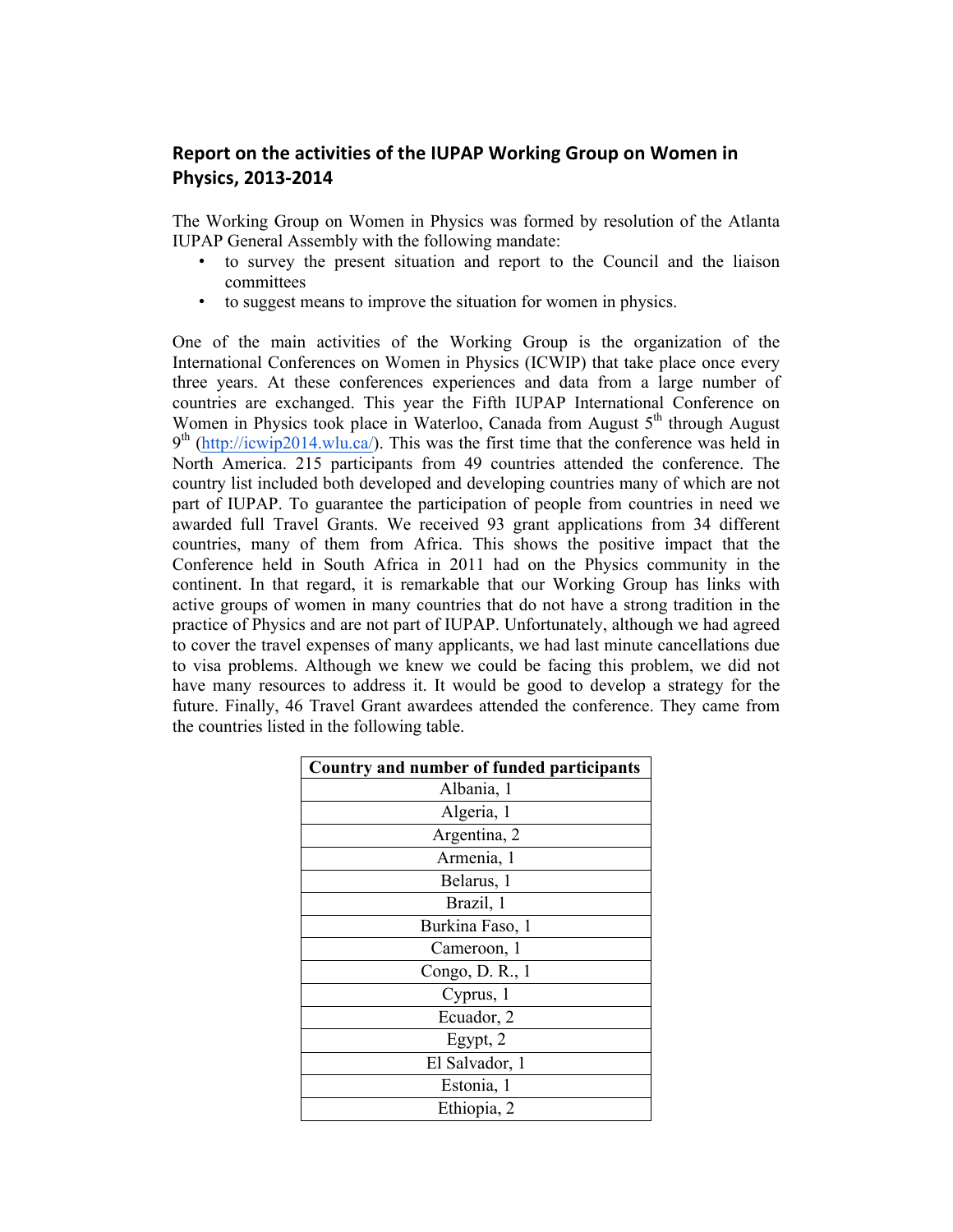| Honduras, 1    |  |  |  |
|----------------|--|--|--|
| Ghana, 2       |  |  |  |
| India, 2       |  |  |  |
| Indonesia, 2   |  |  |  |
| Iran, 1        |  |  |  |
| Ireland, 1     |  |  |  |
| Kenya, 1       |  |  |  |
| Lithuania, 1   |  |  |  |
| Mexico, 2      |  |  |  |
| Morocco, 1     |  |  |  |
| Nepal, 1       |  |  |  |
| Nigeria, 1     |  |  |  |
| Pakistan, 1    |  |  |  |
| Peru, 1        |  |  |  |
| Philippines, 1 |  |  |  |
| Russia, 1      |  |  |  |
| Sudan, 1       |  |  |  |
| Tanzania, 1    |  |  |  |
| Tunisia, 1     |  |  |  |
| Uganda, 2      |  |  |  |
| Zambia, 1      |  |  |  |

We could support the travel expenses of so many participants thanks to the funds we received from the following agencies and individuals:

| <b>IUPAP</b>                                                  |  |  |
|---------------------------------------------------------------|--|--|
| <b>Beth Cunningham</b>                                        |  |  |
| Judy Franz                                                    |  |  |
| <b>Beverly Hartline</b>                                       |  |  |
| Stefan Zollner                                                |  |  |
| Juana Rudati                                                  |  |  |
| <b>Network For Good</b>                                       |  |  |
| <b>American Association of Physics Teachers (AAPT)</b>        |  |  |
| <b>American Institute of Physics (AIP)</b>                    |  |  |
| <b>American Physical Society (APS)</b>                        |  |  |
| Argonne National Laboratory (ANL)                             |  |  |
| <b>Brookhaven National Laboratory</b>                         |  |  |
| <b>Jefferson Science Associates (JLAB)</b>                    |  |  |
| National Academy of Science (NAS-USLC)                        |  |  |
| National Institute of Science & Technology (NIST)             |  |  |
| <b>Stanford Linear Accelerator Center (SLAC)</b>              |  |  |
| College of Science & Physics Department Northeast University  |  |  |
| <b>Yale University</b>                                        |  |  |
| Korean Physical Society (KPS)                                 |  |  |
| <b>Asia Pacific Center for Theoretical Physics (APCTP)</b>    |  |  |
| <b>Association of Asia Pacific Physical Societies (AAPPS)</b> |  |  |
| <b>Japan Physical Society JPS</b>                             |  |  |
| Japan Society of Applied Physics - JSAP                       |  |  |
| Physical Society of Republic of China, Taiwan                 |  |  |
| ICSU                                                          |  |  |
| National Science Foundation (through AAPT)                    |  |  |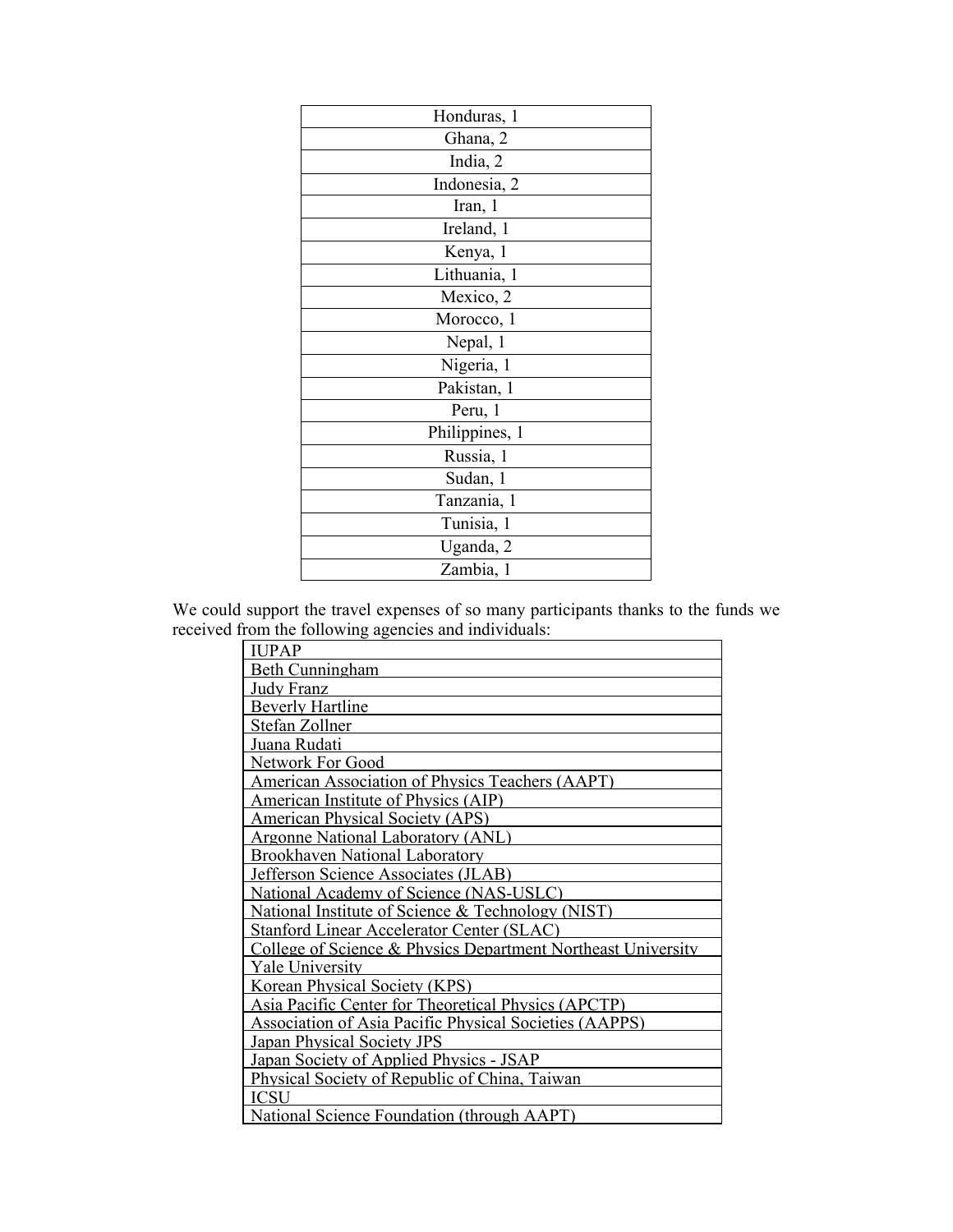The Working Group was responsible to apply for this support. The Local Organizing Committee obtained funding from their country to cover other expenses of the conference. Several Physical Societies, on the other hand, helped the conference through the support of their own country team members.

As planned, at the conference there were six very successful plenary talks delivered by Melissa Franklin (Harvard University, USA), Silvia Torres-Peimbert (UNAM, Mexico,), Claudia Felser (Max Planck Institute for Chemical Physics of Solids, Germany), Patience Mthunzi (National Laser Centre of South Africa), Sabine Stanley (University of Toronto, Canada) and Tsai-Chien Chiang (China, Taipei, author of the biography entitled "Madam Wu Chien-Shiung: The First Lady of Physics Research"). One copy of the book by T-C Chiang was given to each participating country thanks to a donation from the publisher.

The Conference had very interesting outreach activities. There was a public lecture by Jill Tarter, the outgoing Director of the Center for SETI Research who inspired Carl Sagan for his novel "Contact". There was a Panel Discussion on "How to succeed with physics" especially intended for undergraduate students, featuring four women physicists with "non-standard" careers (Sandy Eix, developer of shows, programs, and exhibits at Science World, Canada; Marina Milner-Bolotin, Assistant Professor in Science Education at the University of British Columbia; Clara Moskowitz, Associate Editor at Scientific American and Eileen Pollack, novelist, essayist, and short story writer with an undergraduate degree in Physics). A special lunch was organized where the pioneering Canadian physicist and activist, Ursula Franklin, talked about her life and signed her book, "Ursula Franklin Speaks".

The distinctive feature of ICWIPs is that they are highly participative. Attendants not only present their country and scientific posters, but are also engaged in discussions and elaboration of resolutions and proposals. The climate of the conference, on the other hand, is such that most people are willing to share their feelings, thoughts and experience. Associated with the  $5<sup>th</sup>$  ICWIP there were two activities that promoted this exchange. On one hand, participants were invited to share stories that reflected their life in Physics. These stories that came from all over the World are available at http://mystemstory.wlu.ca/. Then, Beth Cunningham and Toni Sauncy worked on a video project as part of an NSF grant for which over 40 women participants of ICWIP were interviewed. The video is currently being edited and will be made available soon. Finally, as in previous conferences, during the  $5<sup>th</sup>$  ICWIP there were 5 parallel breakout sessions where discussions were fostered. They covered the following subjects: Gender Studies, Physics Education, Improving the workplace, Professional Development and Leadership, Cultural perception and bias/ Science Practice and Ethics. Apart from the resolutions to be presented at the IUPAP General Assembly, we want to highlight here two points that came out of the discussions of the breakout sessions. On one hand, a deeper involvement of specialists on gender studies was perceived as necessary either during ICWIP or by holding a separate specific international conference. On the other hand, the need for a continuous survey of the situation of physicists throughout the world was pointed out. Namely, at one of the breakout sessions, Casey Tefaye from the American Institute of Physics presented the results of the 2010 Global Survey of Physicists analyzed by regions. This analysis was restricted to the 12 countries with at least 30 female respondents to the Survey.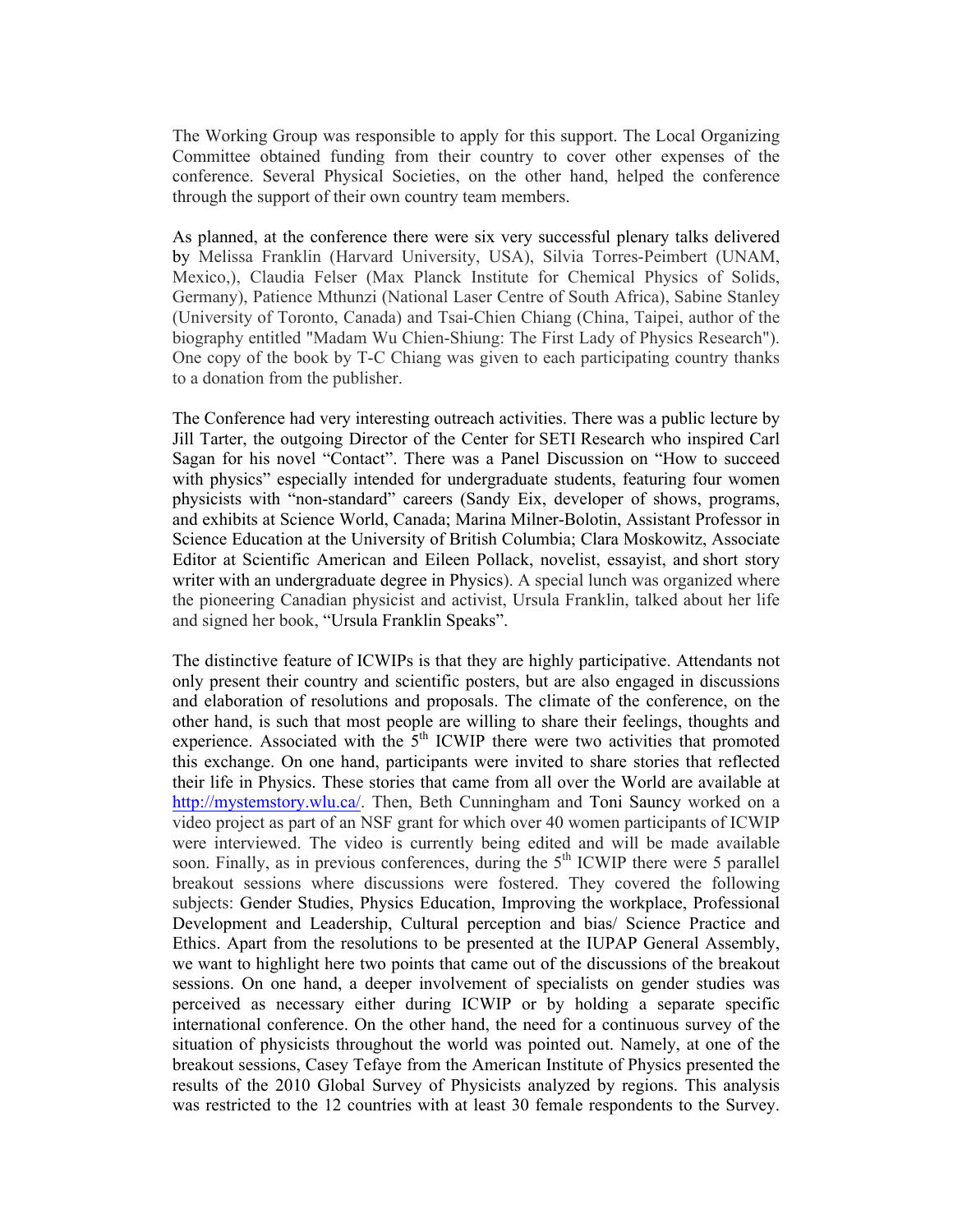The data turned out to be not representative of any nation or region, but reflected the respondents' experience. A multi-level analysis considering age, employment sector, gender and children was applied. Yet, some global trends were inferred with respect to gender. In 9 of the analyzed countries, women had fewer opportunities than men and in a different 9-country subset they had fewer resources than men. Regarding career progress, women with children progressed more slowly than men in 8 of the analyzed countries. The percentage of men who perceived that their careers had advanced more slowly, on the other hand, was smaller for men with than for men without children. These findings were consistent in many countries, but not all. This shows that there is still work to be done and that a deeper study is necessary to learn from the differences between countries. The multi-level analysis, however, requires that data from many more individuals be collected. There is therefore a need to have a continuous global survey of physicists.

The results of the discussions of the breakout sessions were presented at a General Assembly that was held the last day of the conference. Based on these results the set of resolutions included at the end of the report was unanimously approved.

As in previous conferences, AIP will publish the Proceedings of the  $5<sup>th</sup>$  ICWIP. Papers for the proceedings are currently being collected. About 30 scientific papers, 28 of the 49 country papers, 4 of the 5 workshop papers, and at least one of the plenary speakers papers have already been received. We thus expect these proceedings to be ready much earlier than the previous ones.

All conference participants and the Working Group members think that there is a compelling need for the Group to continue to exist. Although there has been great progress more work is needed to increase the number and improve the situation of women physicists throughout the world. To pursue its goals efficiently, Working Group members need to be renewed. Our proposal is that Igle Gledhill replaces Silvina Ponce Dawson as chair of the Working Group after the IUPAP General Assembly and that Shohini Ghose from Canada replaces Silvina, Prajval Shastri from India replaces Shobhana Narasimhan and Kwek Leong Chuang from Singapore replaces Jin-Hee Yoo from Korea as Working Group members. The Working Group website, currently hosted by the University of Buenos Aires, will also be updated and moved to Singapore. As always, it is very important to mention that none of the Working Group activities would be possible without the continuous help of Jacquelyn Beamon-Kiene with the full support of the American Physical Society.

Silvina Ponce Dawson, Argentina (outgoing chair), silvina@df.uba.ar Igle Gledhill, South Africa (incoming chair) igledhil@csir.co.za Jacquelyn Beamon-Kiene (secretary and financial manager) (beamon $(\partial_i$ aps.org) Ching-Ray Chang, China, Taipei  $\frac{\text{cichang}}{\text{(aphys}}$ .ntu.edu.tw Gillian Butcher, UK, gib@star.le.ac.uk Manling Sui, China, Beijing mlsui@bjut.edu.cn Renee Horton, rhorton@mint.ua.edu Prajval Shastri, India prajval.shastri@gmail.com Shohini Ghose, Canada shohini.ghose@gmail.com Lilia Meza Montes, Mexico, lilia@ifuap.buap.mx Kwek Leong Chuang, Singapore kwekleongchuan@nus.edu.sg Jin Hee Yoon, Korea, jinyoon@inha.ac.kr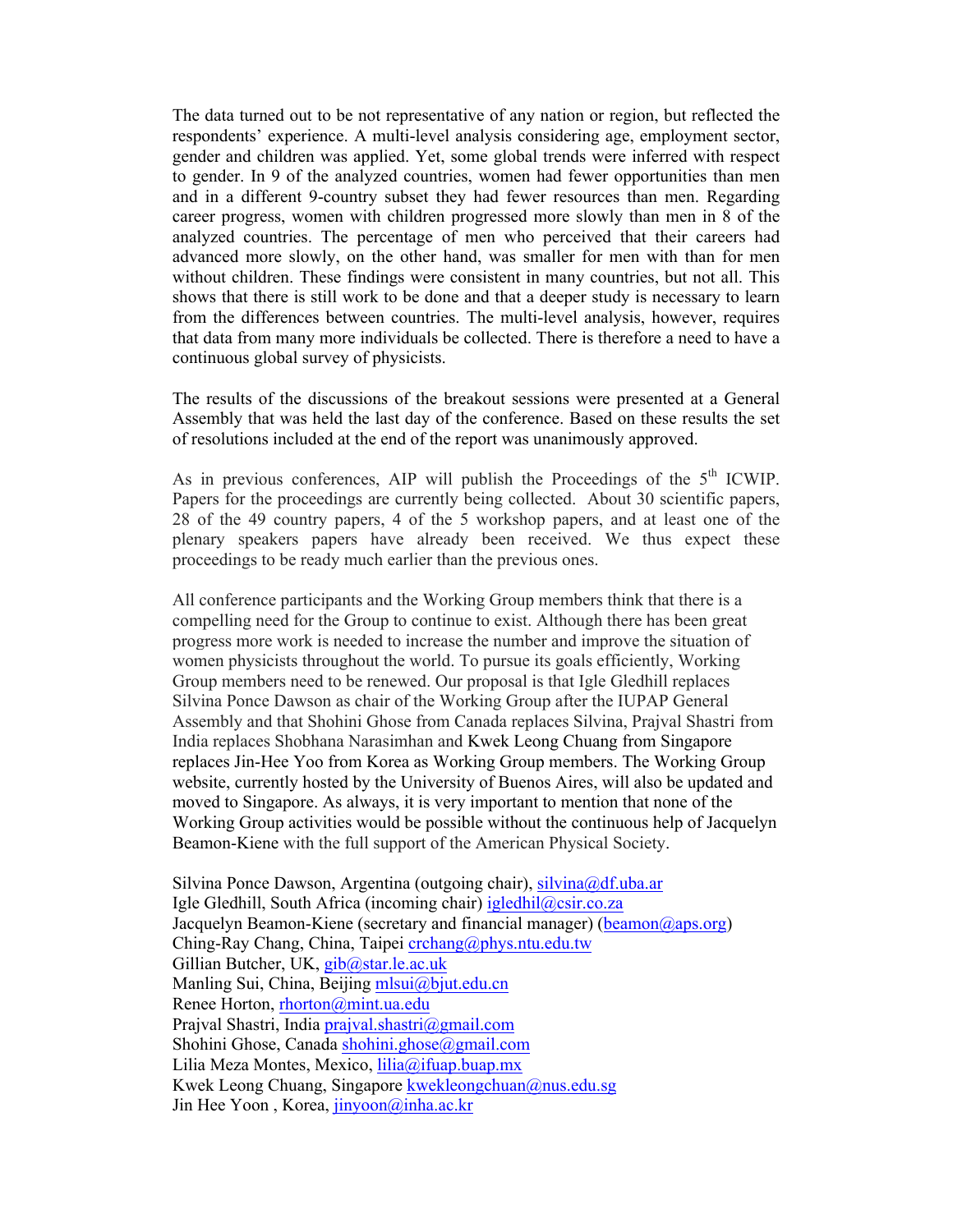#### **Resolution for the IUPAP 28th General Assembly Submitted by the 5th IUPAP International Conference on Women in Physics Waterloo, Canada, August 5-8, 2014**

Physics is a key discipline for understanding our Universe, improving the global standard of living, and solving problems confronting society. Yet, globally, the involvement of women and girls in physics is very different across countries and is still limited in most of them. Learning from regional differences is thus relevant to continue improving the situation of women in Physics worldwide. The Fifth IUPAP International Conference on Women in Physics, held in August 2014 in Waterloo, Canada, brought together 215 women and men from 49 countries. It was the first such gathering in North America. In this way the Conference has travelled across the globe since its existence. The positive impact that the previous Conference, held in South Africa, had on the Physics community of the continent was reflected in that representatives from 16 African countries attended ICWIP in Canada (and more would have attended it if it had not been for visa problems). At the final conference assembly, participants unanimously endorsed the following resolutions for approval by the 28th IUPAP General Assembly in Singapore.

- 1. IUPAP is asked to support and encourage Physical Societies, through their National Liaisons, to facilitate the sharing of insights and successful strategies for inclusion and advancement of women in Physics. Adaptation of shared international material to local circumstances should be considered by the National Liaison members.
	- a. The National Liaison Committees should encourage Physical Societies to organize Workshops on Professional Development for Women in Physics at all educational and career stages. A training workshop specifically on publication culture for young researchers and students is advisable.
	- b. The IUPAP Working Group on Women in Physics is tasked to promote the sharing of workshop material between countries.
- 2. We reiterate our stand regarding the need to promote gender equity at all levels in physics practice. In order to have a set of guidelines in this regard, we ask IUPAP to mandate the Working Group on Women in Physics to craft out a "Waterloo Charter" based on the Baltimore Charter and the Pasadena Recommendations formulated by the American Astronomical Society in 1993 and 2003, respectively, for the IUPAP to uphold in the future. It would be advisable that this Charter be also shaped and guided by the principles dictated by the JUNO project initiated by the Institute of Physics (UK).
- 3. There is a need to continue to conduct regular updates of the Global Survey of Physicists presented in 2011 in Stellenbosch.
	- a. We ask IUPAP to take the necessary steps to continue the Global Survey of Physicists periodically, ideally every 5 years.
	- b. The continued survey should use the same questions and translations as the first Survey.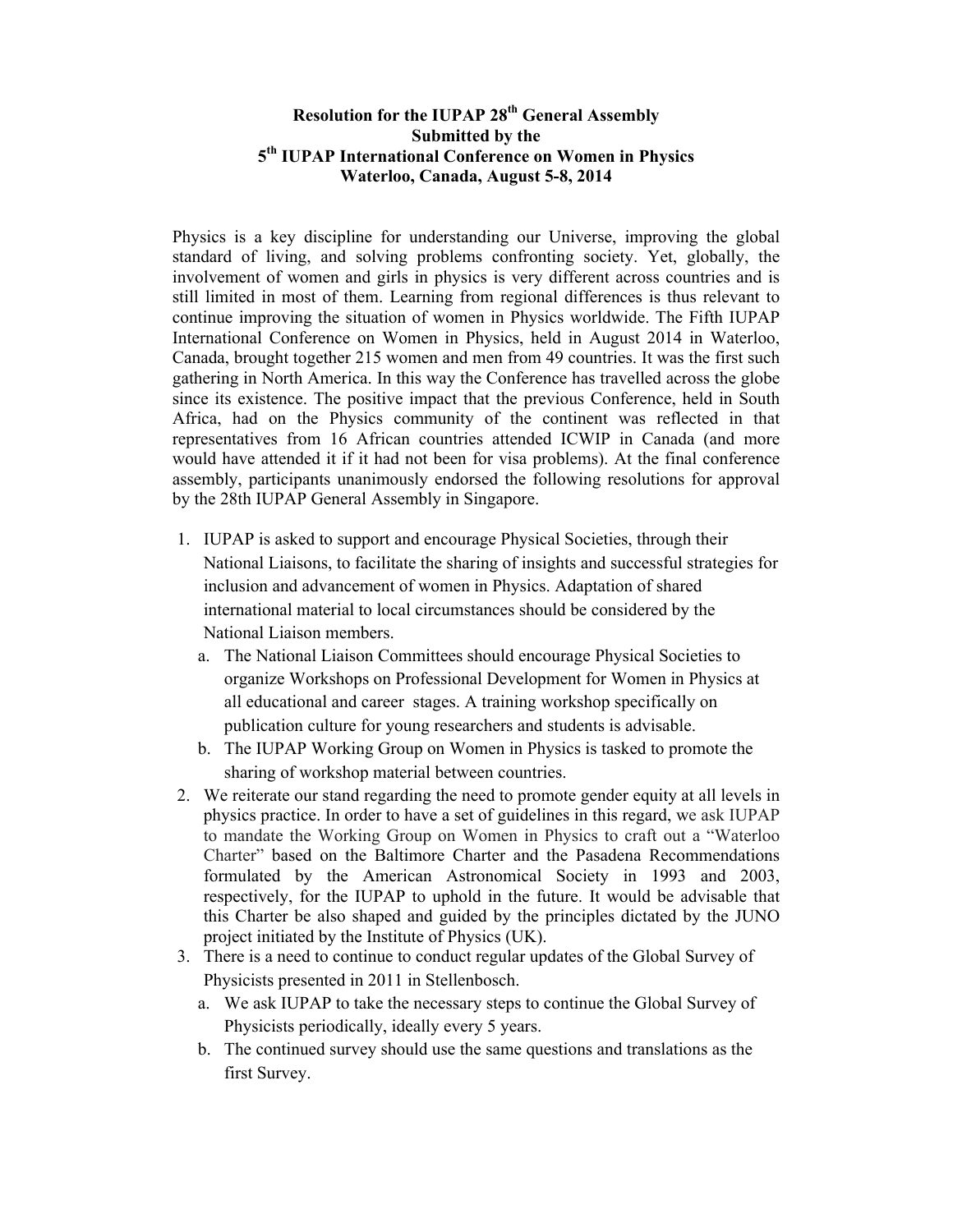- 4. We charge the IUPAP Working Group on Women in Physics with further analysis of country data presented at ICWIP2014 from the 2010 global Survey, including
	- a. evidence-based implementation of policy within countries,
	- b. Seeking of consistent data according to guidelines,
	- c. Inclusion of some qualitative analysis where quantitative data not available.
	- d. This analysis should be included in WG report and distributed via the IUPAP website.
- 5. We recommend that IUPAP endorse an annual International Women in Physics Day.
	- a. The recommended date is Novemeber 7th, in commemoration of the birthday of Marie Curie and of Lise Meitner and of the announcement of the first Nobel Prize in Physics awarded to a woman.
	- b. A campaign is recommended on this day to reduce conscious and unconscious bias and its consequences. Improvement of the Public perception of physicists, with special reference to gender, would be included in the campaign.
	- c. We recommend that awareness of subtle gender bias should be incorporated into the training of teachers/physicists as teachers.
- 6. Recognizing that Physics Education Research has just begun to take effect for girls in physics, we request IUPAP to recommend that the outreach activities required for IUPAP-funded conferences include:
	- a. a content-based physics learning session for school teachers, and
	- b. an event for girls under 16.
- 7. Given the success with which the IUPAP International Conferences on Women in Physics have met as a means of providing a forum for both men and women to exchange best practice on involving women in IUPAP and in physics in general, we charge the Working Group to organize the  $6<sup>th</sup> IUPAP$  International Conference on Women in Physics.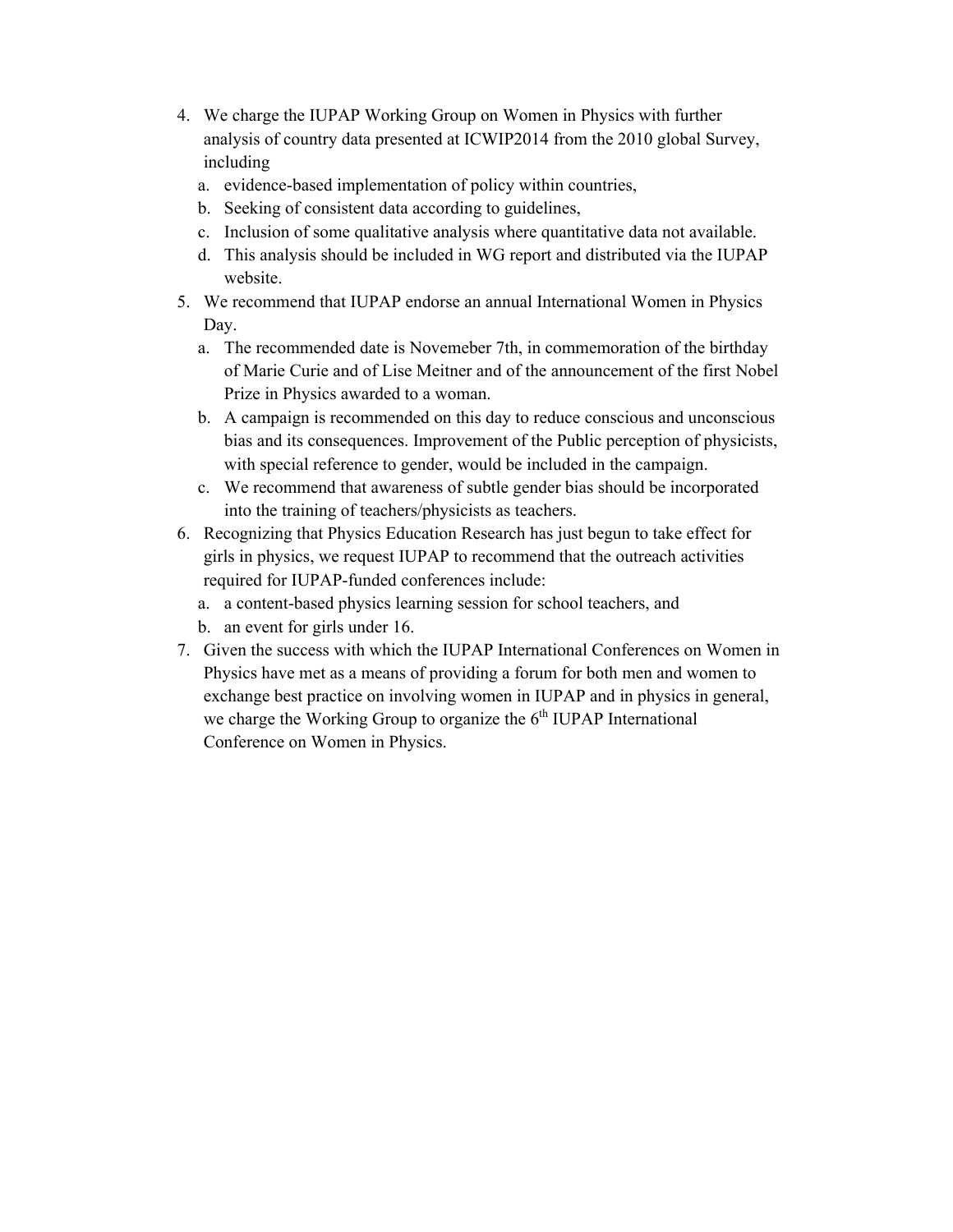#### Waterloo Charter for Women in Physics

We hold as our quiding principles that:

- Women and men are equally good in doing excellent science and deserve equal opportunity.
- Diversity contributes to excellence in science so that the full participation of women and men will maximize excellence in the field of physics.
- Current recruitment, training, evaluation and award systems often prevent the equal participation of women.
- Formal and informal mechanisms that are effectively discriminatory are unlikely to change without intervention. Both thought and action are necessary to ensure equal participation for all.
- The measure of equal opportunity is outcome, namely gender equity is attained when the percentage of women in the next level of advancement equals the percentage in the pool.
- Increasing the number of women in physics will improve the professional environment and improving the environment will increase the number of women.
- Long-term change requires periodic evaluation of progress and consequent action to address areas where improvement is necessary.

#### **Context**

The IUPAP established the working group on Women in Physics (WIP) in 1999 as a resolution of the Atlanta General Assembly as Working Group 5. The working group is charged with the following responsibilities:

- To survey the situation for women in physics in IUPAP member countries;
- To analyze and report the data collected along with suggestions on how to improve the situation;
- To suggest ways that women can become more involved in IUPAP, including the Liaison Committees, the Commissions, the Council, and the General Assemblies.

This Charter was formulated at the fifth IUPAP International Conference for Women in Physics organized by the working group in WIP in Waterloo, Canada from August 5-8, 2014. The Charter is based on the rubrics of the Baltimore Charter and the Pasadena Recommendations formulated by the American Astronomical Society in 1993 and 2003 respectively. The document is also shaped and guided by the principles dictated by the JUNO project initiated by the Institute of Physics (UK).

#### Rationale

Physics has a long and honorable tradition of participation by women, who have made many significant and highly creative contributions to the field. However, the percentage of female physicists remains low. It is increasingly clear that scientific careers are strongly affected by social and cultural factors, and are not determined solely by ability.

The search for excellence that unites all scientists can be maintained and enhanced by increasing the diversity of its practitioners. Great discoveries have always strived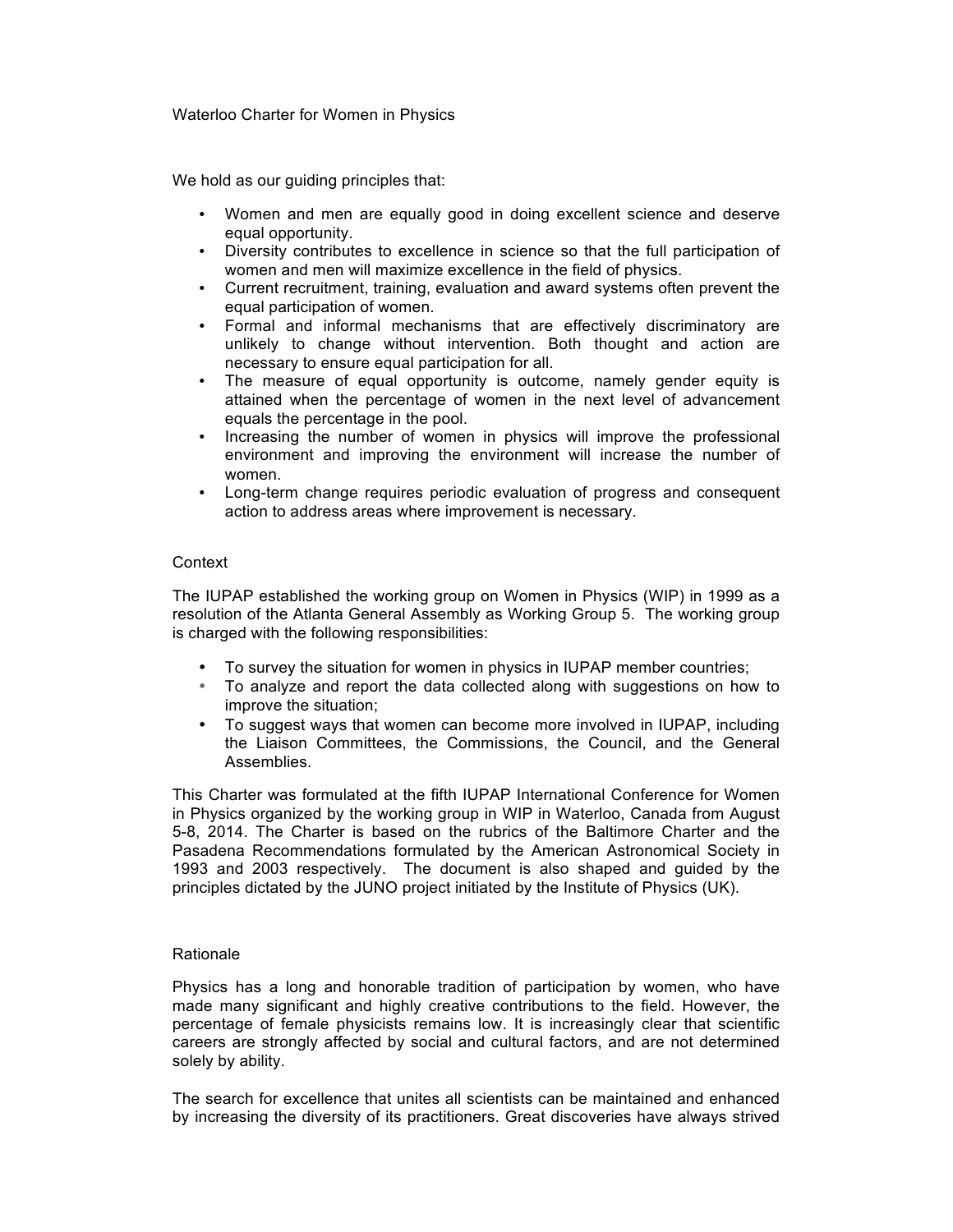on cross-cultural diversity. The attainment of such diversity needs revised criteria for judging excellence, free of cultural perceptions of talent and promise.

Current available data on the relative numbers and career histories of women and men in science reveals widespread discrimination: access to the profession, like graduate education, hiring, promotion, and funding, is not always independent of gender. There are cases where unequal treatment of women occurs in the laboratory, the lecture hall and the observatory. Some of these discriminations could be subtle, rather than overt discrimination, creating a non-conducive atmosphere that not only discourages and distresses women but also alienates them from the field. Ultimately, such discrimination can only damage the profession.

The working group believes that IUPAP should assume responsibility for implementing strategies that will enable women to succeed within the existing structures of physics and allow the desired acceptance of diversity to develop fully.

#### Recommendations

1. Significant advances for women have been made possible by affirmative action. Affirmative action involves the establishment of serious goals, not rigid quotas, for achieving diversity in all aspects of the profession, including hiring, invited talks, committees, and awards.

(a) Standards for candidates should be established and publicized in advance. Criteria that are culturally based or otherwise extraneous to performance or the pursuit of scientific excellence should not be applied.

(b) Women should participate in the selection process. If insufficient numbers of women are available at particular institutions, outside scientists can be invited to assist. Men must share fully the responsibility for implementing affirmative action, as they hold the majority of leadership positions.

(c) The selection of women should reflect on average their numbers in the appropriate pool of candidates and normally at least one woman should be on the short list for any position, paid or honorific. When women are underrepresented in the pool, their numbers should be increased by active and energetic recruitment.

(d) Data concerning equal opportunity for women should be widely publicized. If the goals for affirmative action are not achieved, the reasons must be determined.

2. The criteria used in hiring, assignment, promotion and awards should be broadened to include different pacing of careers, care of older and younger family members, and demands of dual-career households. Provision for day care facilities, family leave, time off and re-entry will instantly improve women's access to a career and in physics is of equal benefit to men.

#### A. Tenure-Track Hiring

Traditional hiring practices may work against women as candidates for tenure-track positions in research universities, large national observatories, and science institutes. Statistics show that the fraction of women in the tenure-track pool has increased over the last two decades, but the fraction of women in tenure-track positions has not grown commensurately. It is the clear responsibility of research organizations to take affirmative steps to ensure that all viable candidates for tenure-track positions are identified and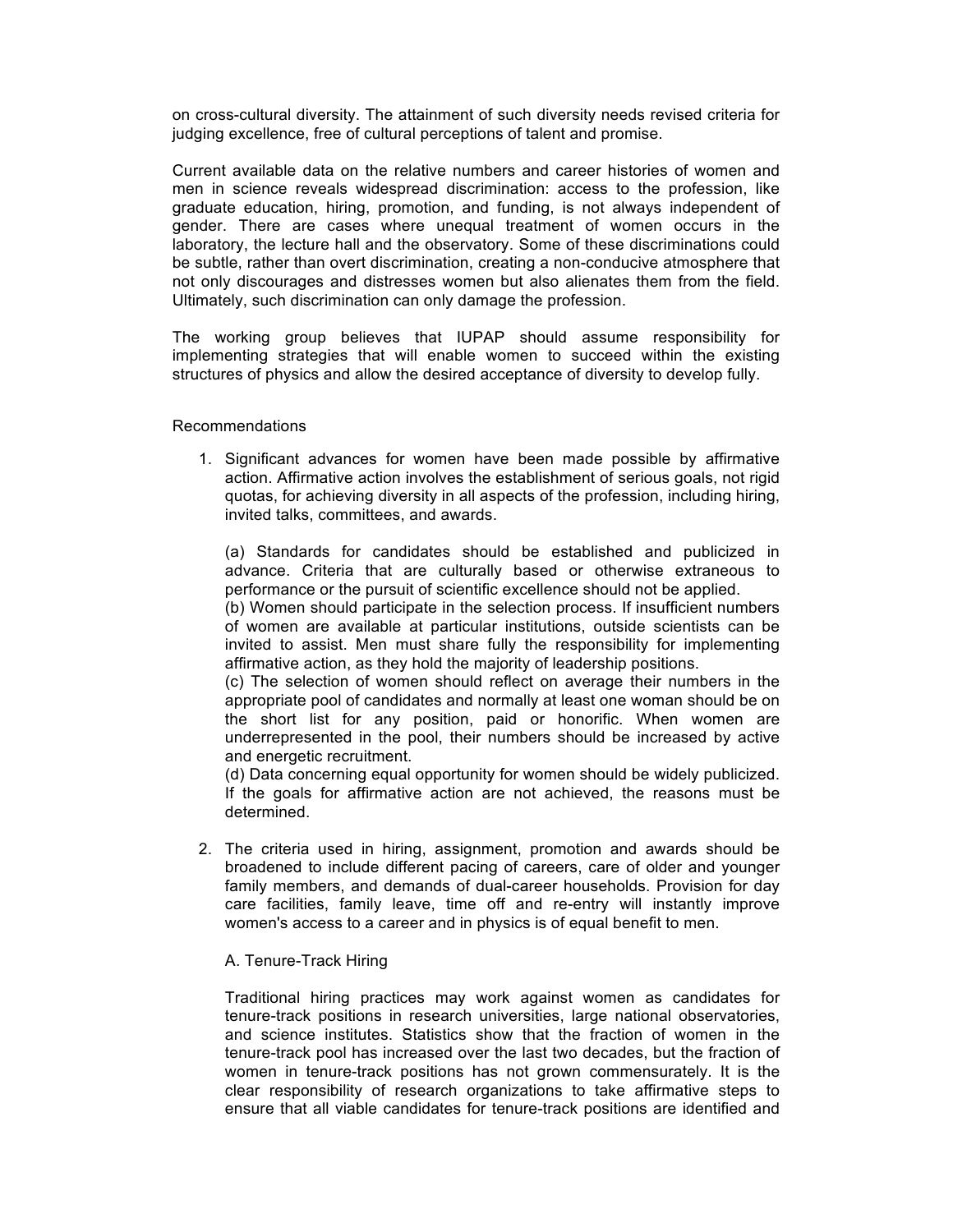given equal opportunity both for hiring and success. While specifically calling out tenure-track hiring as an area of immediate concern, we recognize that the same practices should be applied to hiring for all positions. In this spirit, we make the following recommendations to be adopted.

Recommendations:

- a. Ensure that all search committees for tenure-track positions contain two or more members whose specific task is to advocate for consideration of candidates from groups that are underrepresented in physics.
- b. Require that search committees be informed about what constitutes legal and ethical hiring practices.
- c. Actively recruit women to apply for tenure-track positions.
- d. Develop policies encouraging flexible means of accommodating dualcareer couples.
- e. Require accountability in the hiring process, using appropriate institutional channels, so that results are commensurate with the possible candidate pool.
- f. If two candidates for the same position have equal qualifications within the uncertainties, the candidate from the underrepresented group should be hired.

#### B. Career Advancement and Recognition

The "classic" career path for physicists in academia has been a progression through undergraduate and graduate school, a postdoc or two, and then a research faculty job at a major university. Statistics indicate that women are lost from this "progression" in proportion greater than for men, for a variety of reasons such as unsupportive work environments, lack of role models, and insufficient opportunity for recognition of their performance. Recognition often comes in the form of professional awards and invited presentations, where women frequently have been underrepresented relative to their achievements. Informal mentoring is easy and widespread for young people who resemble those already in the field but often is nearly inaccessible to those from underrepresented groups. We offer several recommendations to ameliorate this situation:

Recommendations:

- a. Academic institutions should provide regular evaluation, mentoring and career counseling to young faculty members.
- b. Universities and individual departments should set up formal programs to train mentors for younger students and professionals, with attention paid to both career and family issues. In addition, IUPAP should sponsor periodic special sessions or short training programs at the semi-annual general meetings. The individual astronomy and physics departments then should take the responsibility of implementing a mentoring program, so that their more junior members have a mechanism to acquire support and advice. Specific areas of interest for training and mentoring would include information about rules (both written and unwritten), expectations, networking, and the general decision-making process of a particular institution.
- c. Ph.D.-granting universities should recognize the potential of graduatestudent applicants from institutions that traditionally serve underrepresented groups. Departments should develop working relationships with faculty at these institutions, and establish specific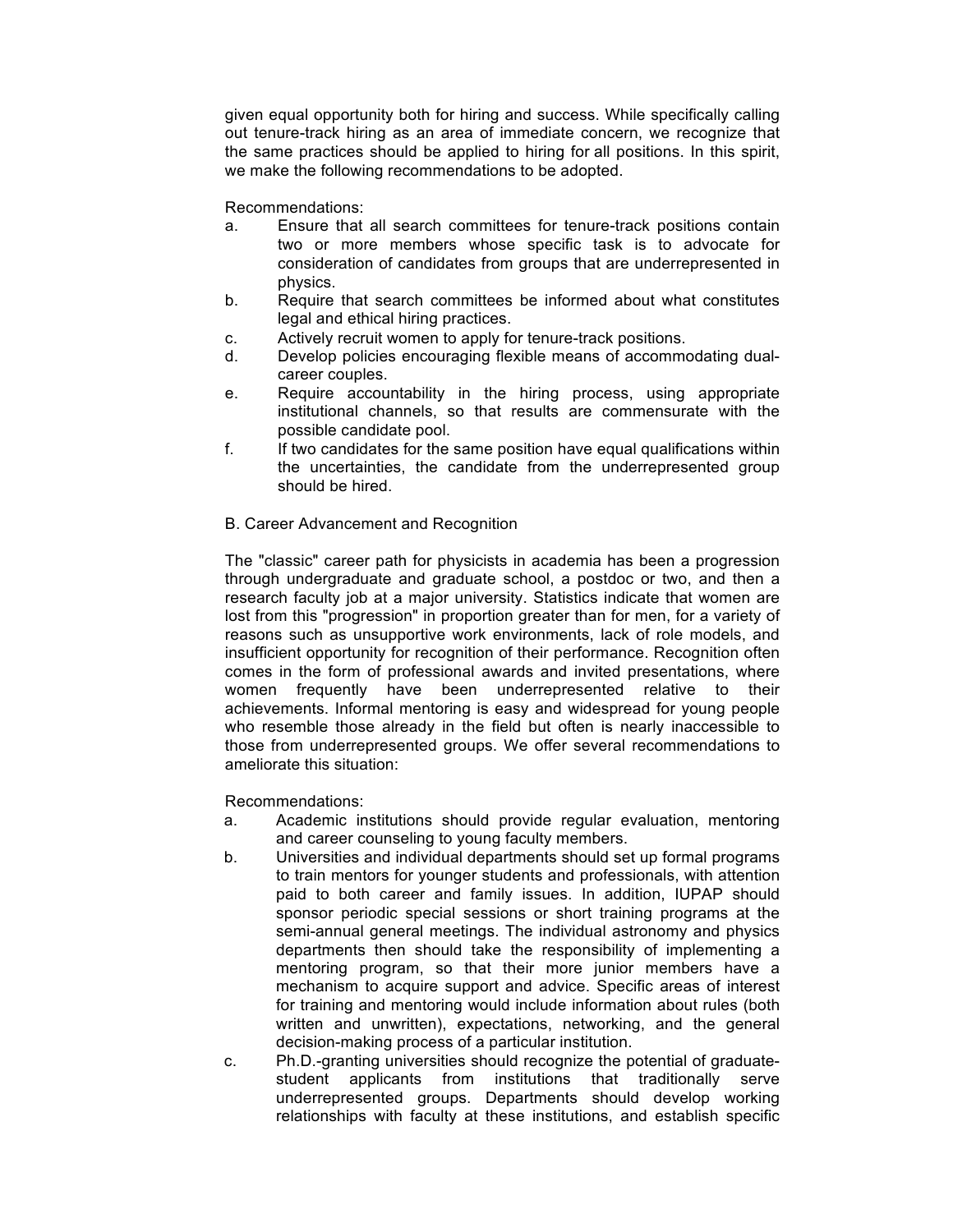mentoring programs for graduate students who may undergo "culture shock" upon arrival at a major research university.

- d. Decisions on advancement should result from an open process, based on specific criteria that are spelled out in advance. Senior faculty and other senior personnel must provide an environment that enables all junior faculty to have an equal opportunity to succeed and advance in this process.
- e. Organizations and academic institutions should offer women equal opportunity for scientific recognition in the form of awards (IUPAP awards and others) and invitations to present invited talks in a variety of circumstances, including all IUPAP and physical societies meetings, topical professional meetings, and traditional colloquia/seminars. Prize nominee pools and invited speaker lists should adequately reflect the diversity of the profession. The institutions responsible for selecting awardees and invitees should review periodically their policies and progress in this area, in order to ensure that the achievements of women are being represented fairly.
- f. Along with direct contributions to science, criteria for success should include teaching and other functional terms of employment. Specifically, outreach and education activities are important both for the future of physics and in relation to possible career paths; involvement in such activities should be supported and rewarded at all levels, including hiring decisions and performance evaluations. Paradoxically, individual women sometimes are heavily burdened with committee service in an effort to achieve greater diversity; this additional service also should be recognized in advancement decisions.
- g. The responsibility to create institutional changes that promote equity in physics lies first and foremost with the senior and more established members of an institution. However, individuals at a more junior level have a strong interest in such change and should participate as is feasible. In addition, these younger physicists should not be thwarted by apparent barriers, but should enthusiastically pursue their own goals and dreams for scientific achievement and career advancement.

#### C. Institutional Policies

Institutions have a responsibility to change the face of our profession, by developing and implementing policies that are friendly to women and that ensure equal access to all benefits and opportunities that will help them advance in their careers. Many institutions have policies that are limited in scope or outdated. Consistent policies that are supportive of diversity, among institutions that grant degrees in physics or employ physicists, play a critical role in "leveling the playing field" for women physicists.

#### Recommendations:

- a. All institutions should establish and promote strong policies and training in the areas of sexual harassment and general ethics, including clear complaint paths and accountability, taking care that these policies apply both to permanent employees and to short-term visitors (e.g., students and visiting observers).
- b. Institutions should endorse and implement the Waterloo Charter as far as possible. The IUPAP should maintain a public list of institutions and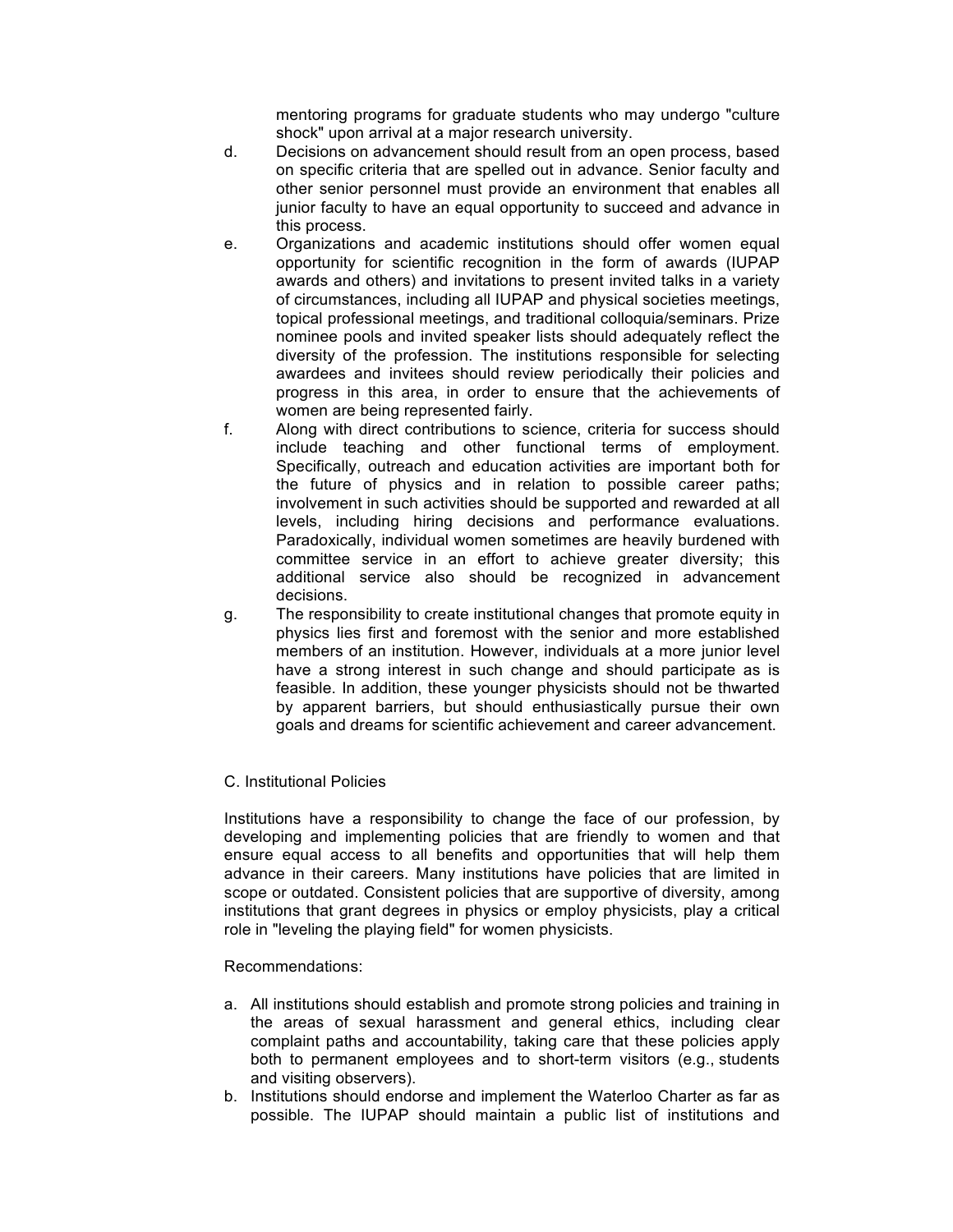organizations that endorse this Statement.

- c. Members of the departments granting degrees in physics or employing physicists should work proactively with their institutions to establish policies that allow all department members access to affordable health and childcare. This access should not be reserved only for faculty, but be extended to graduate students, post docs, research and administrative staff as well.
- d. All job applicants should be made aware of institutional policies and benefits e.g., health care, childcare, leave policies, spousal/partner hire policies, spousal/partner job search assistance, and retirement) provided at all levels.
- e. IOP maintains an assessment scheme to recognize and reward physics department that can demonstrate that they have taken action to address the under-representation of women in university physics and to encourage better practice for both women and men. IUPAP should encourage member countries to adopt such self-assessment schemes.

#### D. Varied Career Paths

Many, if not most, professional physicists worldwide are employed in positions other than tenure-track positions at major research universities. Examples are employment at national or private laboratories, colleges that do not grant Ph.D.s, science centers, industry, or various roles in science or university management. The paths to these roles typically are not well understood, nor are the opportunities available to develop skills that are useful in these various types of positions.

Recommendations:

- a. Academic departments should encourage outside training in nonresearch fields, such as program/project management or science policy, in order to prepare their students for the possibility of future careers in managing a variety of scientific endeavors. This may include, for example, courses outside the academic department or department seminars given by people in various related careers.
- b. Educational institutions that are co-located with related industrial employers, research institutions, or observatories should establish specific programs that enable students to "cross-train" between the university and the other organizations. Likewise, informal and formal science discussions, mentoring groups, seminars and colloquia, etc. at these professional institutions should have an open door policy and encourage student participation.
- c. Mentoring programs such as that recommended in the section on "Career Advancement and Recognition" should include discussions and explorations of options outside the traditional faculty progression; physics departments should work with their university's career development centers, and with their own graduates, to provide information about these options to their undergraduate and graduate students.
- 3. Strong action must be taken to end sexual harassment. Education and awareness programs are standard in many governments and in the industry and should be adopted by the physics community. Each institution should appoint one or more women to receive complaints about sexual harassment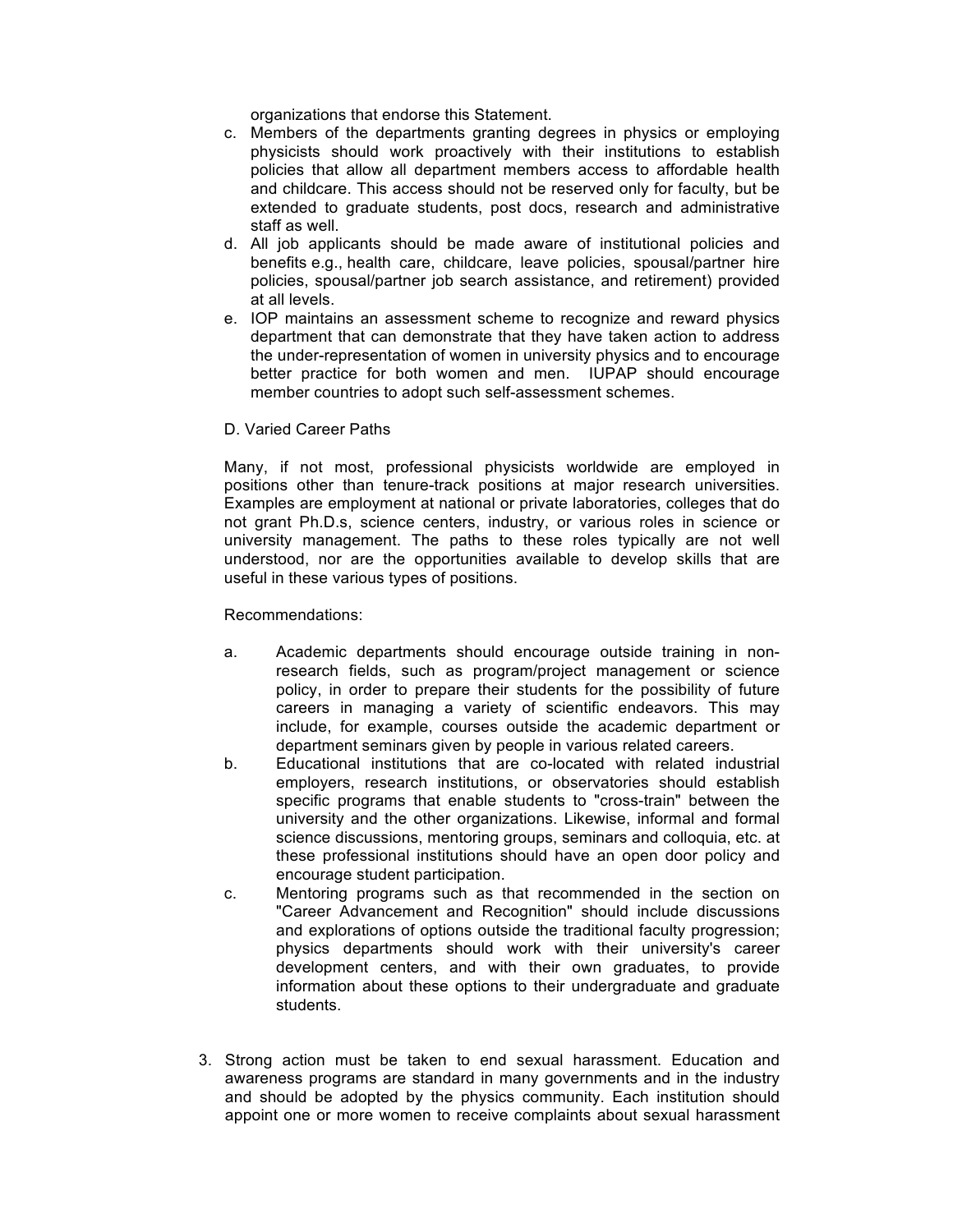and to participate in the formal review process. Action against those who perpetrate sexual harassment should be swift and substantial.

#### A. Cultural Issues

Some of the strongest, but most difficult to quantify, reasons that individuals from underrepresented groups can feel disadvantaged arise from a mismatch with the majority "culture" –i.e., implicit norms and expectations of behavior. Specific recommendations that are made above would go far toward dealing with some of these issues in terms of policies and practices, but there remains a large gray area of subtle cultural issues that contribute to the underrepresentation of women in tenured and other leadership roles. In the words of Jocelyn Bell Burnell (Science 304, p. 489, 2004): "Women and minorities should not do all the adapting. It is time for society to move toward women, not women toward society."

#### Recommendations:

- a. Institutions should encourage gender-equity training and make it available at all levels. This should include discussions of the wellstudied effects of subtle discrimination, unconscious bias, and the accumulation of disadvantage.
- b. In an era in which the ability to work within a large team is becoming increasingly important for scientific success, departments should foster a collaborative and team-oriented approach rather than just the more traditional, competitive scientific culture. Responsibilities and rewards should be shared equitably in the team environment. It is also expected that such a team should be composed of diverse members of the department, where appropriate (for example, men and women, junior and senior faculty, students, etc.).
- c. Good communication channels should be maintained and encouraged throughout academic departments and laboratories, both within peer groups and spanning traditional hierarchical levels. Department chairs should organize regular opportunities for two-way communication throughout the hierarchy.
- d. Institutions should ensure that a career in research is compatible with having a family; professional activities (e.g., class and meeting schedules) as well as employment benefits (e.g., childcare, family leave, etc.) should be developed with this specific goal in mind.
- B. Statistical Information

Evidence of the underrepresentation of women in the physics community relies on insufficient long-term statistical data. Better longitudinal data, specific to physics, are needed to assess women's representation and to assess the effectiveness of remedies. The issue of statistics must be recognized for its central importance to understanding the social and cultural forces that shape the characteristics of our field.

#### Recommendations:

a. The IUPAP should commission a longitudinal study of young women in physics, beginning with those aged 18-23. A similar group of men should be used as a comparison sample. Both subjects that remain in the field and those that leave the field should continue to be tracked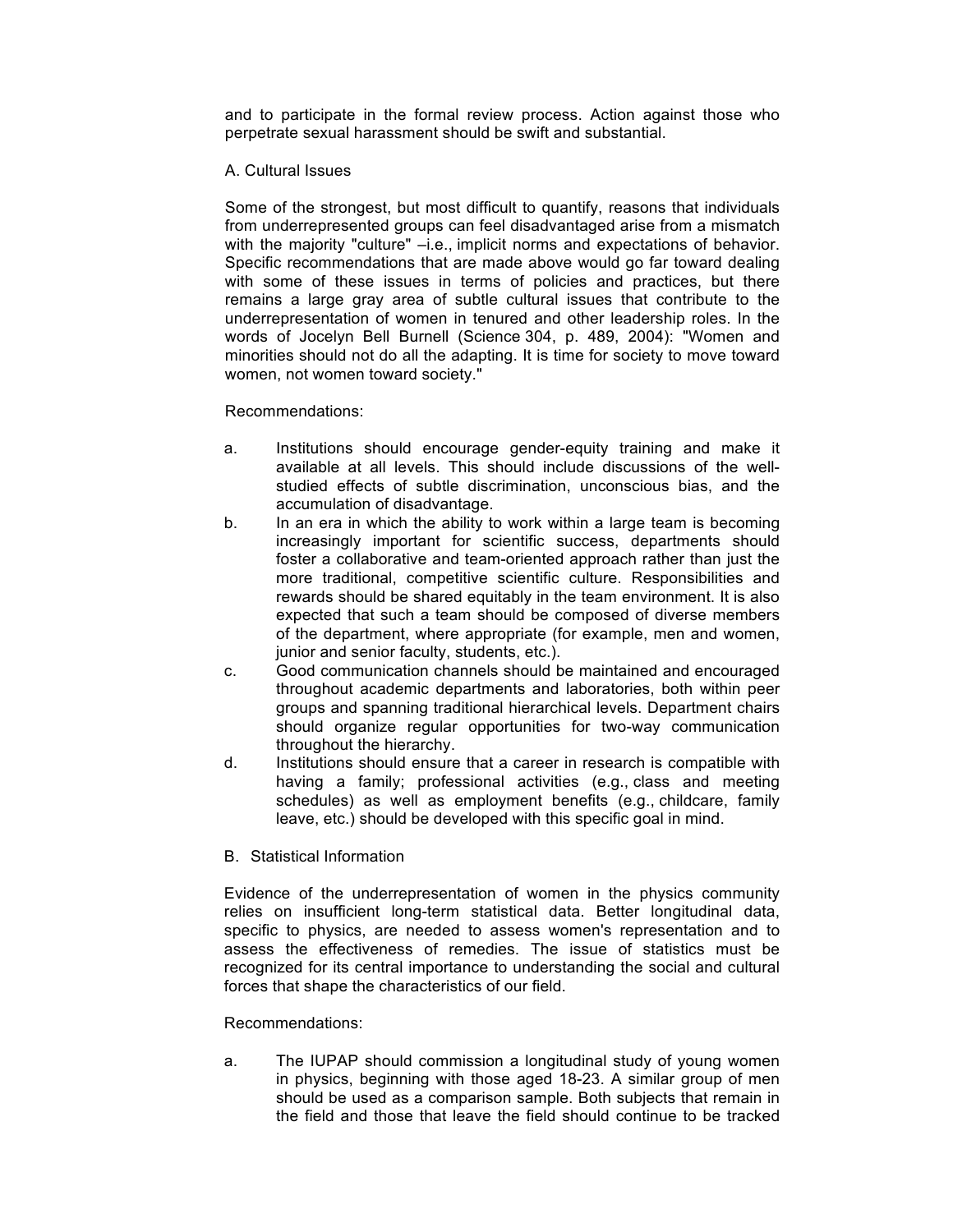for the duration of the study. The IUPAP should commit to continue this study for at least 10 years, in order to establish statistics on retention and career paths for this cohort. Professional sociologists, using accepted statistical techniques, should carry out this study. One goal of this study would be to measure whether there is differential attrition of women from the pipeline and if so, to learn the reasons for it.

b. The working group (WG5) has been engaged in a Global survey. There is a need to continue to conduct regular Global Survey of Physicists. Questions pertaining to cultural perception and bias should be crafted into the survey. We recommend that physical societies adopt all the questions in this Global Survey of Physicists for their own use within their countries.

The IUPAP should build the Global survey and form a "Committee on Statistics"; whose main objective would be collecting, analyzing and reporting data on the demographics of our field. This committee could work closely with other relevant IUPAP committees (as well as organizations such as the National Science Foundation and American Institute of Physics (AIP) that conduct their own surveys). This committee should provide complete and regular access to statistics on items such as gender balance, the fraction of beginning students who earn their Ph.D., and the mean time to completion.

- c. The above mentioned committee's prime focus should be to examine the demographic status of the IUPAP membership and the physics community in a three-fold approach: (a) mining standardized yearly departmental reports (using those currently administered by the AIP) for statistical information, (b) administering and analyzing in depth periodic surveys and (c) giving input to and reporting results from longitudinal studies.
- 4. Gender-neutral language and illustrations are important in the formation of expectations, both by those in power and those seeking entrance to the profession. Documents and discussions should be sensitive to bias that favors any one gender, race, sexual orientation, life style, or work style. Those who represent physicists to the public should be particularly aware of the power of language and images that, intentionally or unintentionally, reflect on Physics as a profession.
- 5. Physical safety is of concern to all physicists and of particular significance to women, who often feel more vulnerable when working alone on campus or in observatories. This issue must be addressed by those in a position to affect security, making it possible for everyone to work at any hour, in any place, as necessary.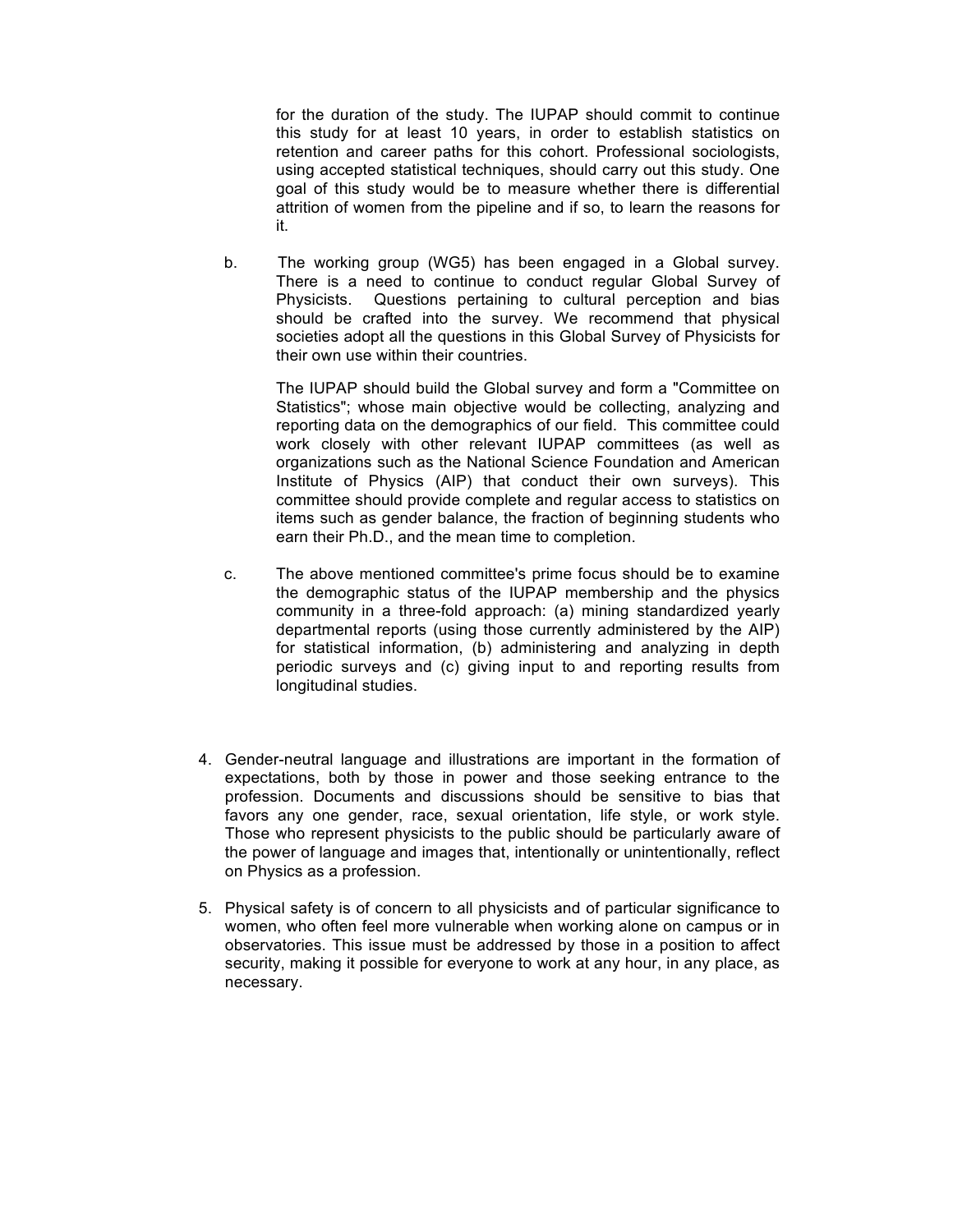## Report from IUPAP Gender Champion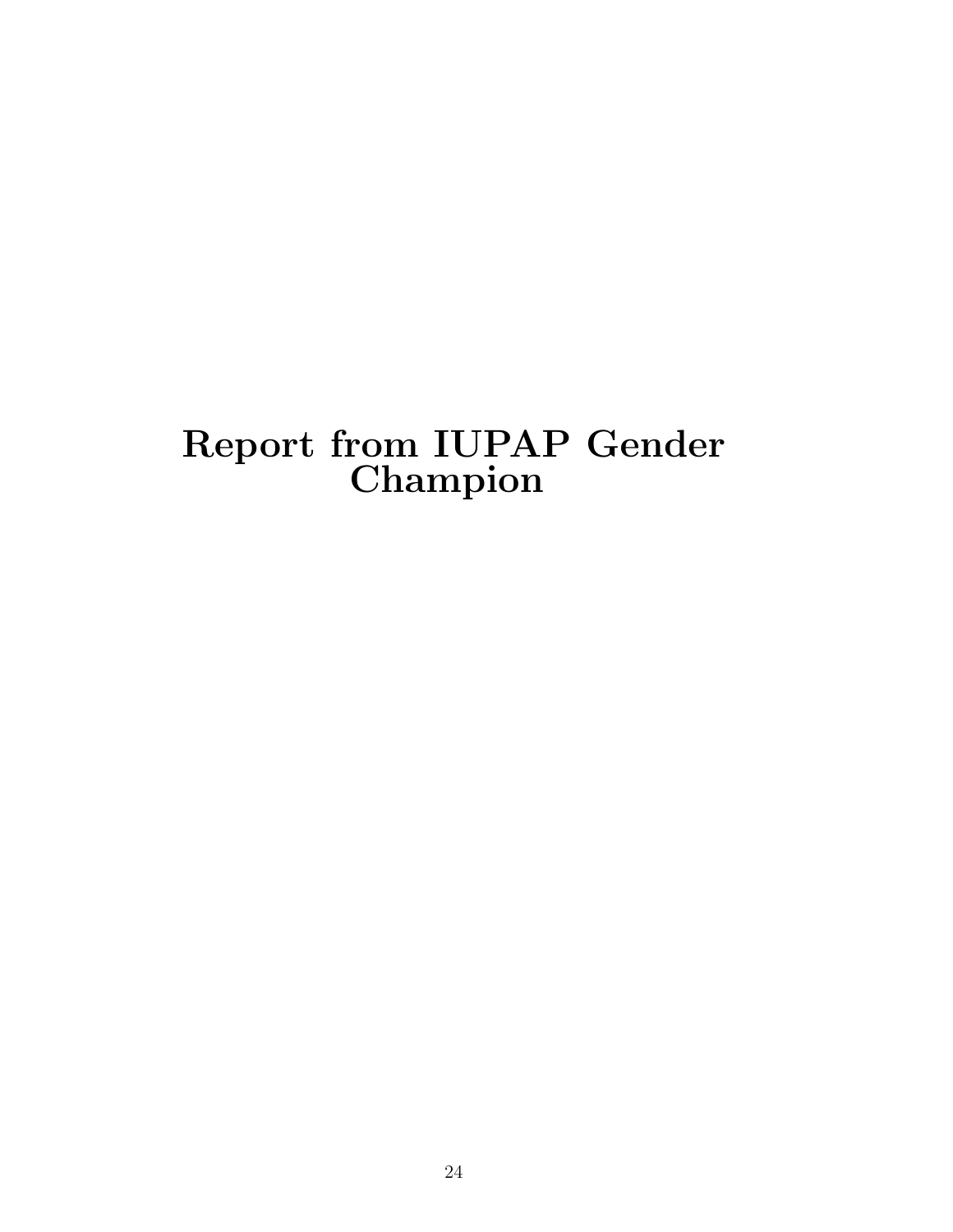#### **Gender Champion Report**

*Marcia Barbosa*

The International Union of Pure and Applied Physics in addition to the direct activities of the Working Group on Women in Physics has been involved in the following steps toward improving the situation of women.

1 In Brazil the main researchers receive a fellowship from the Brazilian Grant Agency CNPq. This fellowship in addition to a month payment is a quality stamp for all other grants in the country. Rarely someone out of this system can receive a grant. Each researcher is evaluated every three or four years depending on the level. During this period the researcher had to produce a certain minimum of papers and students. The Brazilian Team affiliated to the IUPAP Working Group on Women in Physics have demonstrated to the agency that women are underrepresented in this group probably because it is very hard to produce papers in the year a woman gives birth to a child, therefore the new mothers are usually excluded from this fellowship and later from all other grants as well. The government as response to this demand established a new policy in which the fellowship is extended one additional year for these women. This is the first positive action taken by the government in this direction.

(http://www.cnpq.br/web/guest/noticias;jsessionid=019DD56B6EC6567DE5BCE58047 388496?

p\_p\_id=engine\_WAR\_Engineportlet\_INSTANCE\_N14w&p\_p\_lifecycle=0&p\_p\_state=maximi zed&p\_p\_mode=view&p\_p\_col\_id=column-

3&p\_p\_col\_pos=1&p\_p\_col\_count=4&\_engine\_WAR\_Engineportlet\_INSTANCE\_N14w\_view =article&\_engine\_WAR\_Engineportlet\_INSTANCE\_N14w\_articleResourcePrimKey=909276 <u>& engine WAR Engineportlet INSTANCE N14w backURL</u>= - in Portuguese )

2 Recognizing that in Latin America there existed almost no policies on women in sciences, in some countries in which there was not yet any group of women associated to the IUPAP Working Group on Women in Physics started to become organized. One example was Peru. A group of physicists, acknowledging the existence of the IUPAP WGWIP, organized a meeting on Women In Physics in Peru. (http://www.mujeres-fp.com/). I was one of speakers ( http://www.mujeres-fp.com/programa.html ) and I was able to highlight the positive impact that the resolutions written during the IUPAP International Conferences of Women in Physics has had on agencies and governmental bodies. The final resolution of the event was to write a document with propositions to authorities in Peru and internationally to IUPAP. The document assembles measures to improve the participation of women in physics, particularly to stop age limits in applications for fellowships and grants.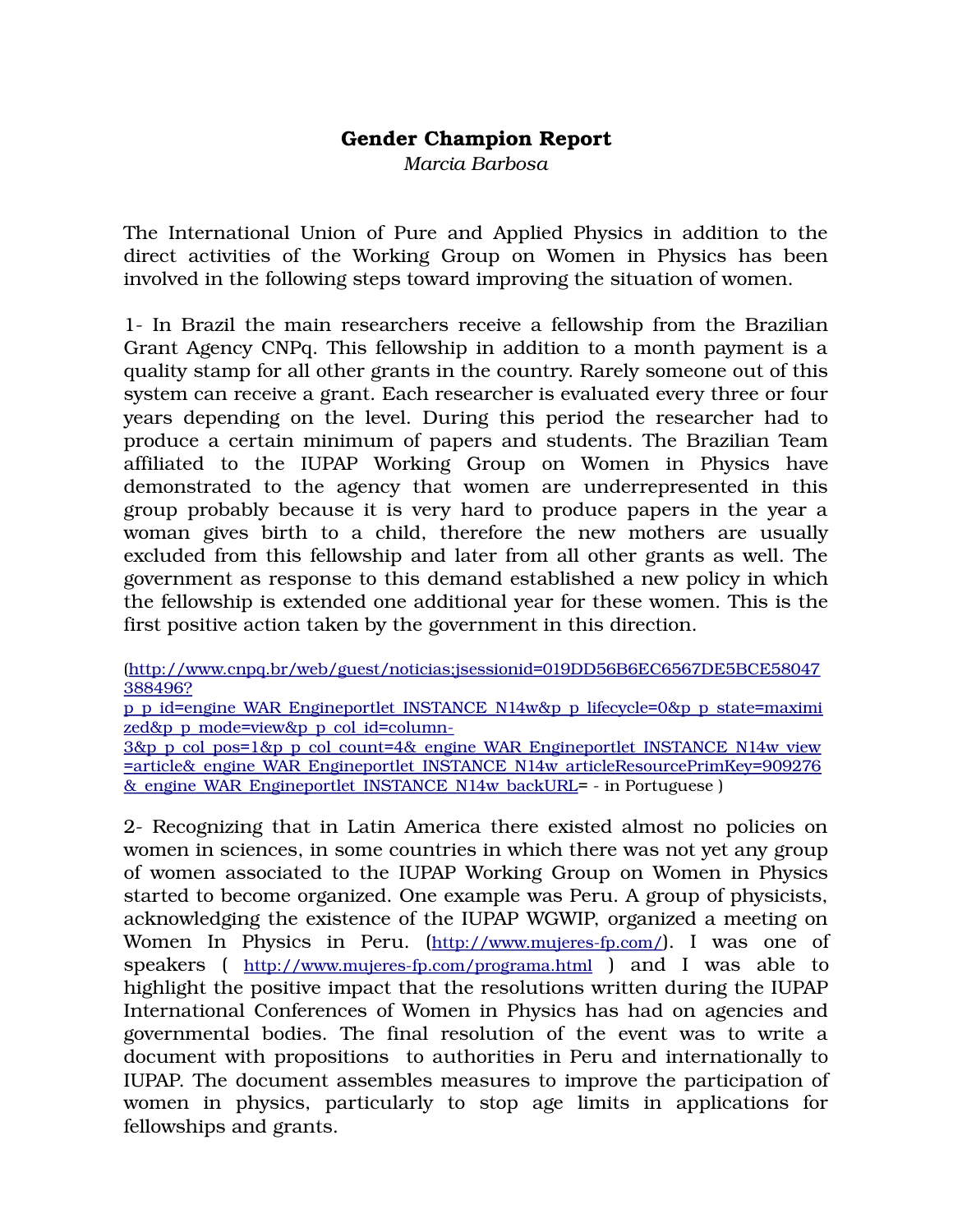3 The International Center of Theoretical Physics (ICTP) commemorated its 50<sup>th</sup> Anniversary this October ( http://www.ictp.it/ictp-50th-anniversary.aspx ) Within its program there was a session on Women in Physics where I could also speak

( http://www.ictp.it/ictp-50thanniversary/programme\_50\_anniv.aspx ) showing statistics collected during the First IUPAP International Conference on Women in Physics in 2002 and studies also presented in this meeting as well as in the Fourth IUPAP International Conference on Women in Physics that show the underrepresentation of women in physics and the positive impact of mentoring. The presentation highlighted the positive impact that acknowledging the existence of the problem has in solving it and the progress that IUPAP has made since 1999 when the WGWIP was created. A group of women already working on this topic at ICTP will push for a larger representation of women among the fellowship recipients and visitors. One of the policies would be asking for the creation of a daycare for small children.

| Commission     | Title                                                                               | Participants               | <b>Speakers</b>            |
|----------------|-------------------------------------------------------------------------------------|----------------------------|----------------------------|
| C <sub>2</sub> | International Conference on<br>Precision Physics of Simple<br><b>Atomic Systems</b> | Total:63<br>Women: 9 (14%) | Total:13<br>Women: 4 (30%) |
| C3             | 5th International Conference on                                                     | Total:728                  | Total:29                   |
|                | <b>NanoStructures</b>                                                               | Women:371 (50%)            | Women:5 (17%)              |
| C16            | 7th Int. Conf. on the Physics of                                                    | <b>Total: 180</b>          | Total:31                   |
|                | <b>Dusty Plasmas</b>                                                                | Women: 40(22%)             | Women: 9 (29%)             |
| AC4            | International Conference on                                                         | <b>Total: 835</b>          | Total: 92                  |
|                | <b>Medical Physics</b>                                                              | Women: 265 (32%)           | Women: 15 (16%)            |
|                | RAD 2014 Conference and                                                             | <b>Total: 312</b>          | Total: 20                  |
|                | <b>SEERAS Symposium</b>                                                             | Women: 135 (43%)           | <b>Women: 9 (45%)</b>      |

4 Statistics about the Conferences Supported by IUPAP – In this report only the conferences that sent their report up to October 2014 have been included.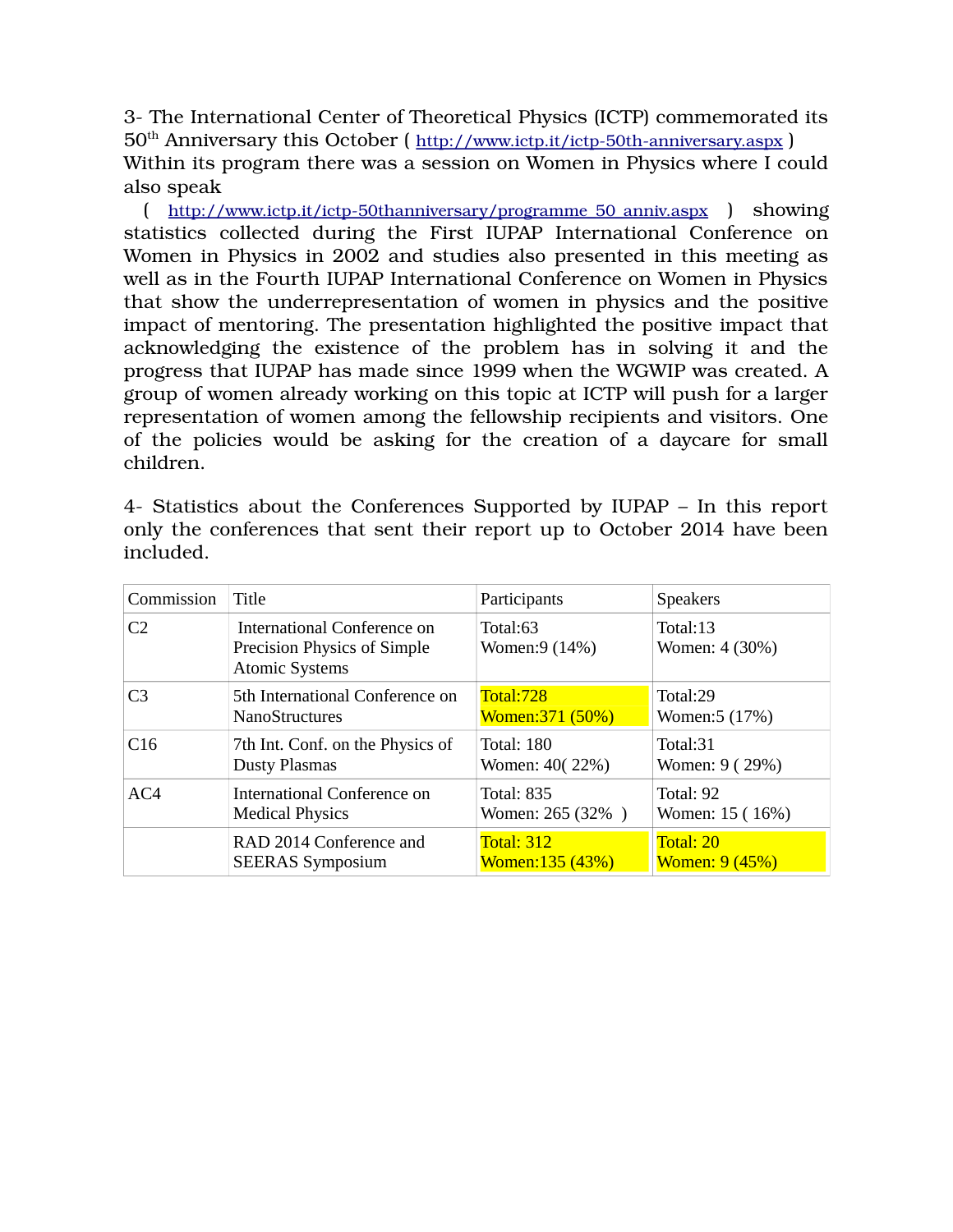## WORKING GROUP 7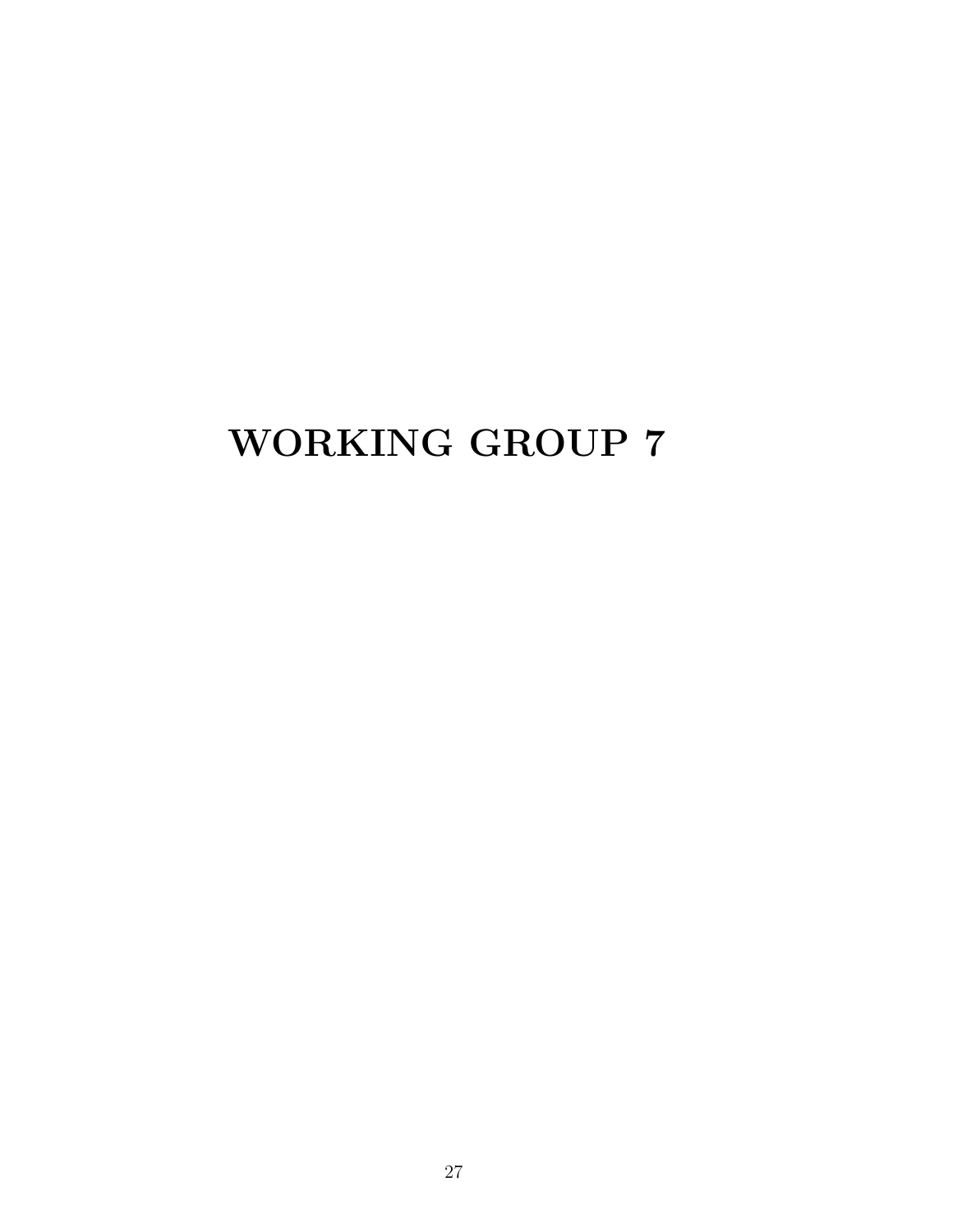### Annual Report to IUPAP September 2014

www.ICUIL.org

#### **ICUIL Activity Overview**

ICUIL continues to be engaged with the advancement of the international field of ultra-high intensity lasers. Our goals are to provide a venue for discussions, among representatives of high-intensity laser facilities and members of user communities, on international collaborative activities such as the development of the next generation of ultrahigh intensity lasers, exploration of new areas of fundamental and applied research, and formation of a global research network for access to advanced facilities by users. As summarized in this report, ICUIL continues to be active in promoting collaborations required to establish high-intensity laser infrastructures for the benefit of the international physics community. Thanks to the ICUIL leadership, the laser intensity continues to exponentiate over the years. See below what we call the Mourou Chart (after the first Chair of ICUIL, Professor Gerard Mourou). This activity overview highlights progress and events for 2014.

### **ICUIL Board**

**Chair** *Toshiki Tajima*

**Co-Chairs** *Chris Barty Alexander Sergeev*

**Secretary** *Terry Kessler*

**Treasurer** *Tsuneyuki Ozaki*

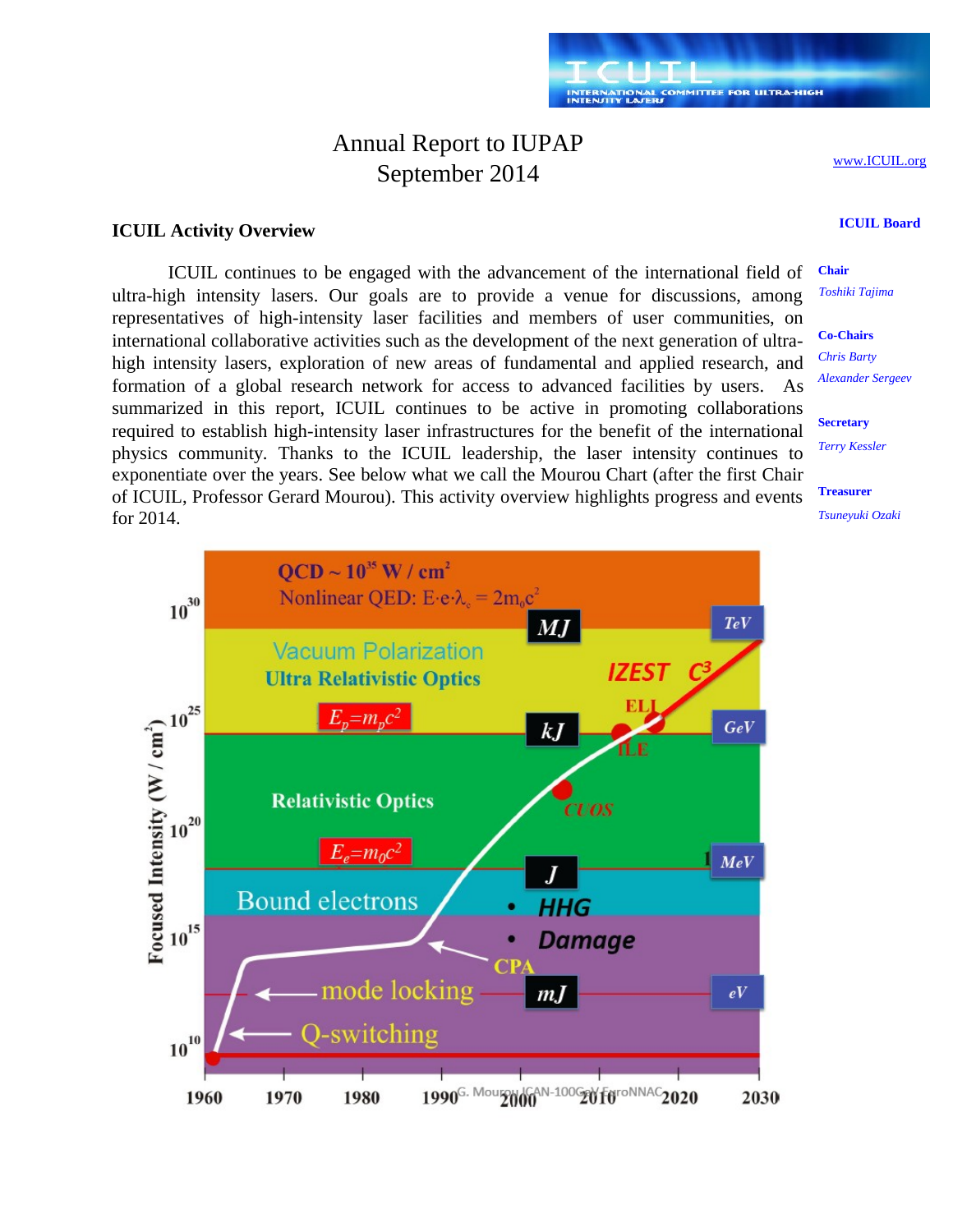A European ESFRI roadmap project, the Extreme Light Infrastructure (ELI) consists of ELI-Beamlines, ELI-Nuclear Physics, and ELI-ALPS (attosecond science pillar) which are on their way towards initial operation in 2018. Professor Wolfgang Sandner, our former Co-Chair of ICUIL, continued in his role as Director General and CEO of the ELI Delivery Consortium. The Extreme Center for Exawatt Laser Science (XCELS), aspiring to be the fourth pillar - ELI-High Field Science, has the goal of achieving 200 petawatts for frontier experiments.

The high intensity laser community and accelerator community engaged in synergistic activities over the last year. ICUIL representatives reported to the ICFA (International Committee for Future Accelerators) General Assembly in February. In response to recommendations in the Joint Task Force Report that lasers having higher repetition rate and higher efficiency are required, the International Coherent Amplification Network (ICAN) started a development consortium and the European Network for Novel Accelerators (EuroNNAc) is holding an Advanced Accelerator Conference in the US this year. Also, the Stanford Linear Accelerator Center (SLAC) will host a high power laser workshop in 2014.

Laser facilities around the world continue to advance rapidly. The current highest intensity laser is at GIST (Gwangju Institute of Science and Technology, Korea) at 1.5PW. Fast in its footsteps are Chinese initiatives such as at SIOM, IOP, Peking University, Shanghai, and Jiaotong University in China. University in Japan is also pursuing an exawatt initiative. Lawrence Livermore National Laboratory (LLNL) is near completion of their Advanced Radiographic Capability (ARC) petawatt level laser. India is hosting the 2014 ICUIL Conference at Goa where they will showcase their high intensity laser efforts and liaisons with the wider scientific and industrial communities of India.

#### ICUIL Biennial Conferences

ICUIL has a decade-long history of promoting unity and coherence in the field by convening conferences dedicated to ultra-high intensity lasers and their applications. The 6th biennial ICUIL conference will be held **September 12-17 in Goa, India** and will be hosted by the **Tata Institute of Fundamental Research**, with R. Kumar serving as the conference chairman. It will be located in the city of Goa, on the west coast of India, about 600 km south of Mumbai. ICUIL is expected to showcase the latest on multilateral projects like the ELI, XCELS and IZEST as well as the efforts in individual institutions across the world. The Tata Institute of Fundamental Research (TIFR), Mumbai has been the hub of preparations for ICUIL2014. TIFR has led Indian contributions to collaborative efforts at CERN, Fermi lab and KEK. It currently hosts 100TW and 20 TW, femtosecond Ti-sapphire lasers. Another center of the Department of Atomic Energy (DAE), the Raja Ramanna Centre for Advanced Technology has a 150 TW, femtosecond Ti-Sapphire laser. With these lasers and a multiplicity of set ups and diagnostics, these two Indian centers have made many advances in high intensity laser–plasma interaction studies and laser driven particle acceleration Currently both centers have approved and funded plans for the installation of petawatt laser facilities by 2016.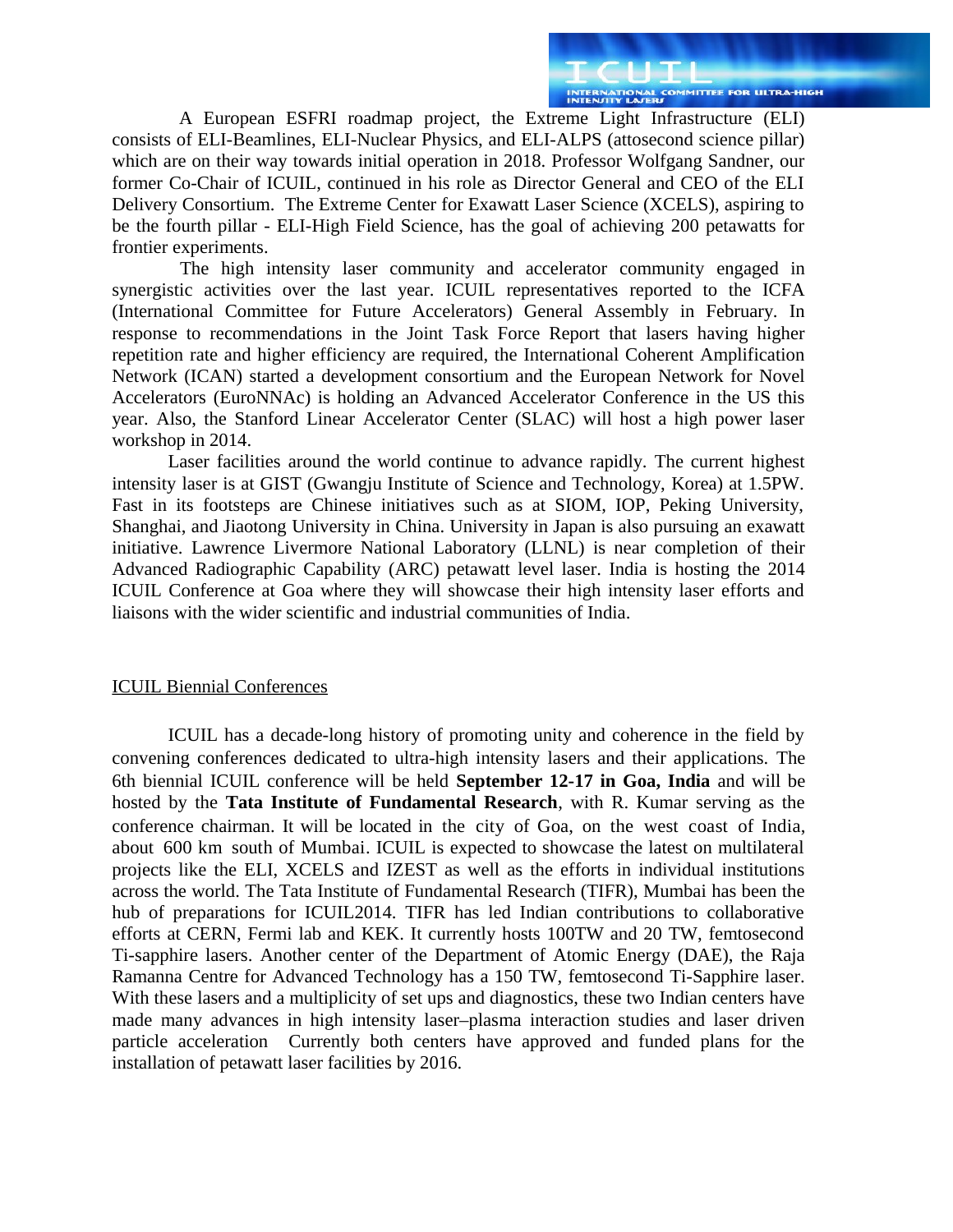#### 2014 Annual General Assembly (GA) Meeting

It is anticipated that a quorum will be reached at the annual GA meeting held in Goa, India in October. The agenda for the meeting will consist of member rotation, the 2014 ICUIL Conference, website development, the world map, fund raising, and laser infrastructure initiatives and collaborations with ICFA, ELI, XCELS, and IZEST. Bimonthly teleconferences continue to be effective in maintaining progress in each of these activities.

#### ICUIL Member Rotation

Several of the current ICUIL members will have completed two terms of service by 2016 and will be required to step down according to the bylaws of the ICUIL charter. A gradual member rotation will begin in 2014 to maintain continuity and ensure that ICUIL continues to advance while maintaining balance both geographically and between the various high field science working groups of IUPAP.

#### ICUIL Newsletter

ICUIL continues to achieve its goal of publishing a newsletter annually. The fifth ICUIL Newsletter (Volume 5) was sent out to the high intensity laser community in June 2014 and is also available at the ICUIL website. The chief editor, C. Labaune, managed the illustration and publication resources to distribute an eight-page newsletter to hundreds of readers, highlighting the major laser construction and laser science projects within the HIL community, major conferences, and related workshops.

#### Fund Raising

ICUIL has continued its corporate support program to afford maintenance of the ICUIL website, publish an annual newsletter, and support biennial conferences. The remaining funds are being targeted towards support of new outreach activities including student competitions held at the biennial conferences.

#### ICUIL Website

One of the features of the ICUIL website is an interactive world map that highlights the high intensity laser facilities around the world as shown below. Surveys of the worldwide laser community are conducted by ICUIL in an effort to provide an accurate accounting of all existing and planned ultrahigh intensity laser facilities that are capable of reaching intensities above 10E19 W/cm2.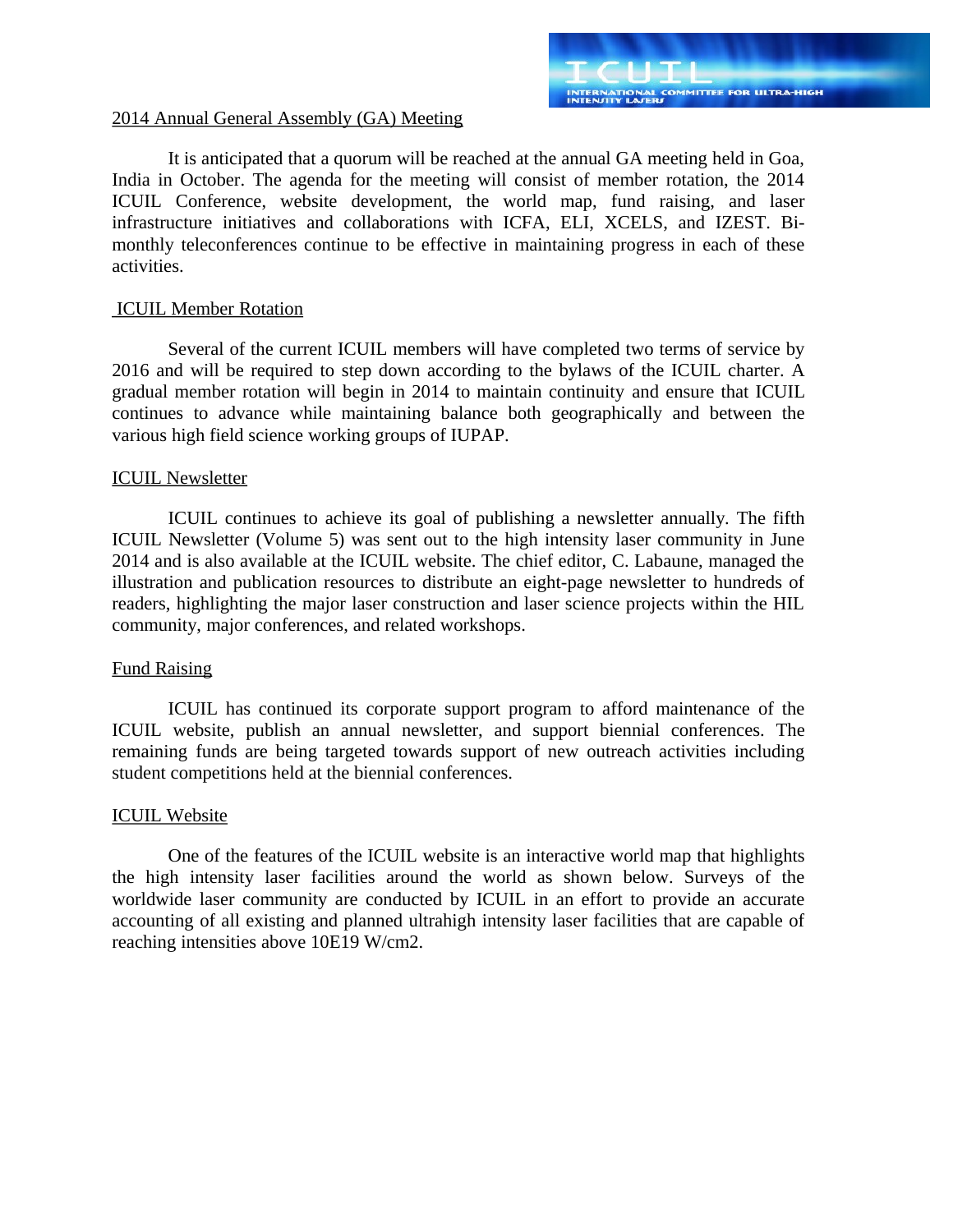

#### **2014 ICUIL Membership**

Toshiki Tajima Chairman International Chris Barty Co-Chairman Alexander Sergeev Co-Chairman Russia Terry Kessler Secretary **Secretary** United States Tsuneyuki Ozaki Treasurer Canada Gerard Mourou **France** Hiroshi Azechi Japan John Collier **United Kingdom** Dino Jaroszynski United Kingdom Thomas Kuehl Germany Ravi Kumar **India** Christine Labaune France Wim Leemans **Wim Leemans Wim Leemans United States** Ruxin Li China Chang Hee Nam Korea Bedrich Rus Czech Republic Wolfgang Sandner Germany Heinrich Schwoerer South Africa Ken-ichi Ueda **Japan** 

Associate Members (without vote) Ryosuke Kodama **Japan** Japan Sandro de Silvestri **Italy** Nilson Dias Vieira Jr. **Brazil** Claes-Goran Wahlstrom Sweden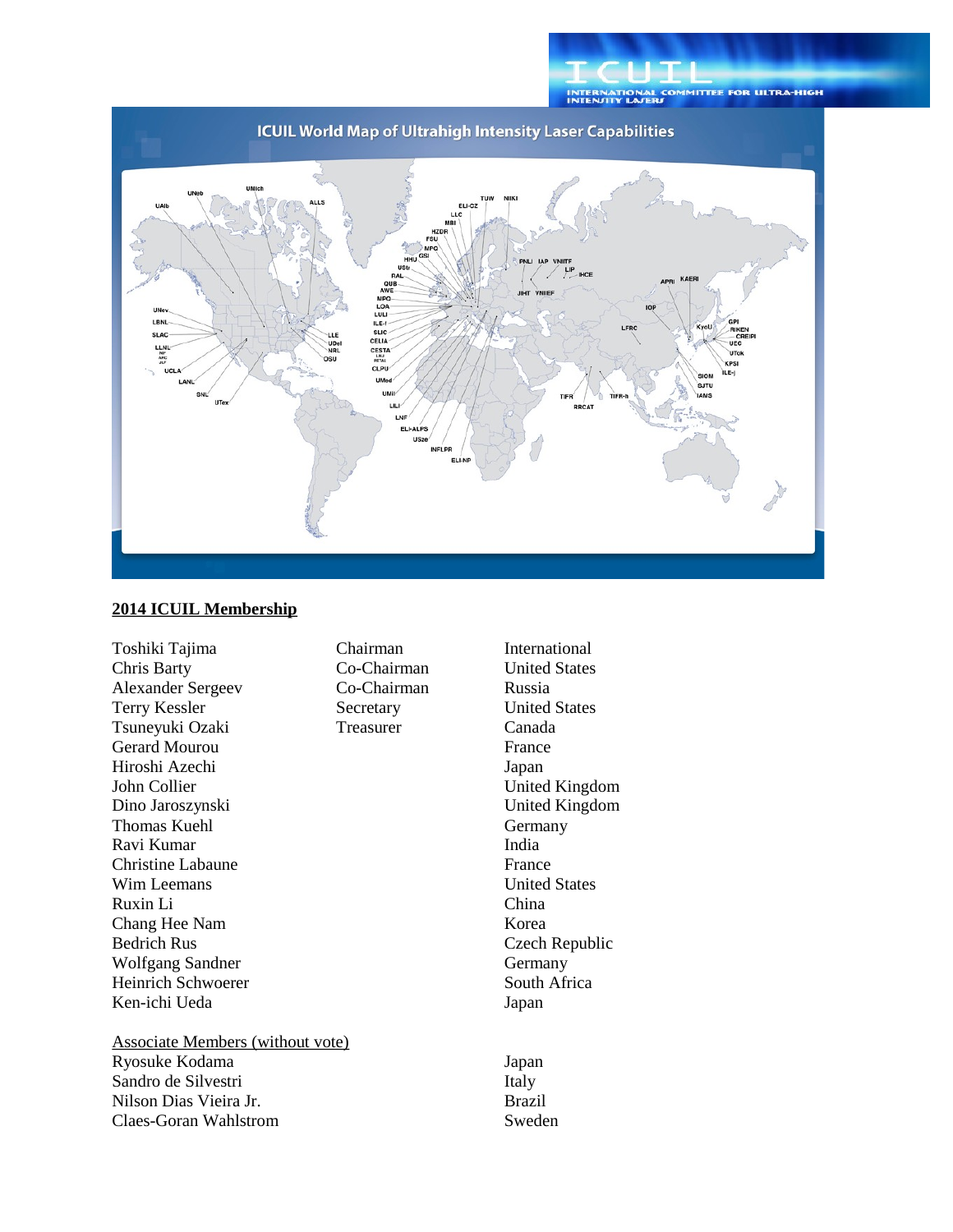#### **ICUIL Related Science and Technology Highlights**

#### **I. ICFA/ICUIL Joint Task Force (JTF)**

High-energy physics studies the fundamental particles and forces that make up and govern our universe. Large facilities like the LHC at CERN are needed to observe these tiny particles and determine their properties with higher and higher resolution. Accordingly, the last decades have shown a clear trend: every new accelerator at the energy frontier, being more power full than its predecessor, could provide a significant step forward in resolution and beam energy. The energy of the particle beams however dictates the technology, which in turn determines the size of the machine and its tunnel. A team of worldwide experts is already exploring the next possible machine at CERN that could have a tunnel of up to 100 kilometers. The field requires alternative technologies that could make acceleration of particles more efficient, e.g. using plasma wake acceleration. In particular with CERN's AWAKE project, ICUIL is contributing to the basic research in this field. The update of the European Strategy for Particle Physics recommends design studies for accelerator projects in a global context for high-energy-frontier machines coupled to "vigorous" accelerator research and design. High gradients and high energies will remain a core challenge of particle physics, and tackling them with ingenious technologies like high-intensity and high coherence lasers that could shorten accelerators dramatically would be a revolution in the field of accelerators or detectors. In February, the regular board meeting of ICFA took place at DESY in Hamburg. ICUIL was represented by Toshiki Tajima with a SKYPE presentation, and by Thomas Kuehl, who participated in this meeting. ICFA is leading a concerted international effort to coordinate and support these world-wide activities, aiming to define the future of high-energy physics in the next twenty-to-thirty years. The agenda included reports and discussion on a number of future accelerator projects. Ideas for large scale facilities were presented which will be proposed to be installed in Japan, Europe, China and Korea. ICUIL chairman Toshiki Tajima explained the latest progress in laser technology towards an improvement of average power, as needed for a wide application of laser drivers for high energy accelerators. The connection between the ICFA and ICUIL communities was further documented in the report of Brigitte Cros, Univ. Paris-Sud, chair of the ICFA Panel on Advanced and Novel Accelerators. Although the main line of discussions was centered on the extension of classical accelerator schemes, the importance of novel laser acceleration approaches is well recognized. It was emphasized that a next dedicated meeting on laser acceleration would be a timely step to encourage a close interplay between international developments towards novel acceleration schemes.

#### **II. Extreme Light Infrastructure (ELI)**

In February, Prime Minister Victor Orban, together with ELI- Attosecond Light Pulse Source (ALPS) Managing Director Lorant Lehrner and with the ELI DC Director General, Wolfgang Sandner, laid the cornerstone for the building. The presence of the Prime Minister indicates the support that ELI-ALPS enjoys from the Hungarian Government. While still waiting for the arrival of Structural Funds from the European Union the Hungarian Government had already pre-financed building planning and construction preparation such that a contract with an international consortium of constructors had already been concluded early in the year. Similarly, ELI-ALPS' international industrial and scientific partners, including many from the ICUIL community, have already concluded contracts to help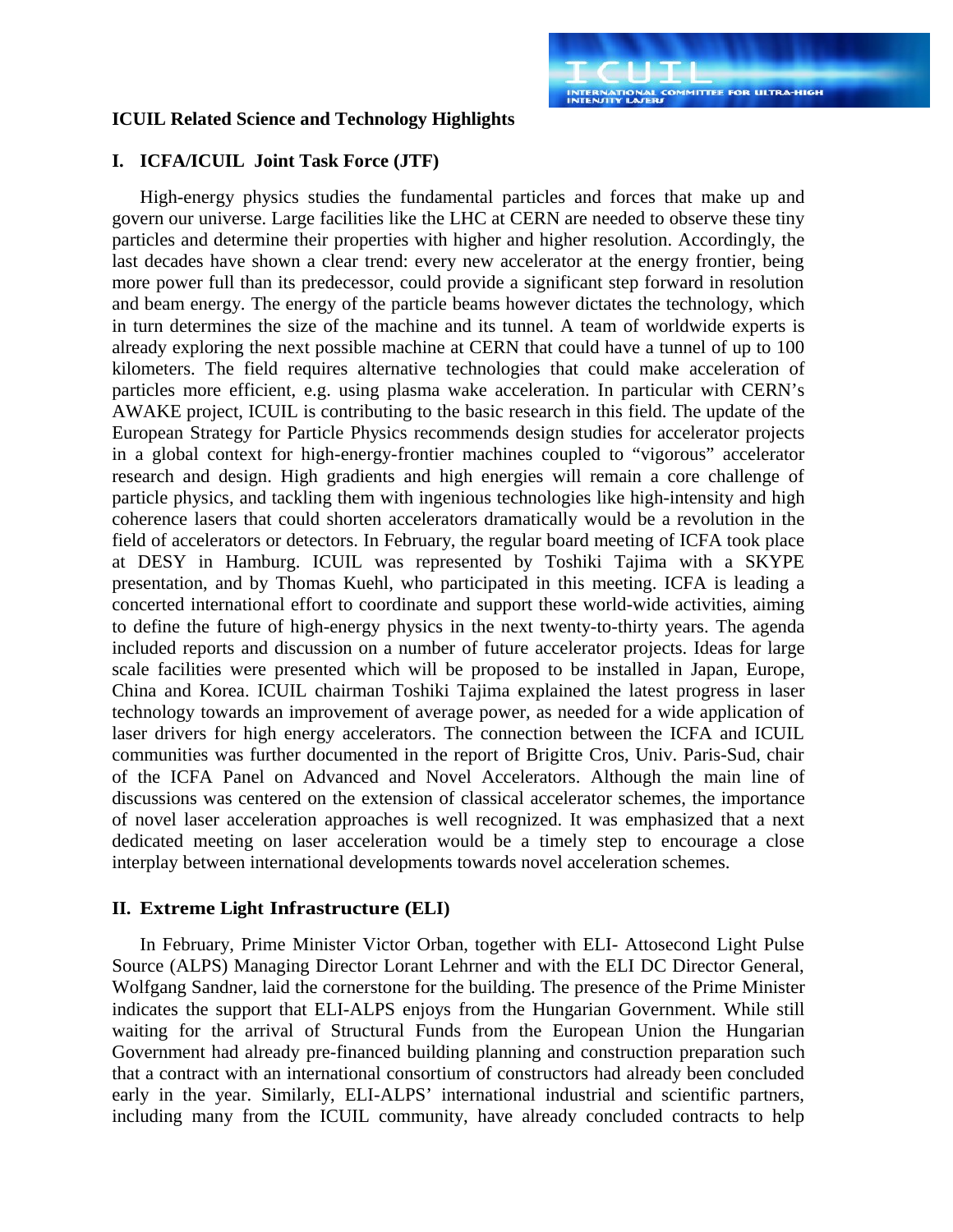developing the Technical Design Report and supplying scientific equipment. ELI-ALPS – and, hence, ELI as a whole - has taken another huge step on its way towards implementation. The European Commission, more precisely, the Directorate General on Regional Policy, during the first week of May officially released the first and major part of the over 200 million Euro EC contribution towards the construction of ELI-ALPS. Therewith, construction of the ELI facilities in the Czech Republic, Hungary and Romania is now fully secured at a total level of 850 Mio Euro, with roughly 85% percent coming from the European Union and 15% from the host countries. ELI is a pioneer among the research infrastructures contained in the European ESFRI Roadmap in using EU structural funds for construction. Similar progress as in Hungary occurs at the other pillars. The building construction at ELI-Beamlines in Prague and at ELI Nuclear Physics (ELI-NP) in Magurele, Romania, is making impressive progress. ELI-NP recently celebrated the conclusion of a multiten-million-Euro contract for delivery of a world-wide unique gamma beam source. A contract over delivery of two 10petawatt lasers had already been concluded earlier, similar to a contract over a 10-Hertz, diode pumped petawatt laser to be built by Lawrence Livermore National Laboratory for ELIBeamlines in Prague. The Romanian lasers will be built by a French company, while the gamma beam source will be developed by a European consortium of companies and institutions under the leadership of the Italian nuclear physics institute INFN – demonstrating the international character of ELI and its close cooperation with industry and academia during implementation. The pan-European character of the ELI project has recently been further strengthened by the British Science and Technology Facilities Council STFC with its CEO John Womersley (also ESFRI Chair) having officially joined the ELI-DC International Association. STFC and RAL's Central Laser Facility will jointly represent UK in the Association. It now contains members from the three host countries CZ, HU, and RO, as well as from Italy, Germany, and the United Kingdom. Wolfgang Sandner, Director General of the ELI-DC International Association AISBL, is already negotiating with other countries to join, and is inviting the international ICUIL community to maintain its strong support for this world-wide unique laser project.

#### **III. Exawatt Center for Extreme Light Studies (XCELS)**

XCELS is a prospective project for international collaboration and is aimed at establishing an international center for the study of extreme light fields in Russia. The XCELS is now at the prototyping stage. It includes creation of two modules with the power of 15 PW at IAP RAS by the end of 2016 and is based on the laser architecture proved during construction of "PEARL" and "PEARL-10" facilities. Further work on creation of a subexawatt laser will be performed at the implementation stage. It includes construction of a new building and engineering infrastructure in the suburb of Nizhny Novgorod city, assembling of the 0.2EW 12-channel laser system, several high-average-power laser facilities for innovative applications, an electron source with particle energies of 100 MeV, experimental laboratories, computer and communication centers, and supporting services. To accommodate XCELS, ground area of about 5 hectares, rather far from highways and industrial plants will be used. The total area of the laboratory, administrative and ancillary facilities will be about 25 000  $m^2$ , about 15 000  $m^2$  of which must have different degrees of radiation protection. The operational stage will start in 2020, and during two subsequent years all research laboratories around the XCELS source will come to the continuous operation mode. They include laboratories for experiments on the physics of strong fields, high-energy physics, laboratory astrophysics and cosmology, nuclear optics, neutron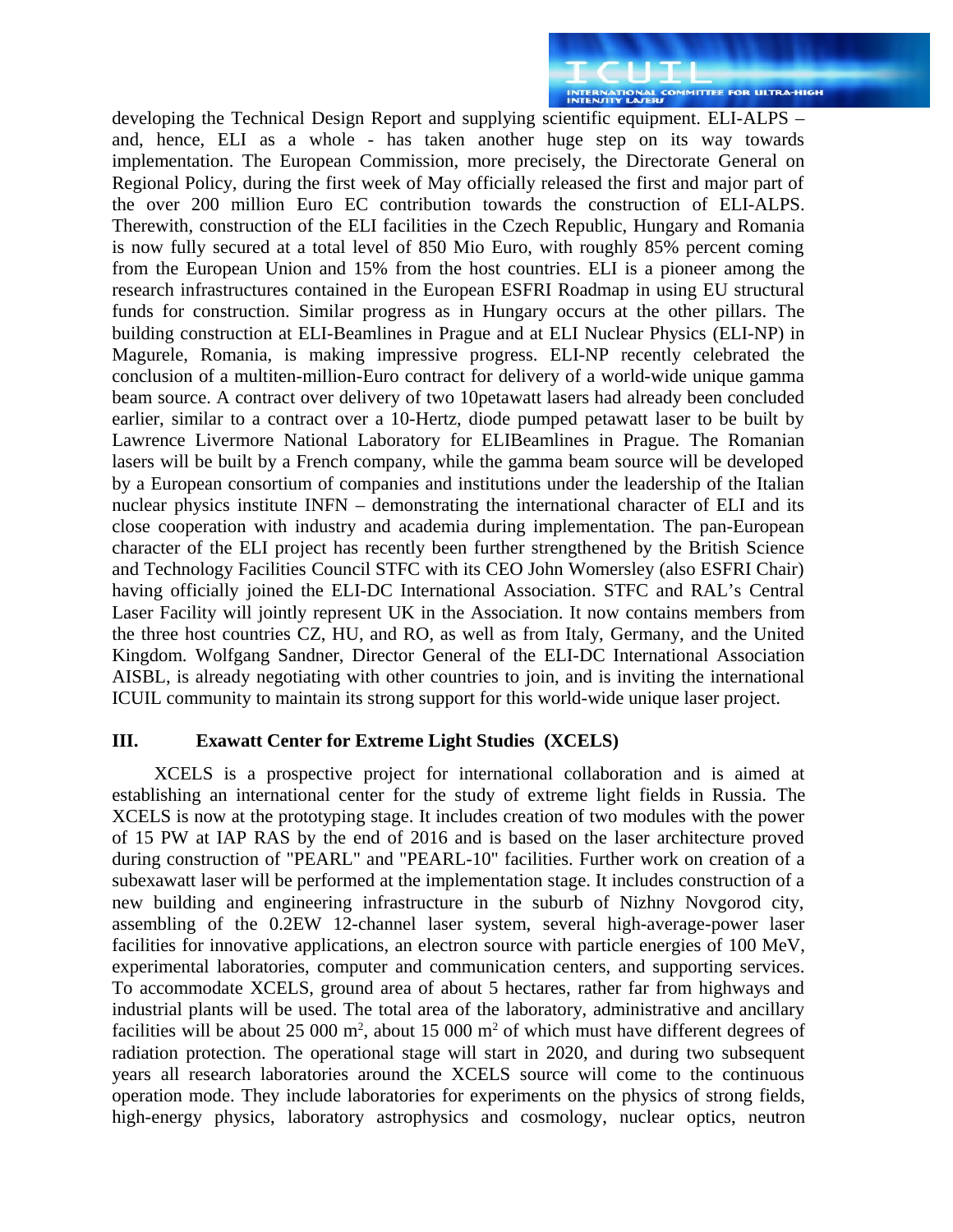physics, laboratories for studying the properties of vacuum, attosecond and zeptosecond physics, and fundamental metrology. XCELS will also comprise a powerful center for data processing and computer modeling of the interactions of extreme light fields.

In 2014 XCELS became a part of the CREMLIN project under The Horizon 2020 call that unites efforts of 19 large European labs including DESY, CERN, ESRF, JINR, Kurchatov Institute, and others. This will foster scientific cooperation between the Russian Federation and the European Union in the development and scientific exploitation of large scale research infrastructures. It has been triggered by the recent so-called megascience projects initiative launched by and in the Russian Federation which is now very actively seeking European integration. The proposed megascience facilities have an enormous potential for the international scientific communities and represent a unique opportunity for the EU to engage in a strong collaborative framework with the Russian Federation. The CREMLIN proposal is a first step to identify, build and enhance scientific cooperation and strong enduring networks between European research infrastructures and the corresponding megascience facilities to maximize scientific returns. The proposal follows the specific recommendations of an EC Expert Group by devising concrete coordination and support measures for each megascience facility and by developing common best practice and policies on internationalization. The Extreme Light Infrastructure Delivery Consortium (ELI-DC) and the IAP RAS will jointly lead the work package devoted to the XCELS project. On the European side, the French CEA, Laser Interactions and Dynamics Laboratory (LIDyL) is another partner in this work package. ELI-DC, CEA and the IAP will organize workshops on the development and technological challenges of next generation high power lasers, and carry out expert meeting, round table discussions and workshops devoted to internationalization and governance issues of high power laser infrastructures.

#### **IV. Shanghai Institute of Optics and Fine Mechanics (SIOM)**

Celebrating its 50th anniversary, the Shanghai Institute of Optics and Fine Mechanics has pioneered important advances in high power lasers, high-field laser physics and solidstate lasers. The Shanghai Institute of Optics and Fine Mechanics (SIOM) has been widely recognized as the most important research center of laser science and technology in China. SIOM has become a comprehensive research institute with primary research fields that include high power laser technologies, high-field laser physics, information optics, quantum optics, solid-state laser technologies and their applications, and materials for laser and optoelectronics. SIOM has been engaged in the research and development of high power laser technology and engineering for decades, and developed in recent years the first Chinese multikilojoule laser facility, Shenguang (SG for short and means "magic light" in Mandarin) –II facility. The SG-II laser facility includes nine laser beams [see Fig.1(a) and (b)], that has been stably operated for more than 10 years and will be upgraded to be a 20 kJ-class laser facility in the near future. This facility has become an international user facility for high energy density physics research. SIOM developed the first Chinese petawatt, femtosecond laser facility in 2007 based on the chirped pulse amplification (CPA) scheme. This laser system was recently upgraded to 2 PW based on a 100-mm dia. Ti:sapphire amplifier. A 10 PW level femtosecond laser system combining the Ti:sapphire based CPA chain and an OPCPA booster amplifier is being built. A hybrid Ti:sapphire-CPA and LBO-OPCPA laser system has been developed to produce 0.61 PW/33.8 fs pulse output near 800nm. SIOM has successfully developed large aperture Nd-doped laser glass slabs, which are the key active material of high-power laser-fusion drivers. Moreover, optical coatings for high-power laser applications can be customized for wavelength ranges from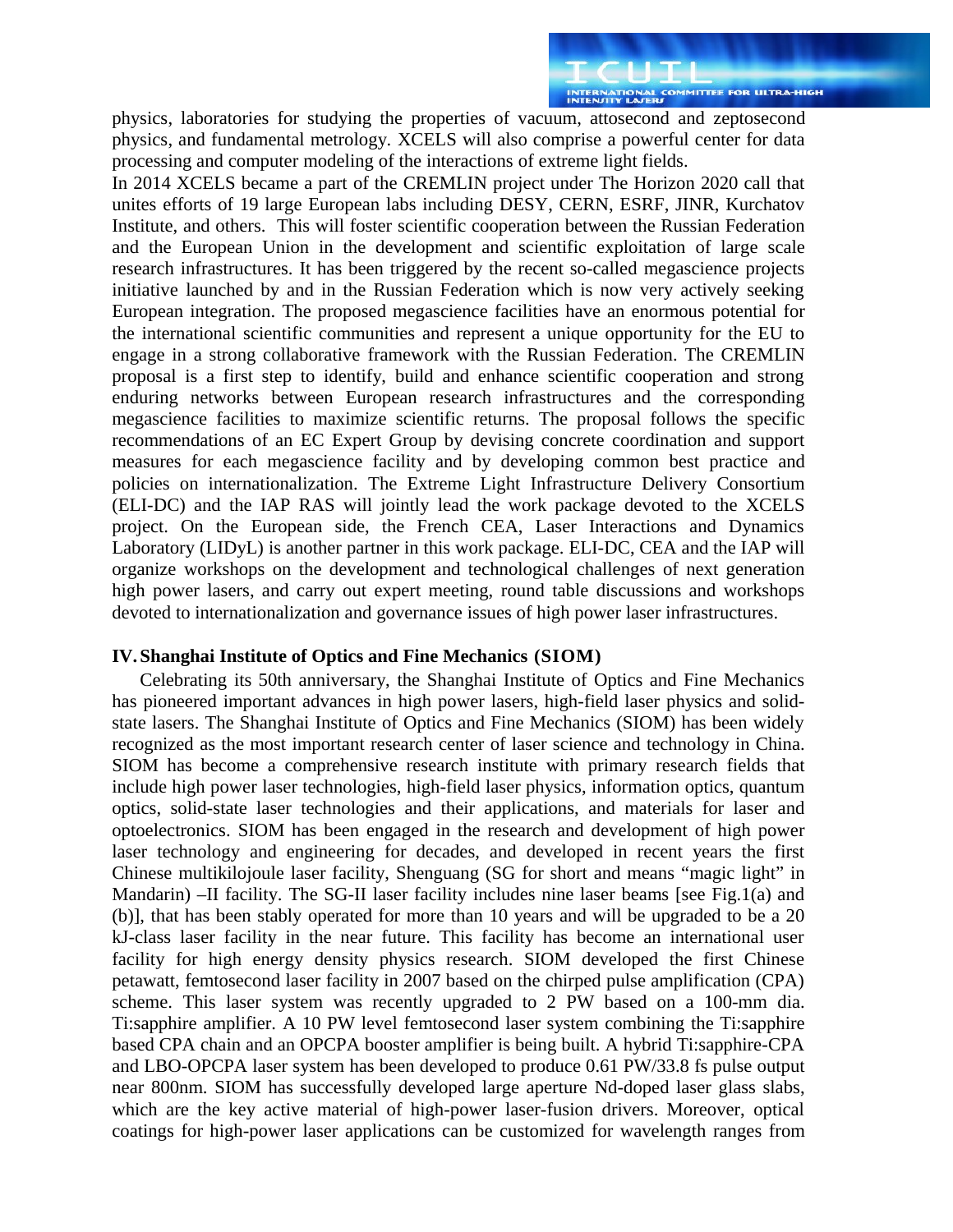INTERNATIONAL COMMITTEE FOR ULTRA-HIGH deep ultraviolet to infrared. The laser-induced damage thresholds for mirrors and polarizers are higher than 60 J/cm2 and 30 J/cm2 (1064 nm, 10 ns) respectively. Driven by the PW laser facility, a two-stage laser wake field accelerator (LWFA) with near-GeV quasimonoenergetic electron beams (QMEBs) was demonstrated in 2010. The collimated QMEBs with peak energy of  $\sim 0.8$  GeV are achieved with an acceleration gradient of 187 GV/m.

#### **V. National Ignition Facility's Advanced Radiographic Capability (ARC)**

The Advanced Radiographic Capability (ARC) at LLNL, a petawatt laser system, is rapidly moving along the path to completion and commissioning. Over the past year, the ARC utilities, including electrical cabling, vacuum and ventilation systems, platforms, and cleanrooms, have been installed. One year ago, the ARC team completed a major milestone by propagating first light into ARC Compressor Vessel 1, and the first ARC main laser system shot to the Roving Mirror Diagnostic Enclosure (RMDE) was fired in November. A recent series of laser shots to the RMDE calorimeters operationally tested a subset of the ARC systems, including the ARC Injection Laser System (ILS), Integrated Computer Control System (ICCS) automated shot software and Laser Performance Operations Module shot setup and analysis software. The ARC ILS consists of the ARC master oscillator, dual regenerative amplifiers for the A and B beamlets, the split-beam injection system, and modifications to the NIF preamplifier module to switch between NIF to ARC operation using ICCS controls. The laser shots were performed in parallel with the installation and alignment of the compressor and Parabola Vessel line replaceable units (LRUs) in the Target Bay and the ARC short-pulse diagnostics LRUs in the Target Bay and switchyard. Grating alignment in the compressor vessels is now complete. When complete, ARC will be the world's most energetic short-pulse laser, capable of creating picosecond-duration laser pulses to produce energetic x rays in the range of 50-100 keV for backlighting NIF experiments. ARC is designed to deliver kilojoule laser pulses with adjustable pulse durations from 1 to 50 picoseconds and a peak focused intensity above 10E17 W/cm2. ARC uses up to four NIF beamlines, propagating two short-pulse beams per NIF aperture in a split-beam configuration. Staggering the arrival of the eight ARC beamlets onto backlighter targets will produce an x-ray "movie" to diagnose the fuel compression phase leading up to ignition of a cryogenic deuterium-tritium target with tens-of-picoseconds resolution. ARC is important to help us understand what's happening in the compressed core of NIF targets. ARC will also enable new experiments in frontier science and high-energy-density stewardship science.

#### **VI. International Center for Zetta-Exawatt Science and Technology (IZEST)**

IZEST, headquartered at the Ecole Polytechnique, will unify a number of exawatt class facilities such as the ELI-Fourth Pillar, the Russian XCELS, as well as possible Japanese and Chinese exawatt lasers. Almost 30 laboratories in 13 countries have signed a collaboration agreement with IZEST. The second IZEST meeting was held November, 2012 at Strathclyde University, Scotland. The main objective of the conference was to explore the potential of very high fields available from the next generation of high power lasers and also the potential of combing them with high-energy particle beams from laser-plasma accelerators, for fundamental studies of the structure of matter. The third IZEST meeting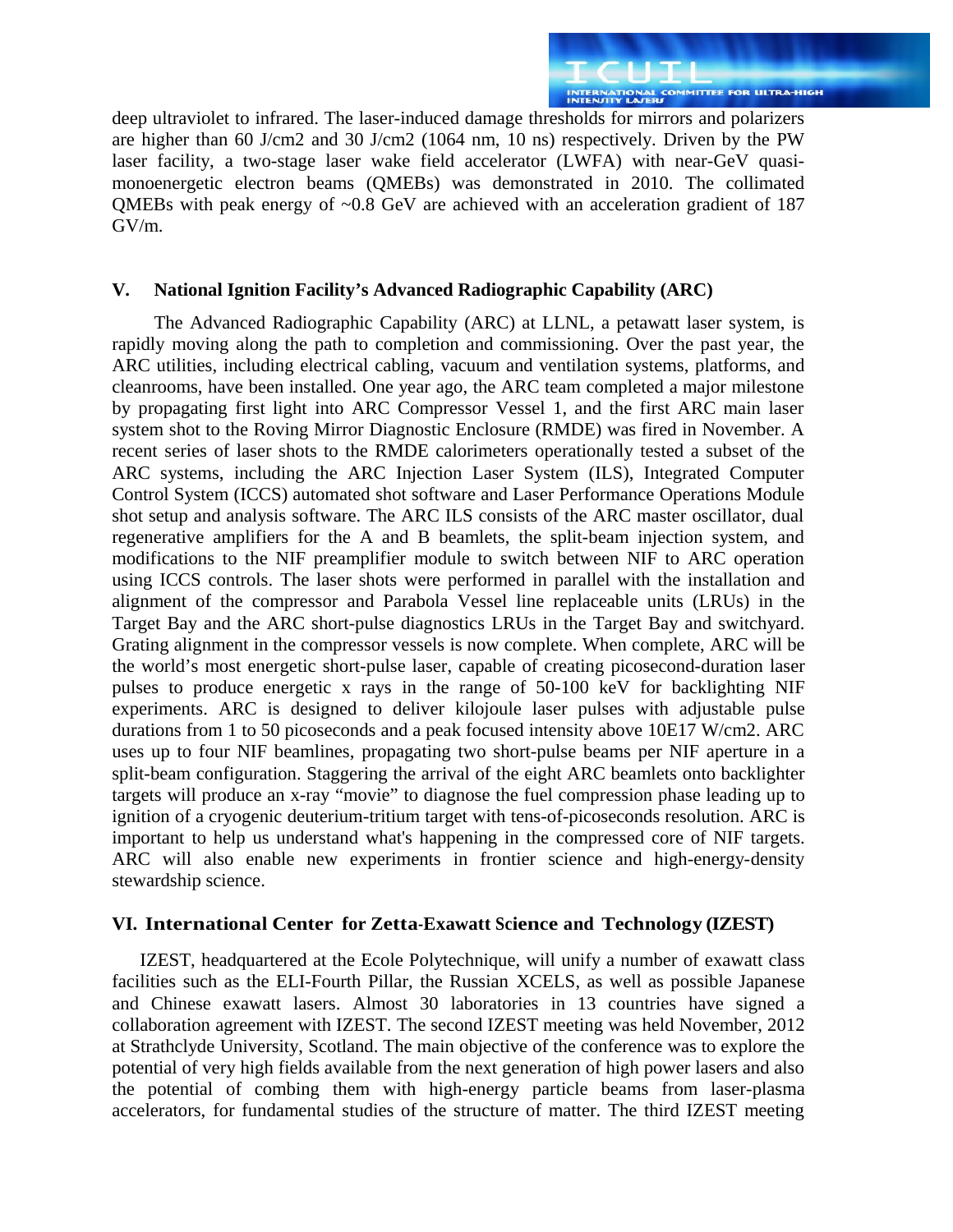was held at the Lawrence-Livermore National Laboratory in July 2013 to discuss the development of novel exawatt and zettawatt laser technologies and the development of frontier, ultrahigh intensity science and applications. The last meeting of 2013 was held in in Asia in November at the French embassy in Tokyo. The meeting was followed, November 20 by the IZEST Participant Council at the University of Tokyo hosted by Professor K. Yamanouchi and his staff. Participation of the most prominent Asian laboratories in particle physics, and ultra intense lasers in Japan, Korea, Taiwan, and India, in addition to those of the European Union, Russia and the USA occurred. An important contingent from industry was also in attendance. A large part of the meeting was devoted to the revolutionary laser architecture ICAN (International Coherent Amplification Network) that has the ability to generate laser pulses at ultra-high Intensity, high average power and high efficiency. The main applications discussed included Particle Colliders, a Higgs factory, High-energy Astrophysics, Nuclear Transmutation, Proton Therapy, Proton Diagnosis, Nuclear Pharmacology, the identification of spent nuclear fuel in general and exposed fuel (i.e. Fukushima), as well as Homeland Security. In January 2014, IZEST had the privilege to present to the Ecole Polytechnique Levée de Fonds Bureau headed by Claude Bebear, Olivier Mitterand and the President Jacques Biot. In a symposium called Passion Lumière Extrême, highly distinguished researchers like Michel Spiro (CEA), Gilles Cohen Tannoudji (CEA), Etienne Parizot (APC-Université Diderot), Roy Aleksan (CEA), Olivier Napoly (CEA) and other top scientists from the University, demonstrated the wide range of applications in the extreme light regime for fields like High Energy Physics, Nuclear Physics, Astrophysics and Cosmology. Currently there is a strong emphasis within the accelerator community on utilizing the strong fields supported within plasma for extending current and future acceleration facilities beyond the limitations of RF technologies. The emphasis is now placed on laser-driven technologies and the progress being made by labs working around the globe on the challenge of accelerating electrons to 100s of GeV.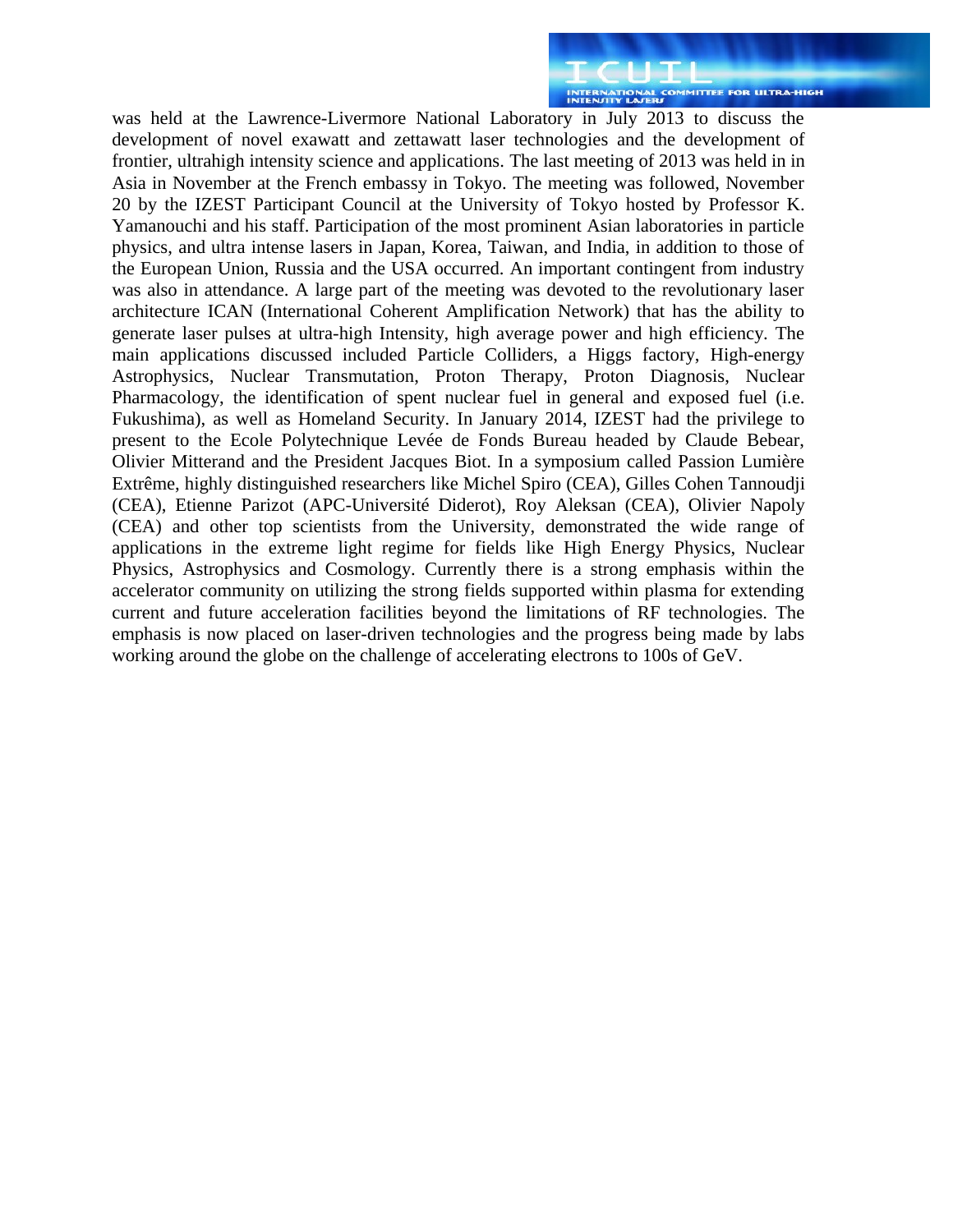## WORKING GROUP 9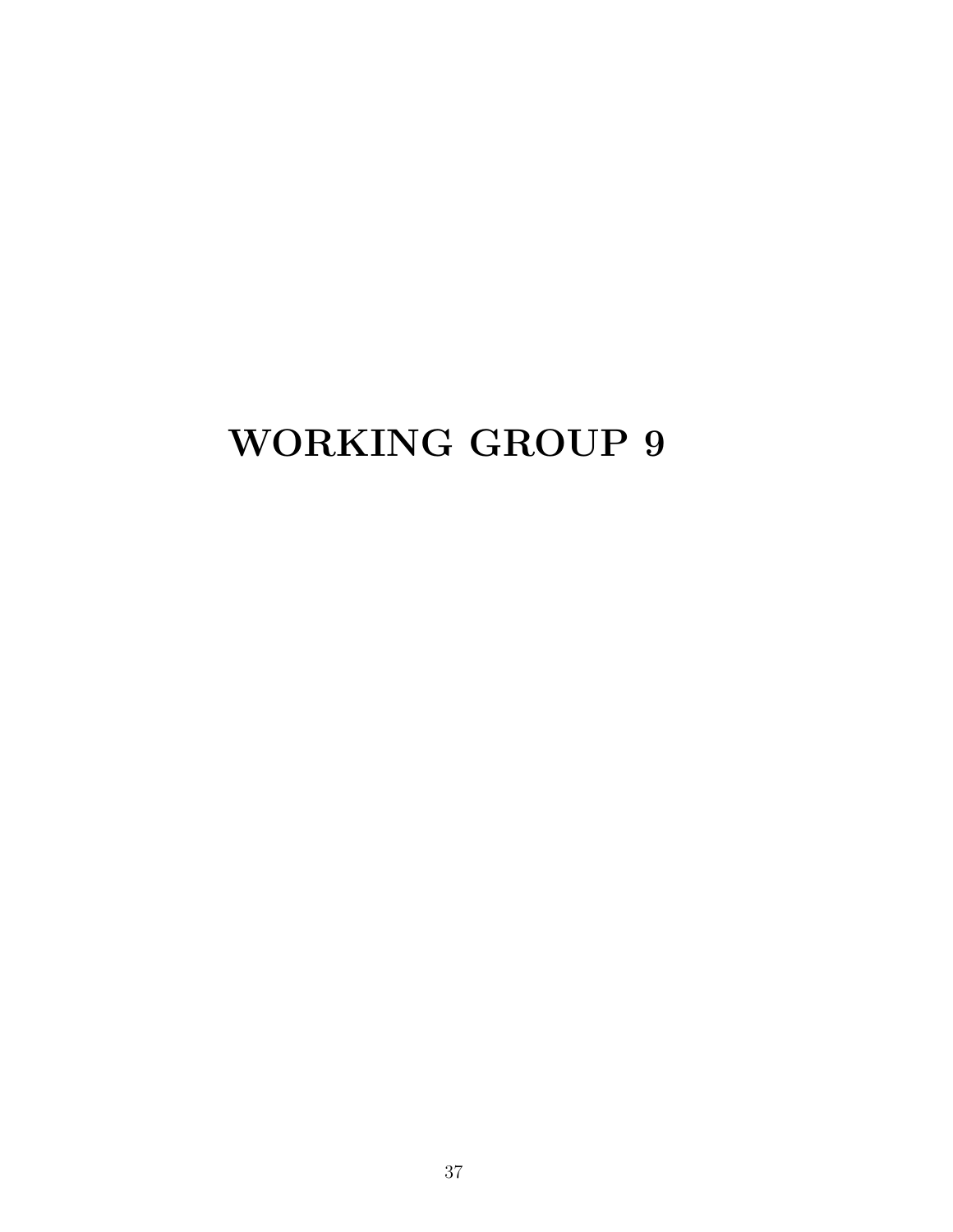### **IUPAP Working Group WG.9 (International Cooperation in Nuclear Physics)**

#### **Activity Report 2012 – 2014**

#### **Mandate:**

- **1. provide a current description of the landscape of key issues in Nuclear Science research**
- **2. produce (maintain) a compendium of facilities existing or under development worldwide**
- **3. establish a mapping of these facilities onto the scientific questions outlined above**
- **4. identify missing components that would have to be developed to provide an optimized, comprehensive network of international facilities for Nuclear Science**
- **5. explore mechanisms and opportunities for enhancing international collaboration in Nuclear Science**
- **6. identify R&D projects that could benefit from international joint effort**
- **7. serve as a source of expert advice for governmental or inter-governmental organizations in connection with efforts to coordinate and promote Nuclear Science at the international level**
- **8. serve as a forum for the discussion of future directions of Nuclear Science in the broadest sense.**
- **9. document the cross section disciplinary impact of Nuclear Science and of Nuclear Science facilities and identify mechanisms for expanding (fostering) cross disciplinary research**

#### **Present membership of IUPAP WG.9:**

**Robert E. Tribble – Chair [Texas A&M University, USA] Anthony W. Thomas – Past-Chair [University of Adelaide, Australia] Willem T.H. van Oers – Secretary [TRIUMF/University of Manitoba, Canada] Jonathan A. Bagger – Director TRIUMF [Canada] Angela Bracco – Chair NuPECC [INFN-Milano, Italy] NuPECC – Nuclear Physics European Collaboration Committee Umberto Dosseli – Director Laboratori Nazionali di Frascati [Italy] Hideto En'yo – Director RIKEN [Japan] Donald F. Geesaman – Chair NSAC [ANL, USA] NSAC – Nuclear Science Advisory Committee to the US DoE and US NSF C. Konrad Gelbke – Director NSCL [USA] Dominique Guillemaud-Mueller – Deputy-Director IN2P3/CNRS [France] Kobus Lawrie – Acting-Director i'Themba Laboratories [Zuid-Afrika] Alinka Lepine-Szily – Co-Chair ALAFNA [Universidade de Sao Paulo, Brazil] ALAFNA Associacao Latino Americana de Fisica Nuclear e Aplicacoes Victor A. Matveev – Director JINR-Dubna [Russia] Dong-Pil Min – Chair ANPhA [Seoul National University, Korea] ANPhA Asia Nuclear Physics Association Hugh Montgomery – Director Jefferson Laboratory [USA] Berndt Mueller – Associate-Director BNL [USA] Guenther Rosner – Past-Chair NuPECC [FAIR, Germany] Naohito Saito – Deputy-Director J-PARC [Japan]**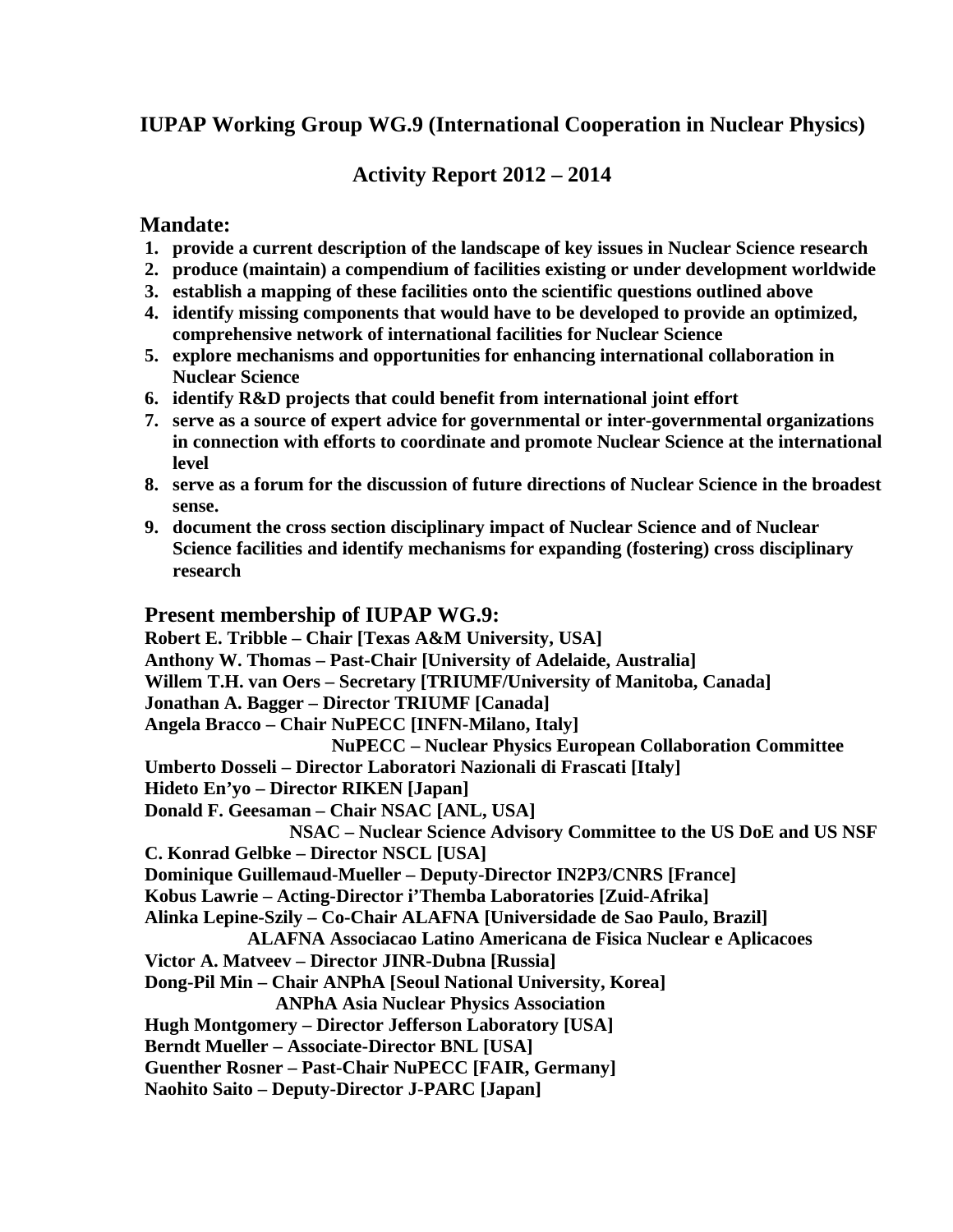**Hideyuki Sakai – Chair IUPAP C12 [RIKEN, Japan] Susan J. Seestrom – Past-Chair NSAC [LANL, USA] Dinesh Srivastava – Director VECC [India] Horst Stoecker – Director GSI [Germany] Yanlin Ye – Past-Chair ANPhA [Beijing University, China] Wenlong Zhan – Vice-President Chinese Academy of Sciences [IMP-Lanzhou, China]** 

#### **Meetings of IUPAP WG.9:**

**The Annual General Meetings are held to discuss the various long range plans in terms of the nuclear science priorities, their implementation, and the major nuclear physics facilities, existing, under construction, and being planned. The long range plans are those for NSAC in the US, for NSERC and TRIUMF in Canada, for NuPECC in the European Union. Also discussed are the nuclear physics collaboration efforts in Latin-America by ALAFNA and in the Asia-Pacific region by ANPhA. The Annual General Meetings of IUPAP WG.9 are preceding those of IUPAP C12 (the Commission on Nuclear Physics). The meetings in the period 2012-2014 took place at:**

- **Nishina Research Center (RIKEN), Japan, August 17-18, 2012**
- **Laboratori Nazionali di Frascati INFN, Frascati, Italy, June 1, 2013**
- **GSI Helmholtzzentrum fuer Schwerionen Forschung GmbH, Darmstadt, Germany, July 11-12, 2014**

**In addition IUPAP WG.9 organizes the triennial Nuclear Science Symposia which focus on the seven main topics of nuclear physics to date:**

- **Can the structure and interactions of baryons/hadrons be understood in terms of QCD?**
- **What is the structure of nuclear matter?**
- **What are the phases of nuclear matter?**
- **What is the role of nuclei in shaping the evolution of the universe, with the known forms of nuclear matter only comprising a meager 5%, the rest being dark matter 27% and dark energy 68% ?**
- **What is the physics beyond the Standard Model?**
- **What is the role of nuclear physics serving society?**
- **What is the role of nuclear energy in the global energy question?**

**The first Nuclear Science Symposium was held at TRIUMF, July 2-3, 2010, while the second was held at Laboratori Nazionali di Frascati INFN, May 31 – June 1, 2013.**

**The next Nuclear Science Symposium will take place in 2015 in Washington, DC. The Nuclear Science Symposia are public meetings attended by the proponents of nuclear science, long range planning committee members, directors of the various large nuclear physics facilities, and funding agency/government representatives.**

#### **Major Nuclear Physics Facility Construction:**

**Paramount in the discussions during the meetings of IUPAP WG.9 appeared the large nuclear physics facilities required to advance the field. In the three year period 2012-2014, much of the upgrade of CEBAF (Continuous Electron Beam Accelerator Facility) to 12 GeV at Jefferson laboratory in Newport News, VA, was completed. Simultaneous experimentation in three of the four experimental halls is to commence in 2015. The construction of FRIB (Facility for Rare Isotope Beams) at Michigan State University in**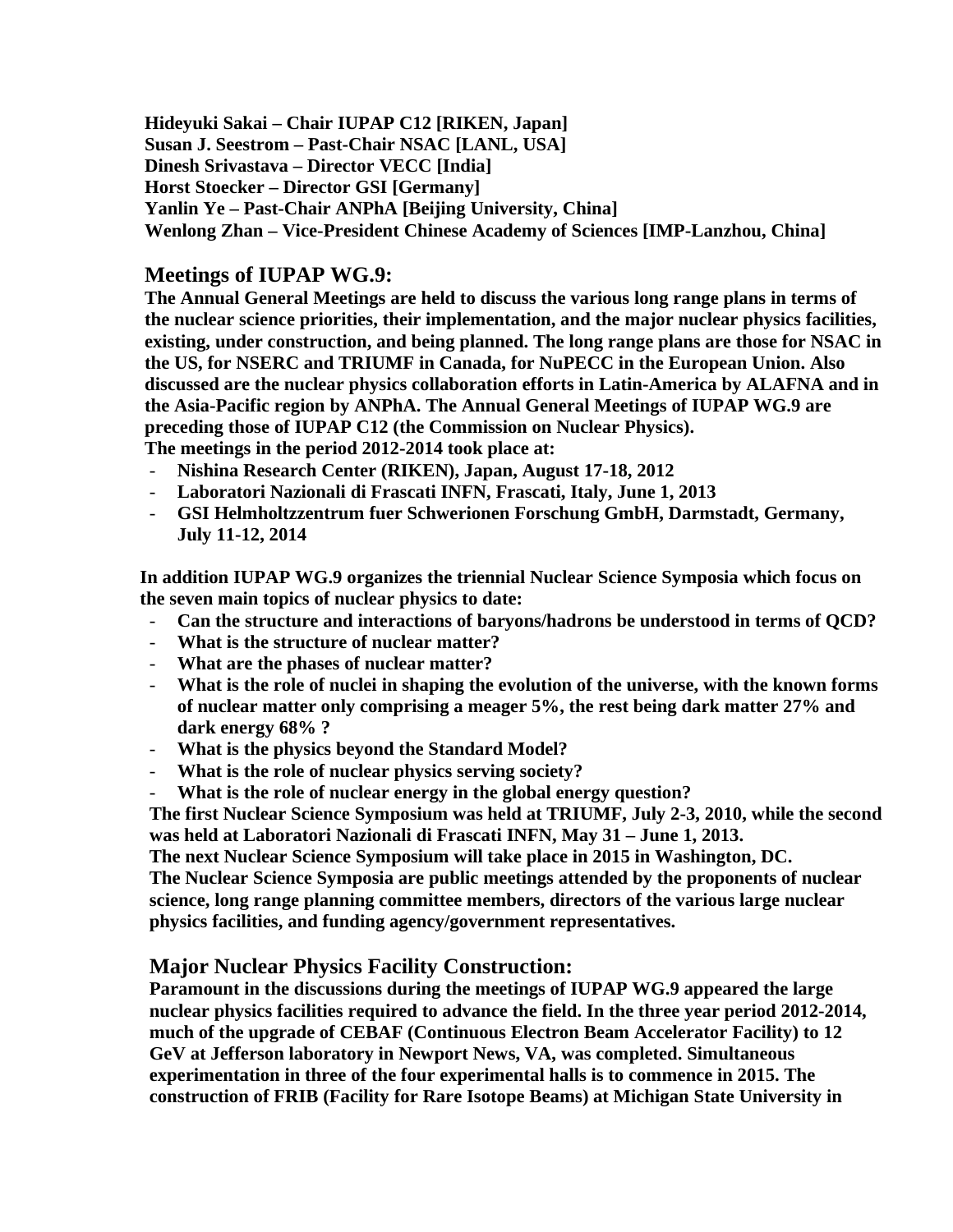**East-Lansing, MI, has started. J-PARC (Japan Proton Accelerator Research Complex) in Tokai, Japan, is moving forward through its phased approach of reaching the design objectives of 50 GeV and beam power of 1.7 MW. Construction has also started of FAIR (Facility for Antiproton and Ion Research) at GSI (Helmholtzzentrum fuer Schwerionenforschung, GmbH) in Darmstadt, Germany. All four are very large nuclear physics facilities; the latter three each with price tags well in access of one billion dollars. To advance in knowledge about the structure of the nucleon in terms of its constituents (quarks and gluons and their QCD interactions) a high energy electron-ion collider is being discussed for construction. Its priority will be established through Long Range Plan exercises.** 

#### **IUPAP Report 41:**

**This report is a handbook of the nuclear physics facilities world-wide, together with a concise outline of the current nuclear physics challenges, and is produced, maintained, and updated in response to one of the mandates given to IUPAP WG.9 (among other by the OECD Global Science Forum).**

**IUPAP Report 41 was first published as a hard copy on April 12, 2007.**

**The first electronic version was posted on the IUPAP WG.9 website http://www.triumf.info/hosted/iupap/icnp/index.html**

**on July 9, 2007 with an update posted on January 1, 2011.**

**Following the Nuclear Science Symposium held at Laboratori Nazionali di Frascati on May 31, 2013, the introduction of the report (the roadmap for nuclear science for the next five to ten years) has been rewritten with the aid of proponents of nuclear physics. Furthermore, requests were send for updates of the individual nuclear science laboratory entries in the report. A total of 52 out of the 88 individual laboratory descriptions were revised. Also the report now contains descriptions of the large deep-underground science laboratories and nuclear theory institutes. The updated version of IUPAP Report 41 has been posted on the above mentioned website on January 1, 2014.**

#### **Further tasks of IUPAP WG.9:**

**It has started the planning of the third Nuclear Science Symposium to be held in June/July 2015 in Washington, DC, following the suggestion by Timothy J. Hallman, Associate Director for Nuclear Physics, of the Office of Science, US Department of Energy. The Symposium will be organized through IUPAP WG.9 by the funding agency/government representatives, the long range plan committees' representatives and the nuclear science community at large.** 

**It is giving an enhanced profile to the Association of Latin-America Nuclear Physics and Applications, ALAFNA, [website : http://www.alafna.net ] and Asia Nuclear Physics Association, ANPhA, [website : http://ribf.riken.jp/ANPhA ]**

**It is discussing the publication of a report on 'Nuclear Physics and Medicine' as was done by NuPECC for the European Union community.**

**Willem T.H. van Oers Secretary of IUPAP WG.9 TRIUMF, September 10, 2014**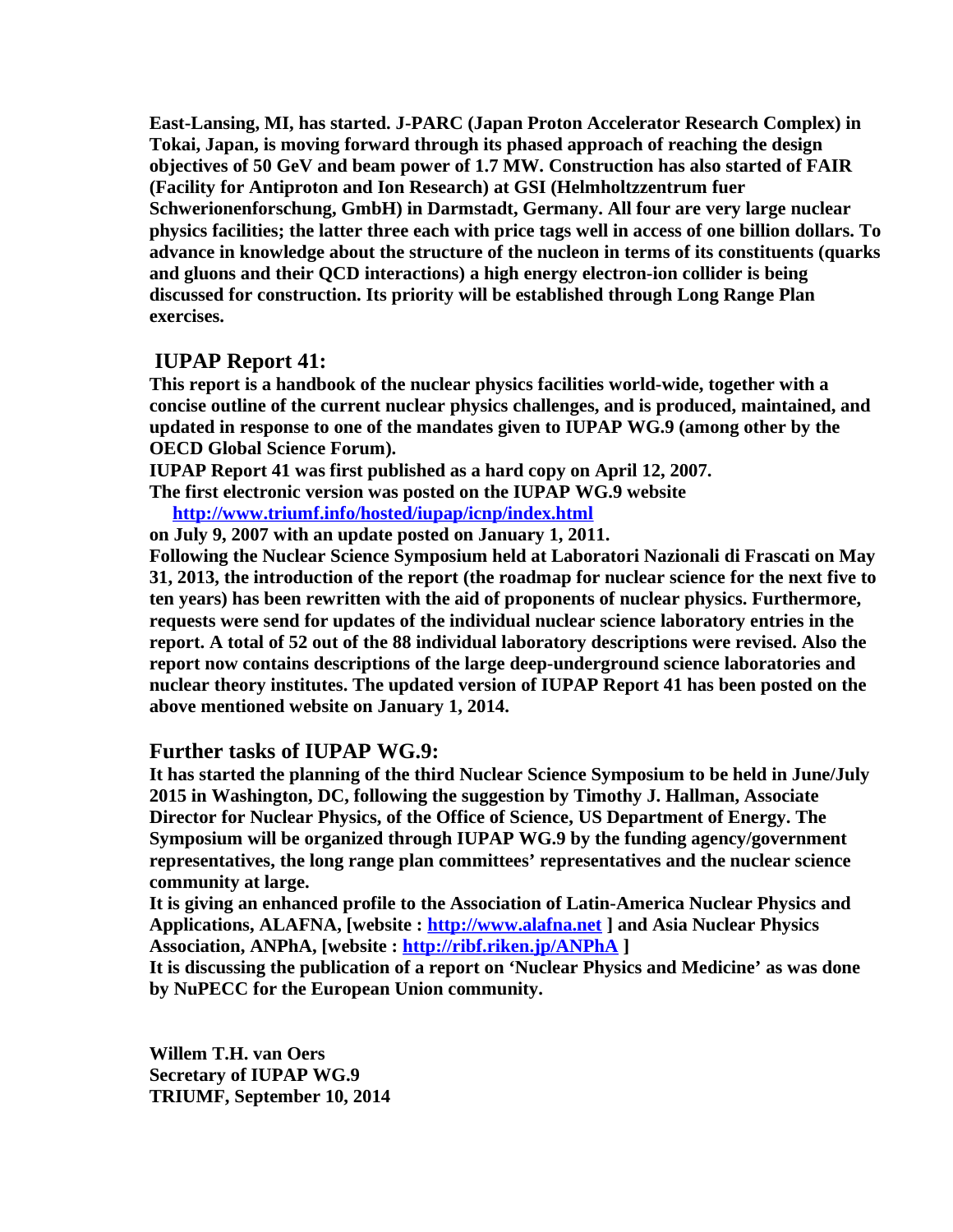## WORKING GROUP 10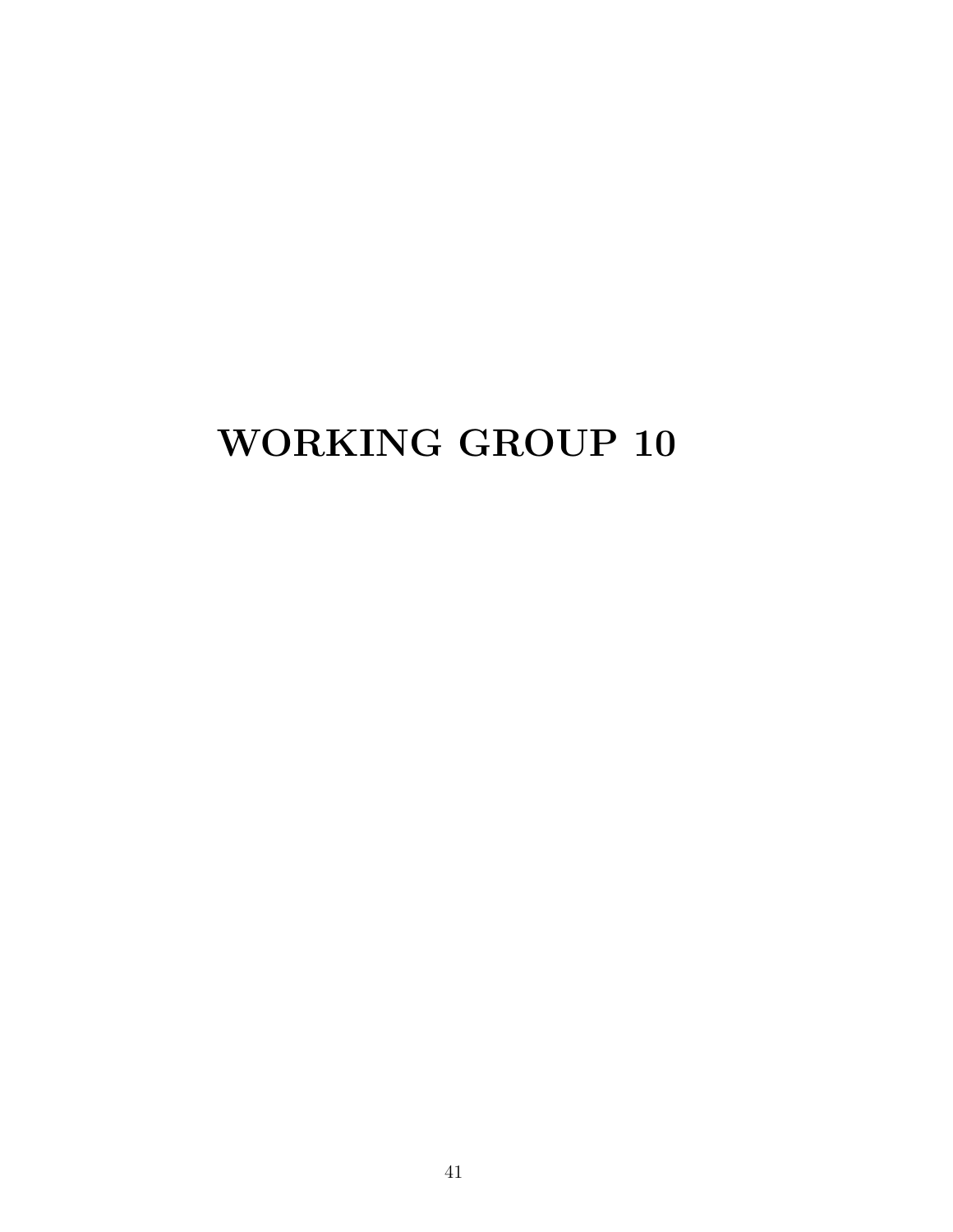### **Annual Report from Working Group 10 to IUPAP September 2014**

ApPIC Astroparticle Physics International Committee Activity Overview Michel Spiro, Chair Pierre Binetruy, Secretary

The Astroparticle Physics International Committee (ApPIC), http://iupap.org/working-groups/wg10 astroparticle-physics-international-committee-appic/

 was established by the 2011 General Assembly. In October 2012 the Executive Council authorised that members be appointed, and that the mandate be drawn up in consultation with the first members of the Committee. The current members are listed in the Appendix.

## **Charge to Working Group**

- Review on a regular basis the scientific status of the field of Astroparticle Physics;
- Engage in a continuous dialogue with "The Astroparticle Physics International Forum (APIF)" of the Global Science Forum (GSF)2 and to give scientific advice to APIF, whose members are appointed by funding agencies;
- Comment on and liaise with similar national and international organs on assessment and road-mapping activities, as the need may arise, such as for promoting the global coherence of plans, priorities and projects, in Astroparticle Physics.

#### **The ApPIC International Committe met for the first time on May 9th, 2014, in Paris in the Astroparticle and Cosmology (APC) laboratory.**

Two main items were on the agenda :

- Data Policy in Astro-particle Physics
- High Energy Multi-Messenger Astronomy

The intention was to deliver a message to the Funding Agencies through APIF (Astroparticle International Forum of Funding Agencies) which met soon after on May 9th. The Chair of APIF, Michael Turner, participated in part of the meeting and made a presentation about APIF. The chair of ApPIC was invited to the APIF meeting to report on the conclusions of the ApPic meeting. The messages were the following:

Example of Data Policy in Gravitational Wave Physics

•Ground-based gravitational antennas have adopted a bottoms-up approach, with a sciencedriven data policy

•LISA (space gravitational antenna) follows the ESA space agency data policy (public funding implies open data policy, just like in the US)

•General considerations: avoid false discoveries, give proper credit by quoting properly the used data release (collaboration), resources have to be planned from the very beginning with funding agencies

General Data Policy Structure (5 levels)

•Data validation (Collaboration)

•First data releases for joint analyses (Collaborations)

. For combinations and mutual cross-checks

. For complementary approaches

•Open trigger on or off line (Collaborations)

•Data in open access for the community (prepare the community, virtual observatory model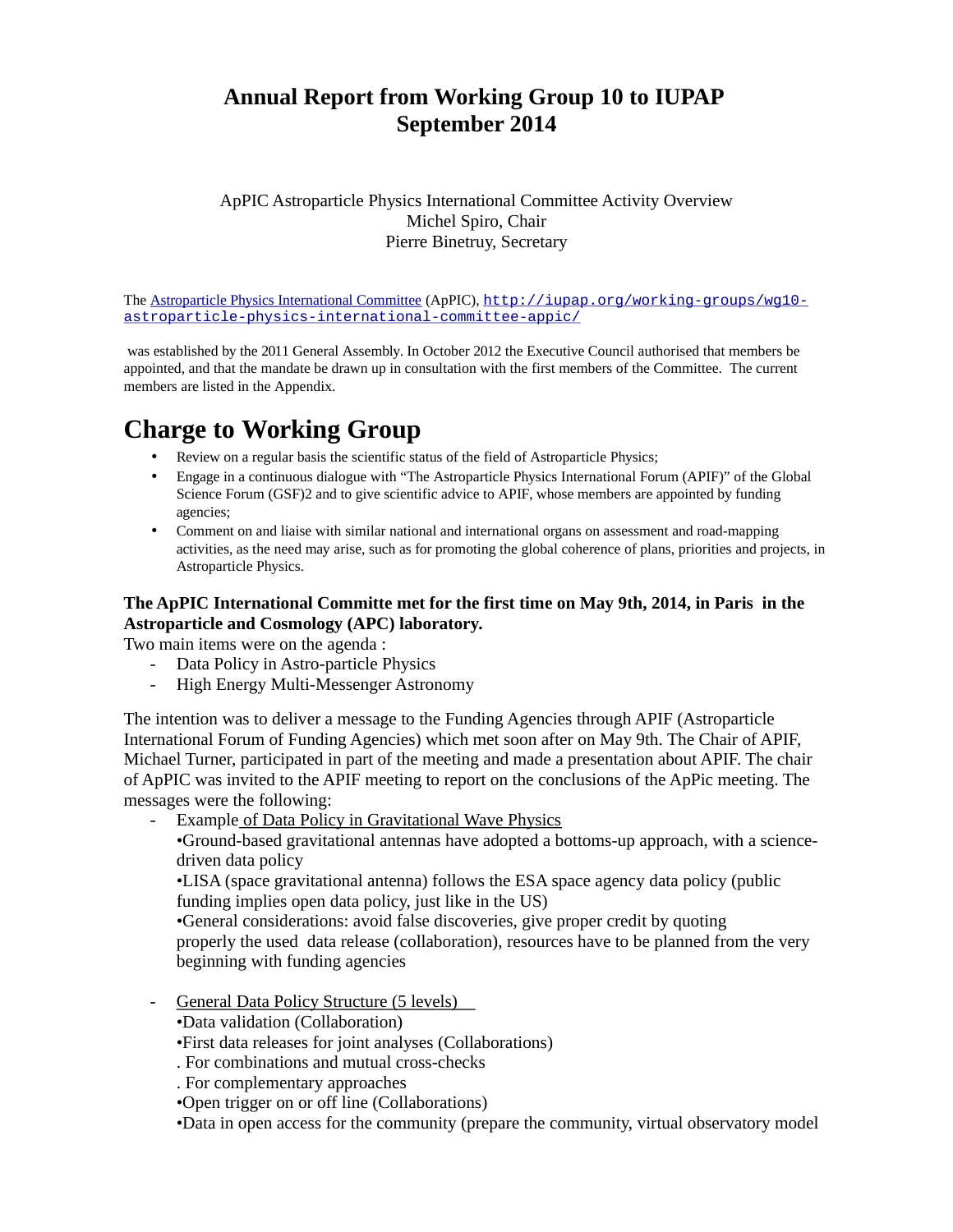and help-desk?) •Data preservation and legacy

Ideas for general implementation

•ApPIC could trigger a session on this topic in the next large international conference on Astroparticle Physics, TAUP 2015

•This would be a discussion with the community on guiding rules for data policy in Astroparticle Physics

•ApPIC would come back to APIF and provide an interface between APIF and the community (one of the roles of ApPIC)

#### **Messages to the Funding Agencies on High Energy Multi Messenger Astronomy**

High Energy and Ultra High Energy Astronomy:

•Gamma ray astronomy paves the way, providing a reference map of the high energy sky •Strong evidence for extraterrestrial TeV to PeV neutrinos, but origin is not yet known. •Cut-off of the cosmic ray high energy spectrum seen, but composition near the cut-off i scontroversial and origin of the cut-off still debated.

•Gravitational waves will enter the game soon and open new questions (this is already the case with BICEP2)

- Conclusions on High Energy Multi Messenger Astronomy :

•Many recent achievements and open questions

•Huge discovery potential

•Multi messenger approach crucial, including gravitational waves and conventional astronomy (open data policy, virtual observatories including these new messengers will help)

•We could also trigger a discussion on this subject at TAUP 2015, looking at the global coherence and at priorities

#### **Plans for future meetings**

The next meeting will very likely be a joint meeting with the ICFA neutrino subpanel (Working Group 1) to discuss the plans for neutrino physics (accelerator based and non-accelerator based). This should happen in early 2015.

We plan to hold a meeting at the TAUP Conference in September 2015 (approved by the organizers) to trigger discussions with the community on Data Policy and global coherence and priorities in high and ultrahigh energy astronomy (follow-up of the May 9th, 2014 meeting).

We also plan to discuss Cosmology, Dark Matter and Dark Energy in a future meeting.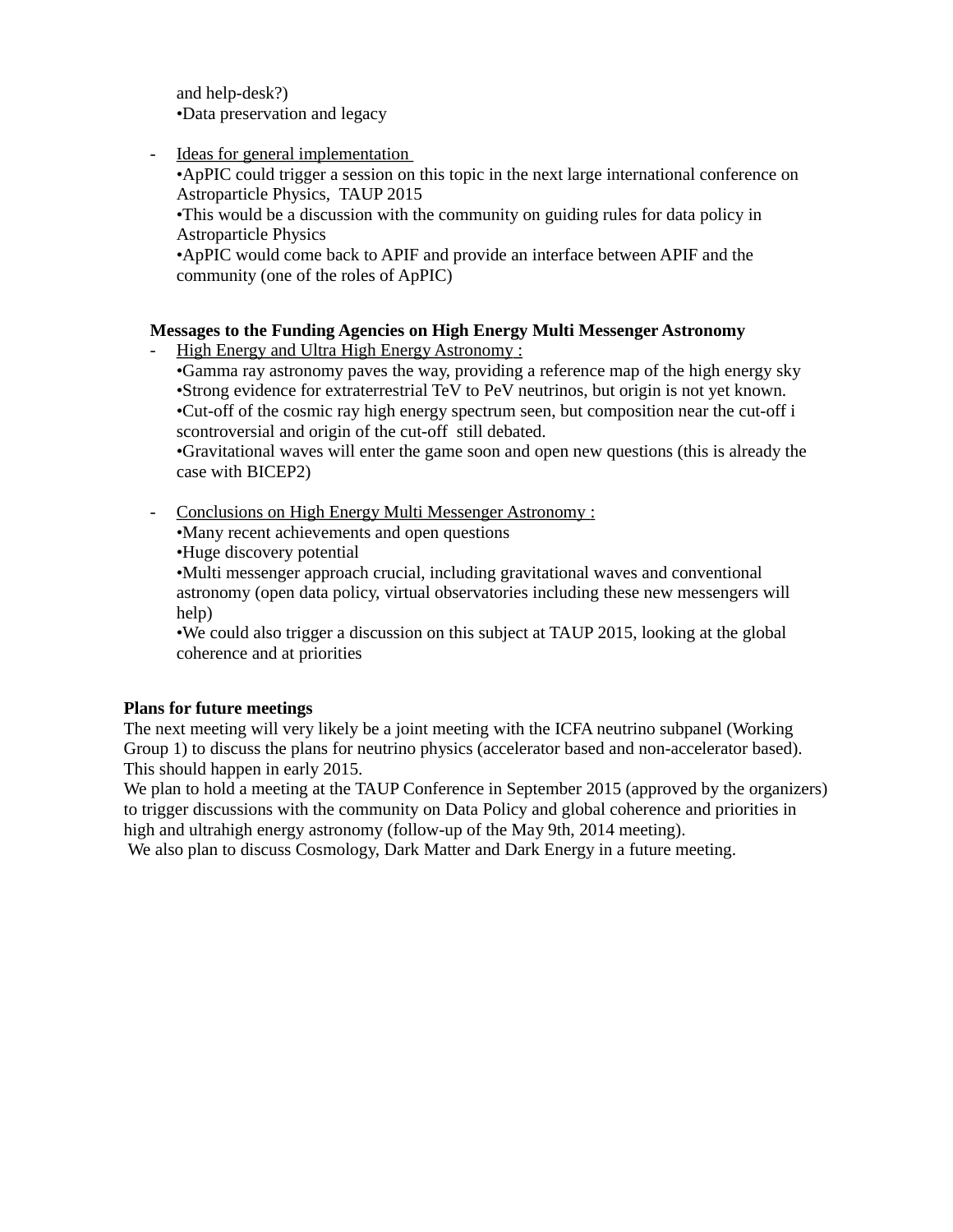#### Appendix: **MEMBERSHIP**

Chair: Michel Spiro, France Secretary: Pierre Binetruy, France Roger Blandford, USA Zhen Cao, China Eugenio Coccia, Italy Don Geesaman, USA Kunio Inoue, Japan Naba Mondal, India Angela Olinto, USA Natalie Roe, USA Sheila Rowan, GB Valery Rubakov, Russia Bernard Sadoulet,USA Subir Sarkar, GB/Denmark Christian Spiering, Germany Yoichiro Suzuki, Japan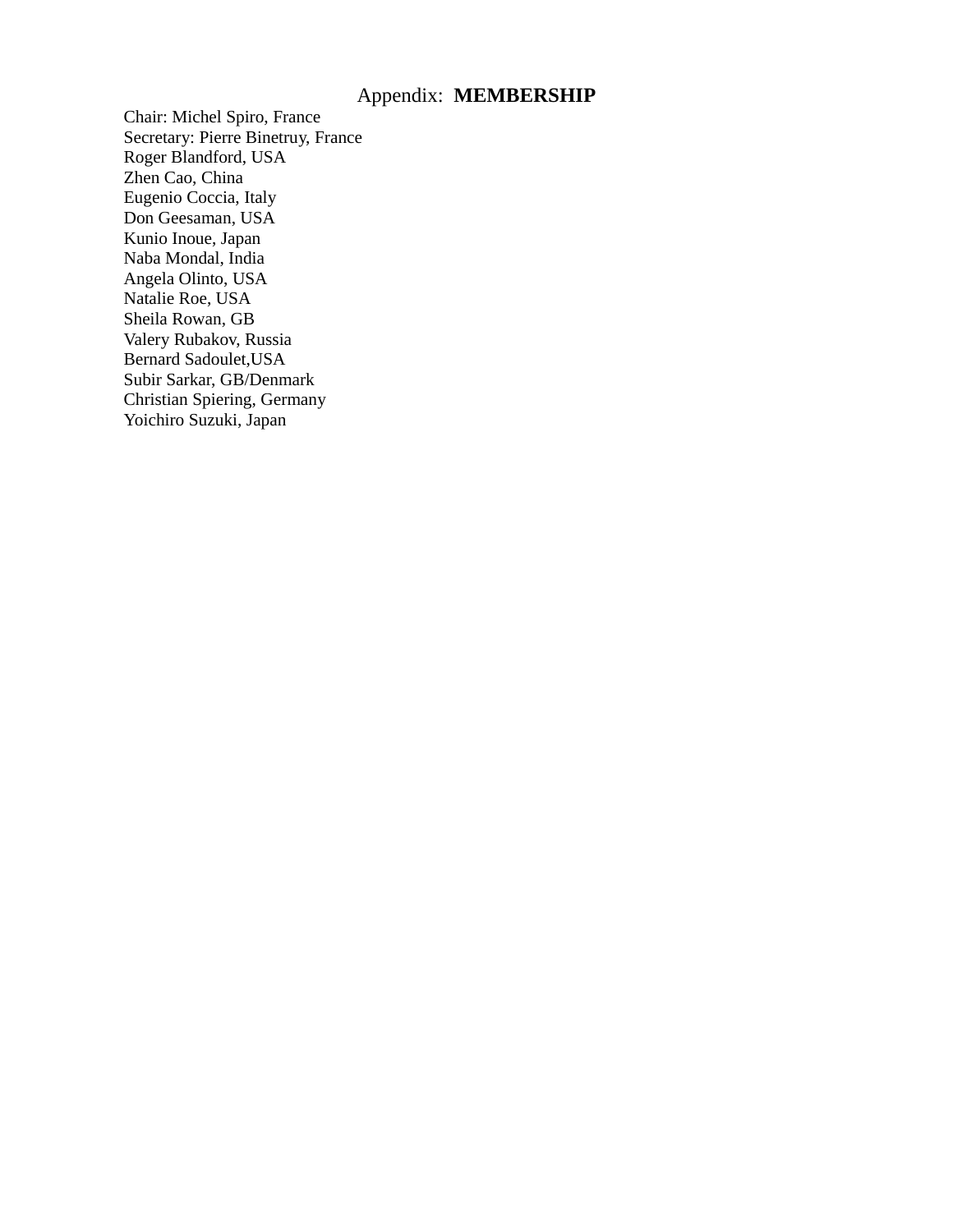## WORKING GROUP 11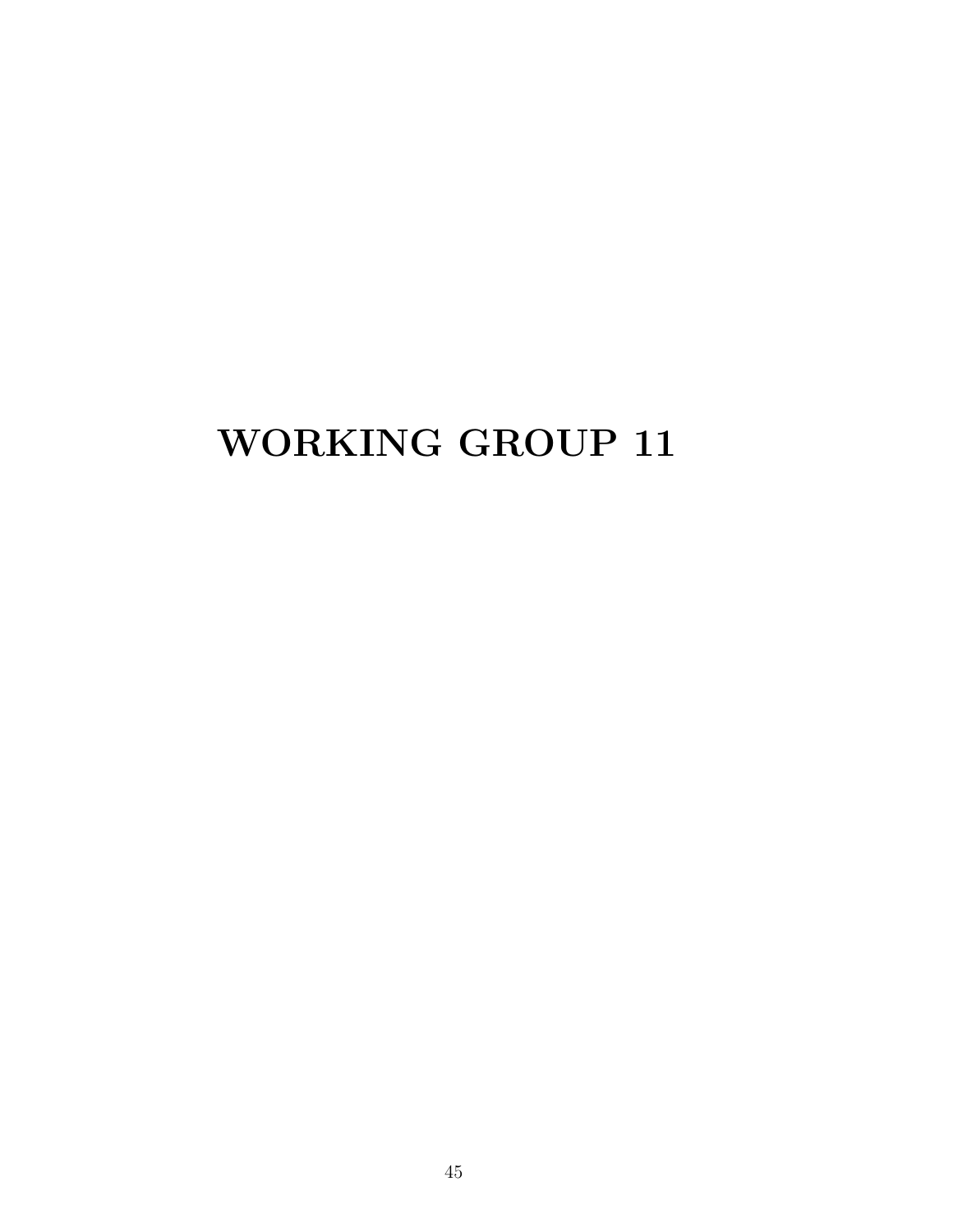### Gravitational Wave International Committee (WG.11) report to IUPAP 6 October 2014

#### (prepared by Stan Whitcomb, *Caltech* [Secretary] and Eugenio Coccia, *Gran Sasso Science Institute and U. of Rome "Tor Vergata"* [Chair])

The Gravitational Wave International Committee (GWIC) was formed in 1997 to facilitate international collaboration and cooperation in the construction, operation and use of the major gravitational wave detection facilities world-wide. From 1999 until 2011, GWIC was recognized as a subpanel of PaNAGIC (IUPAP WG.4). In 2011, GWIC was accepted by IUPAP as a separate Working Group (WG.11).

GWIC meets annually adjacent to an appropriate conference. In June 2014, GWIC met in Banff, Canada, in conjunction with the International Pulsar Timing Array annual meeting. This was the first time that GWIC met in conjunction with a pulsar timing meeting, and helps cement the participation of the pulsar timing community in GWIC. Other recent meetings have been held in Warsaw (2013), Rome (2012), Cardiff (2011), Hannover (2010), Pasadena (2009), and New York City (2009). Other business during the year is conducted via email or other electronic communication.

GWIC maintains a website at https://gwic.ligo.org/ which contains an up-to-date listing of members, its by-laws, announcements of its activities, and links to other items of interest to the gravitational wave community.

#### **GWIC Membership**

The membership of GWIC represents all of the world's active gravitational wave projects, as well as other relevant communities, covering gravitational wave frequencies from nanohertz to kilohertz. Each project has either one or two members on GWIC depending on size. GWIC also includes representatives from ISGRG (IUPAP AC2) and from the astrophysics/theoretical relativity community. Two members of GWIC (Eugenio Coccia and Sheila Rowan) are also members of ApPIC (WG.10), ensuring close communications.

Each member project in GWIC determines its representatives on GWIC. In this year, only one member project appointed a new representative: Virgo (Fulvio Ricci).

#### **GWIC Activities in 2012-2013**

GWIC convenes the biennial Edoardo Amaldi Conference on Gravitational Waves, sponsored by IUPAP as a "class B" Conference. The Amaldi meeting is considered by many in the gravitational wave community to be their most important international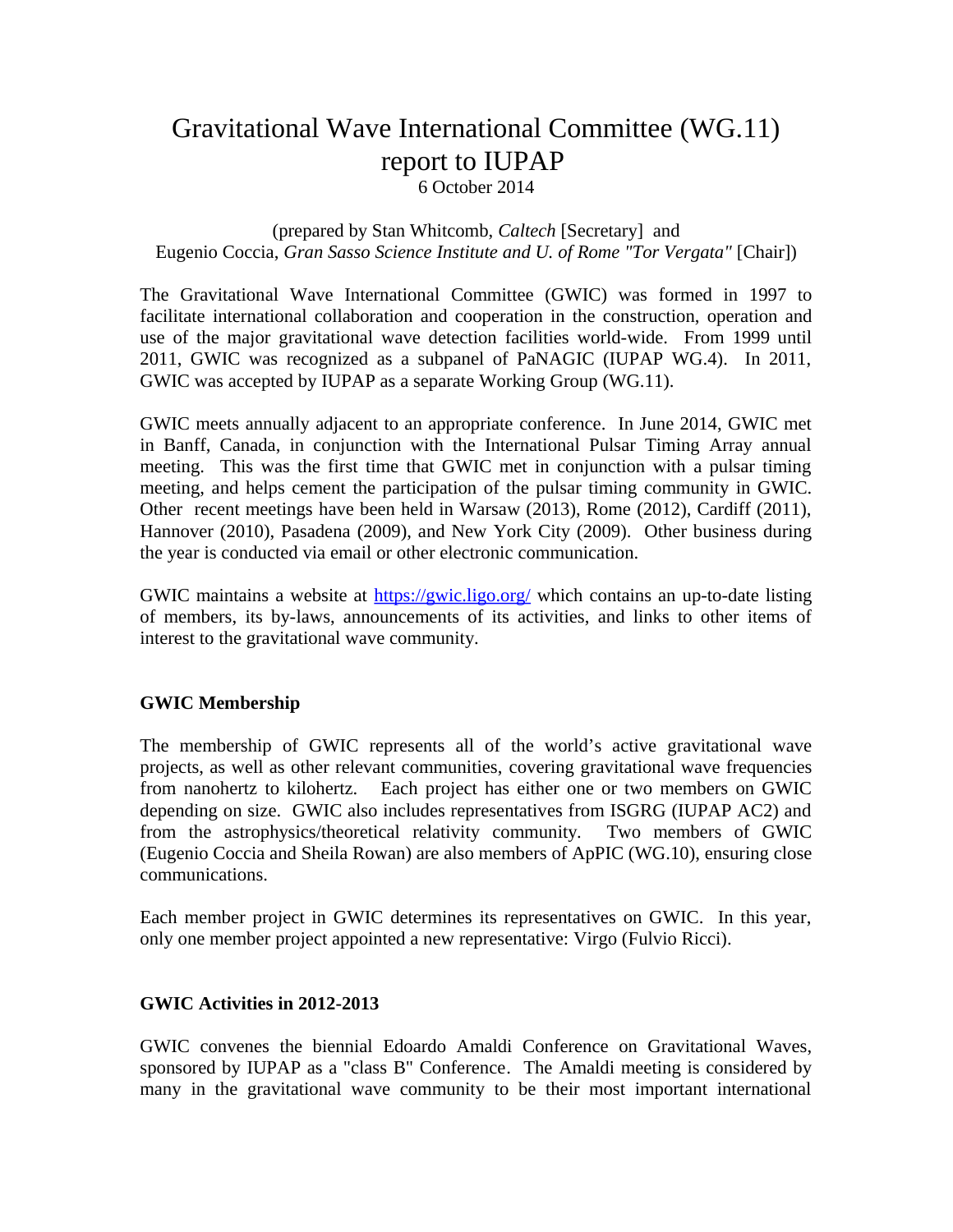gathering. The members of GWIC serve as the Scientific Organizing Committee for the Amaldi meetings. The 2015 Amaldi meeting will be held at Gwangju (Korea) in June 2015. This is the first time that the Amaldi meeting will be held in Korea, and only the second time in Asia. GWIC heard a report on the planning for the conference at its meeting in Banff.

Since 2006, GWIC has awarded an annual international prize for an outstanding Ph. D. thesis based on research in gravitational waves. At its meeting in Warsaw, agreed to coordinate its prize with the Stefano Braccini Thesis Prize. In 2011, an informal group (the Friends of Stefano Braccini) created a separate thesis prize, to honor Stefano, a talented young physicist who had worked with the Virgo project. It was decided that GWIC would manage the solicitation of nominations and selection of the two winners. Furthermore, it was proposed that the two prizes be distinguished by emphasizing the impact to the field for the GWIC Thesis prize and by emphasizing creativity and innovation for the Stefano Braccini Prize. This new arrangement was used for the 2013 prizes. There were 17 theses nominated this year, from six different countries.

The 2013 GWIC Thesis Prize was awarded to Sheon Chua from the Australian National University, and the 2013 Stefano Braccini Prize was awarded to Tjonnie Li from Vrije University Amsterdam. Springer agreed to extend its agreement with GWIC to accept nominations from GWIC of both prize winners for publication in the Springer Thesis Series. Both Prize winners were accepted by Springer for publication this year.

At its meeting in Banff, GWIC heard that the International Astronomical Union (the analogous international body to IUPAP in the area of astronomy and astrophysics) was undergoing a reorganization and had just issued a call for new Commissions. GWIC discussed that some scientists in the community had expressed interest in proposing a new Commission on gravitational wave astrophysics. The conclusion was that this Commission would benefit the gravitational wave community broadly and that GWIC should support this proposal if asked. However it was also decided that the new IAU Commission would have a different mission and should be independent from GWIC. If the Commission proposal is accepted, GWIC decided that it should explore crossrepresentation with the new Commission, in the same spirit of collaboration and communication as it has with other IUPAP bodies.

Also in conjunction with the Banff meeting, GWIC organized a focused workshop on the question of what level of confidence, both statistical and instrumental, is required for a first direct detection claim. This workshop brought together the two communities that are poised for a possible first detection in the next few years: the ground-based interferometer community and the pulsar timing community. The frank discussion and broad overview of this workshop was widely viewed as extremely valuable.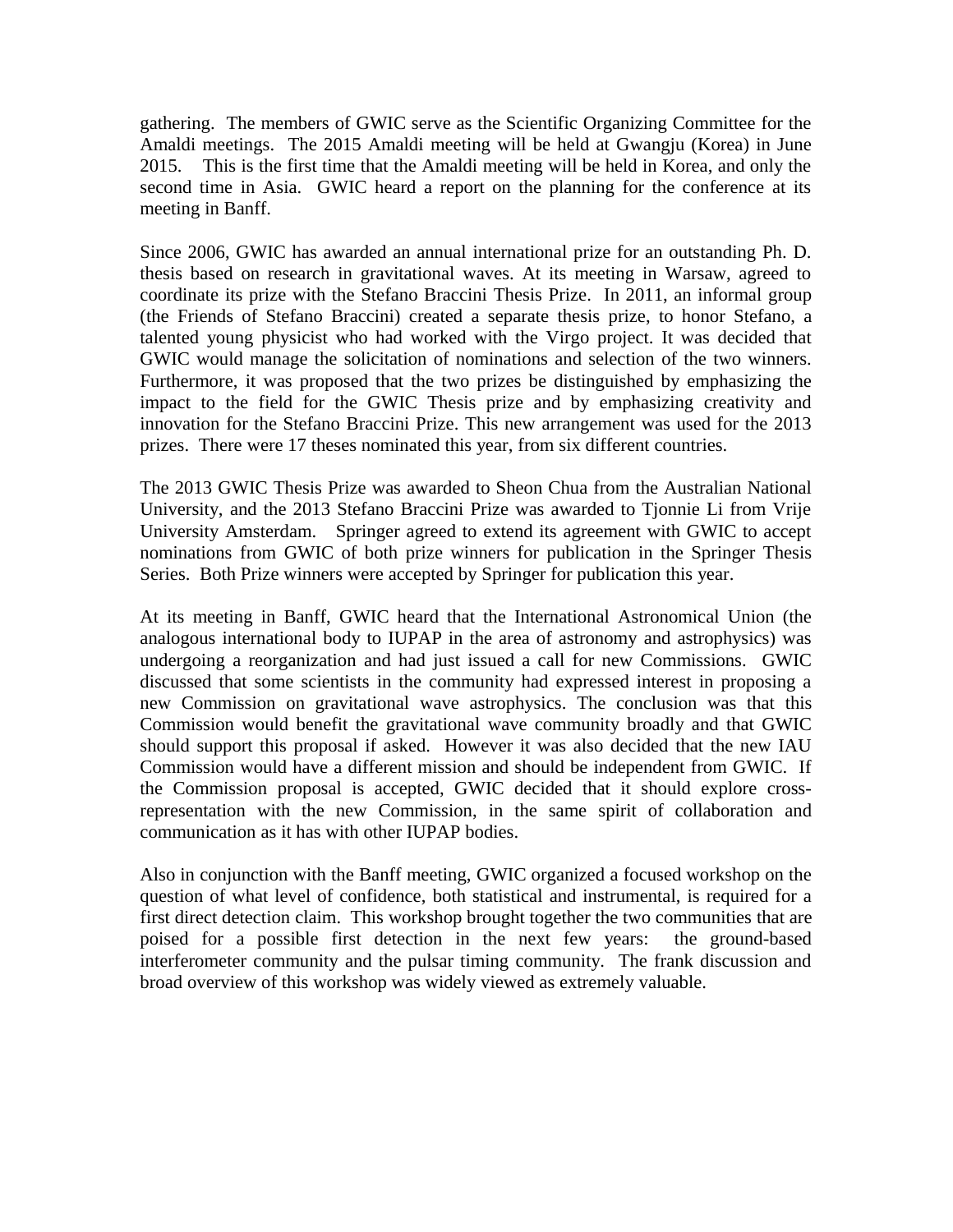#### **Membership of GWIC** (as of October 2014)

*Chair*: Eugenio Coccia *ACIGA*: Peter Veitch *AURIGA*: Massimo Cerdonio *Einstein Telescope*: Michele Punturo *European Pulsar Timing Array (EPTA):* Michael Kramer *GEO 600*: Karsten Danzmann, Sheila Rowan *IndIGO*: Bala Iyer *KAGRA*: Takaaki Kajita, Yoshio Saito *LIGO, including the LSC*: Gabriela Gonzalez, David Reitze *LISA*: Neil Cornish, Bernard Schutz, Robin Stebbins, Stefano Vitale *NANOGrav*: Frederick Jenet *NAUTILUS*: Eugenio Coccia *Parkes Pulsar Timing Array (PPTA)*: George Hobbs *Spherical Acoustic Detectors*: Odylio D. Aguiar *VIRGO*: Fulvio Ricci, Jean-Yves Vinet *Theory Community*: Clifford Will *AC2 Representative*: Beverly Berger *Executive Secretary*: Stan Whitcomb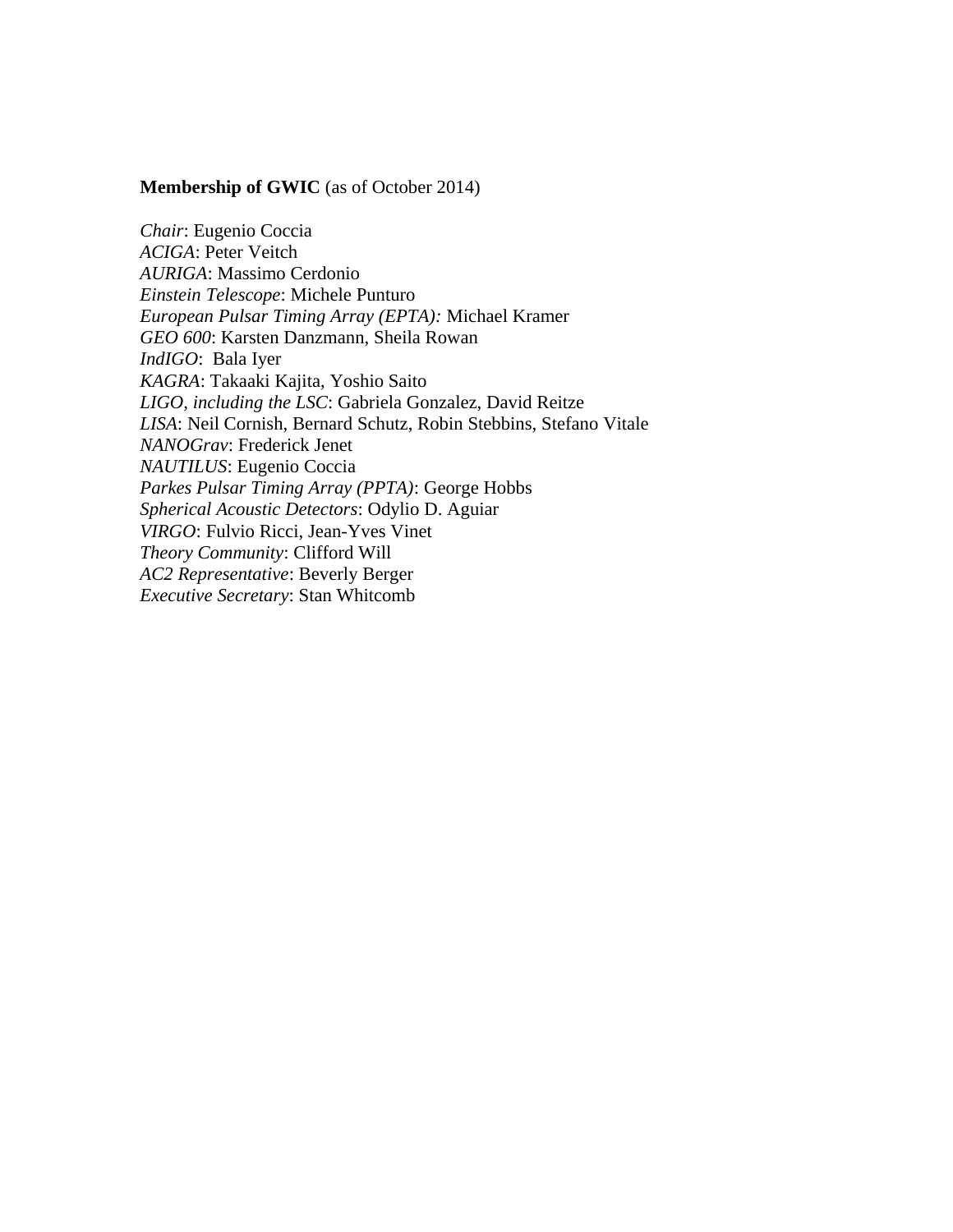## WORKING GROUP 12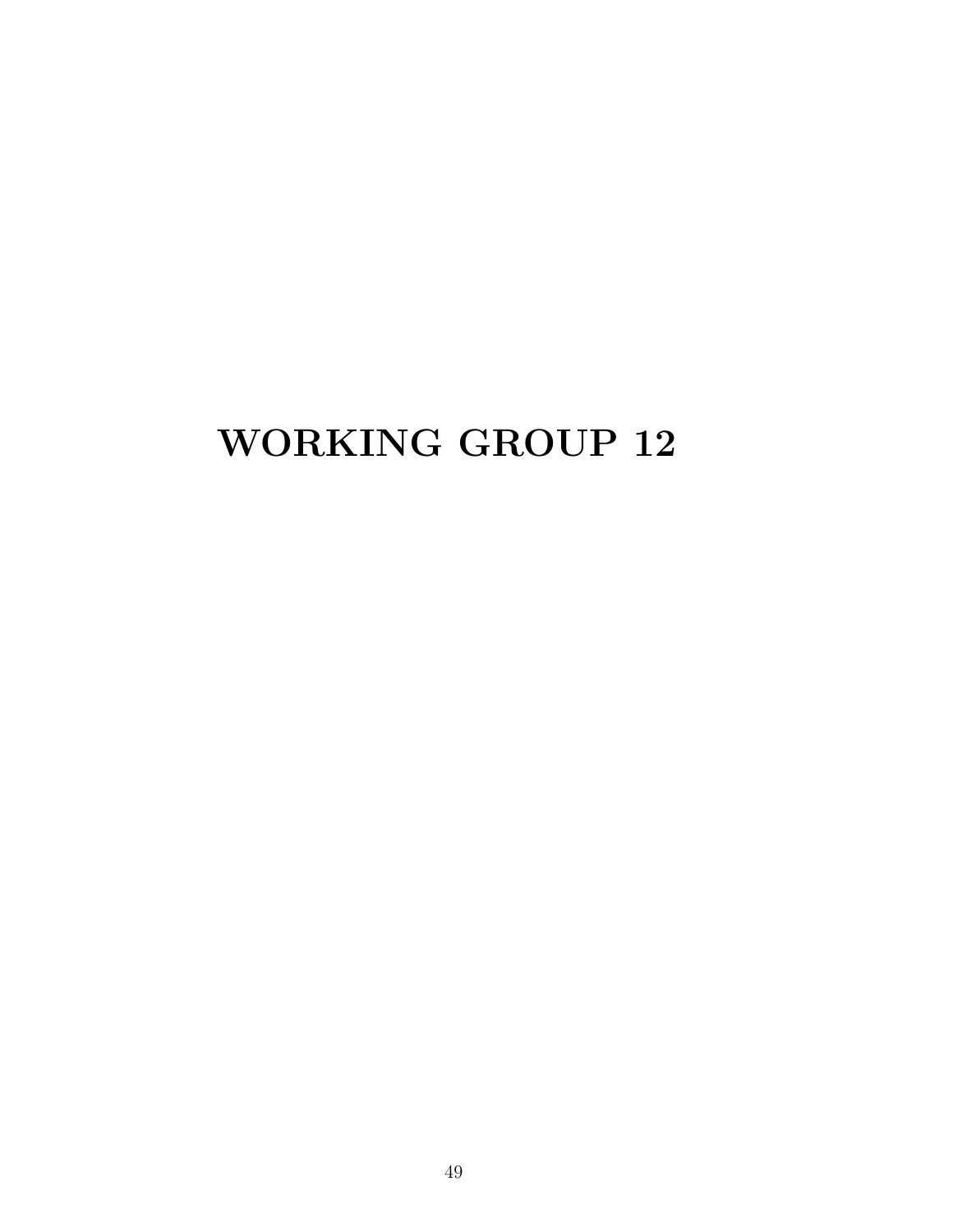### **Report from WG 12 Energy, September 2014**

#### Mandate

At the working group's meeting in Tokyo in July 2013, the following mandate was approved

- The working group (WG 12) shall review current energy issues and through International Union of Pure and Applied Physics (IUPAP) make briefs available for the global physics community and policy makers as well as the public at large.
- The group meets once or twice a year to review selected topics taking advantage of local experts where the meeting is held.
- The topics considered should include energy supply, carriers, storage and use. Both advanced and low tech systems shall be looked into.

It was agreed to make briefs on selected issues rather than technical reports.

#### Oslo meeting

The working group had its second meeting in Oslo September  $1<sup>st</sup>$  to 4 th. Drafts for some 15 briefs have been received or are in the process of being prepared. These include solar energy, wind energy, hydro power, ocean wave energy, ocean tidal energy, geothermal energy, nuclear power, fusion, coal, gas hydrates, biogas, biofuel, bioenergy (solid), energy storage, batteries. Included is a survey paper on the various energy resource estimates.

In addition there were site visits to the Norwegian distribution center for electricity (Statnett) and to head quarter of the Norwegian petroleum company, Statoil.

The drafts were discusses at the meeting and it was agreed to publish them in a series of EnergyPages similar to the Canadian SciencePages (http://sciencepages.ca/publications/). Each document will have a ISBN and the key authors will be named on behalf of the group. The typical length of a brief will be 6 pages that can be printed in paper format.

#### IUPAP-SCOPE

IUPAP is a member of SCOPE (Scientific Committee of Problems of the Environment) which has its secretariat at the UNESCO premises in Paris. SCOPE has experience in publishing policy briefs similar to the EnergyPages planned by the working group. The leader of the working group was elected president of SCOPE this year. After consulting with the executive councils of IUPAP and SCOPE ,it was agreed that the briefs should be published as a series of IUPAP-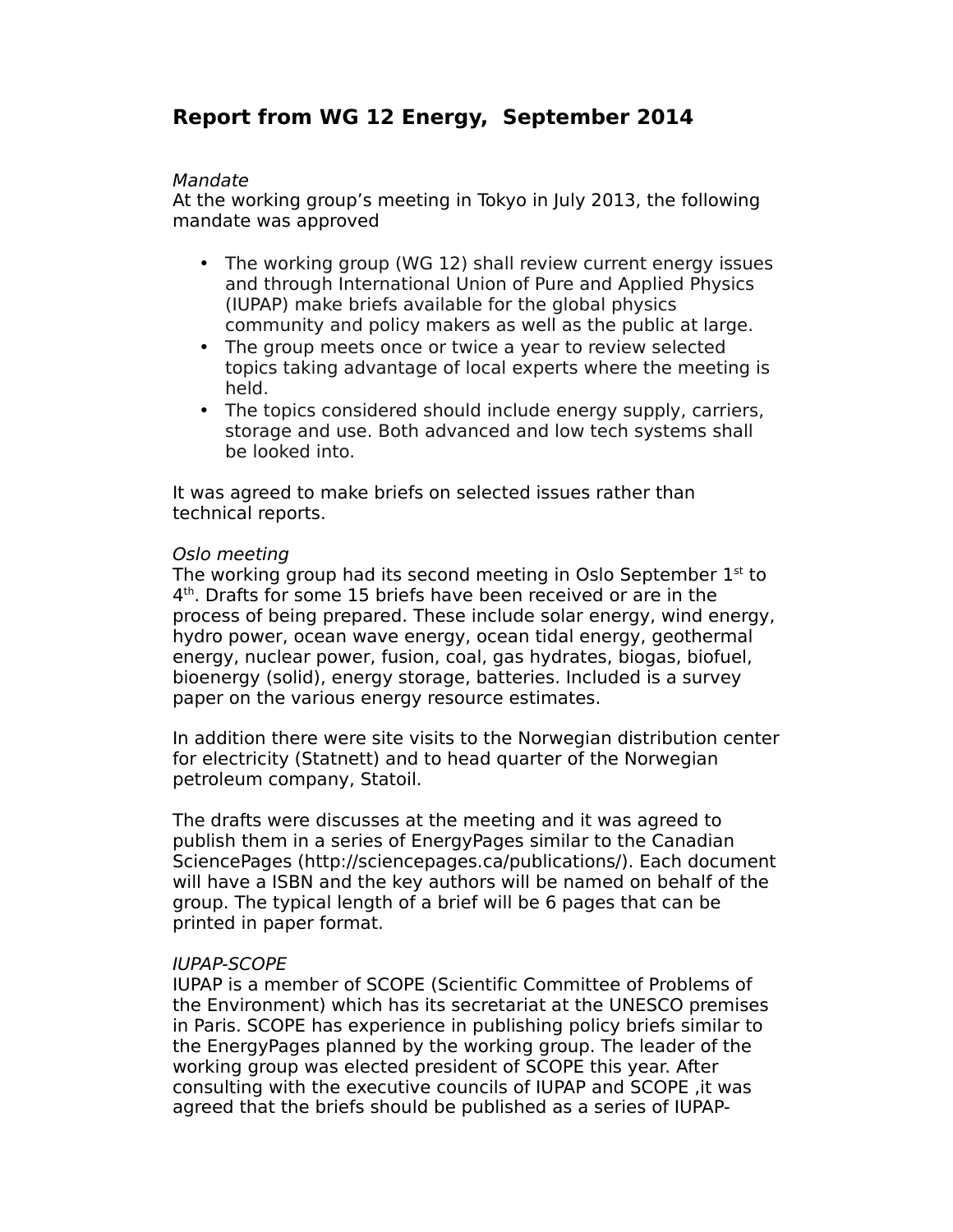SCOPE energy briefs. For the working group this means that we have access to professional staff that can help in the practicalities of preparing the briefs and distributing the briefs. It also means that experts in the SCOPE network will be available to the working group.

#### Publications

The briefs are planned to be published in batches of four. The first four briefs being hydro power, nuclear energy, coal and biofuels. The target date is April 2015. Before publication, the briefs will be peer reviewed. Hopefully, a science writer will be engaged in the final editing of the briefs if funding can be secured.

#### Members of the energy group:

Jon Samseth (chair) (Norway), Kristina M Johnson (USA), Kimitoshi Kono (Japan), Mats Leijon (Sweden), Hardo Bruhns(Germany), Glaucia Mendes Souza (Brasil), Wikus van Niekerk (South Africa), Chris Llewellyn Smith (UK), George Crabtree (USA), Hushan Xu (China), Kohei M. Itoh (Japan),David Faiman(Israel), Lincoln Paterson (Australia), Eduard Son (Russia), Jack Saddler (Canada).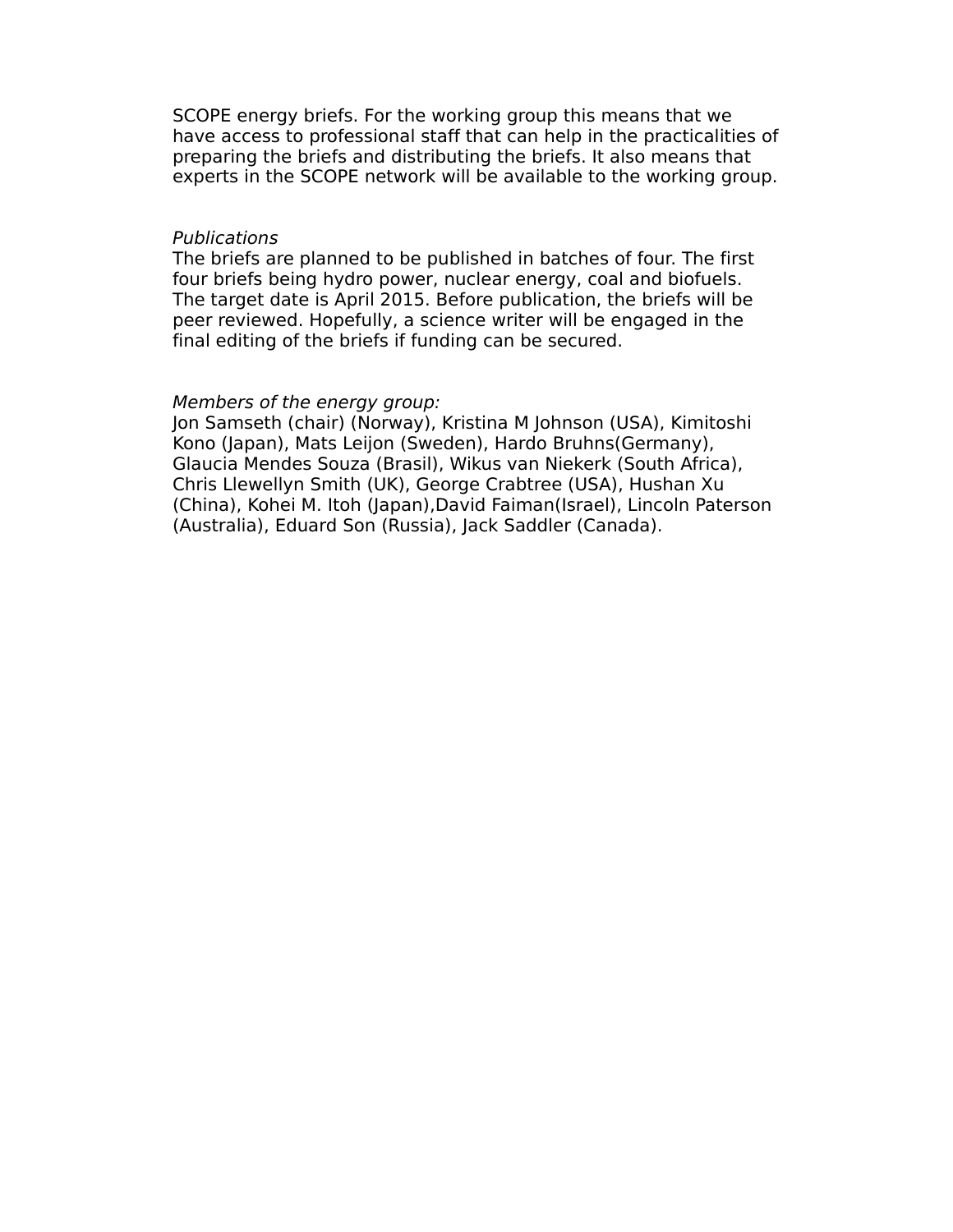Proposed resolutions for the IUPAP GA in Singapore, November 2014 concerning the continuation of the working group on energy, WG 12.

- The WG 12's work should continue for another period of 3 years.
- Inactive members should be replaced, and new members should be chosen by the Chair to fill gaps in the expertise that is needed to produce further Briefs that are felt to be important (taking into account geography, gender).
- If possible, provide a budget for the group (one person attended the meeting in Oslo at his own expense).
- The existence of the Briefs should be publicised (with whatever disclaimer is felt necessary), and persuade the world's Physical Societies to do the same.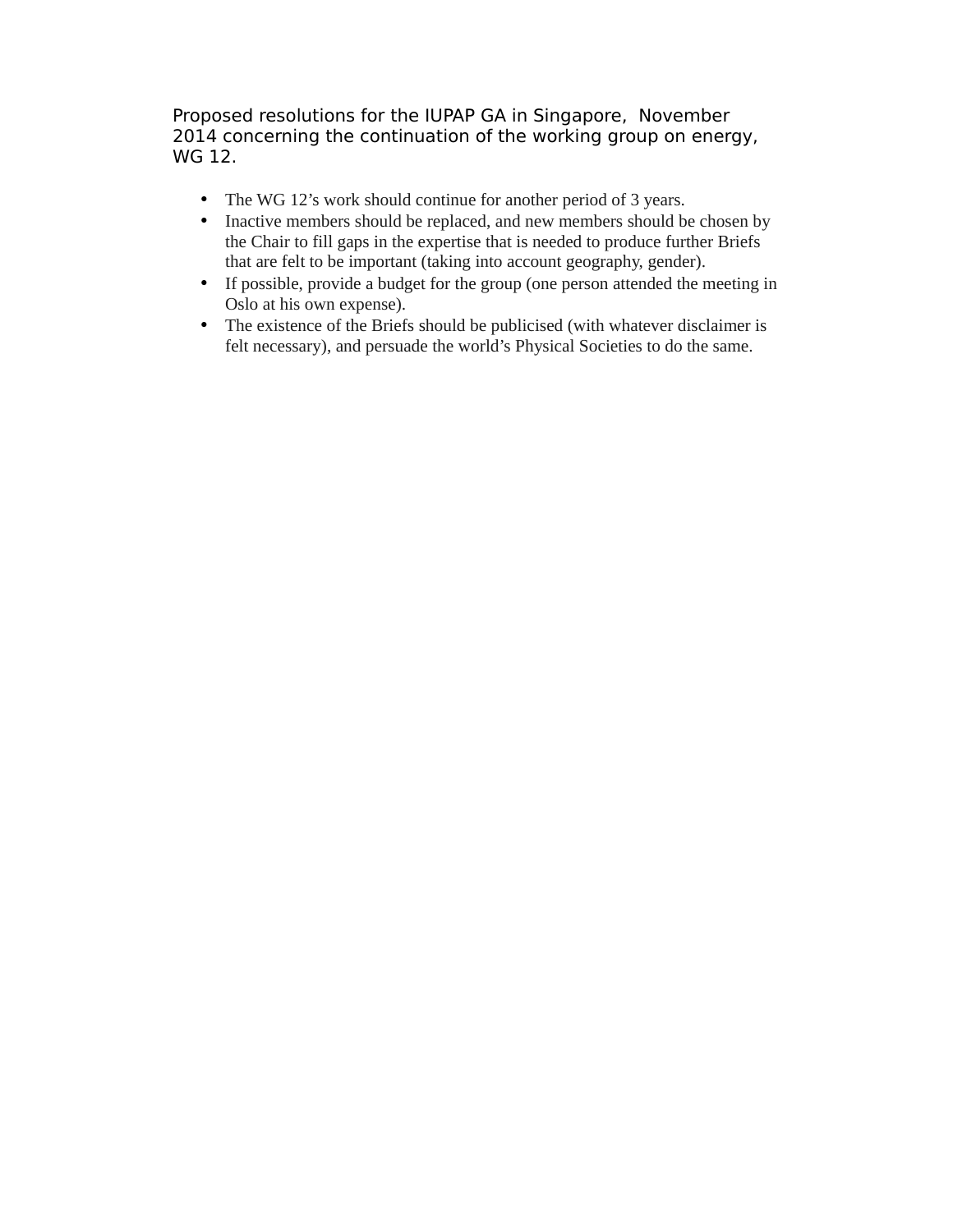# IUPAC - IUPAP JOINT WORKING GROUP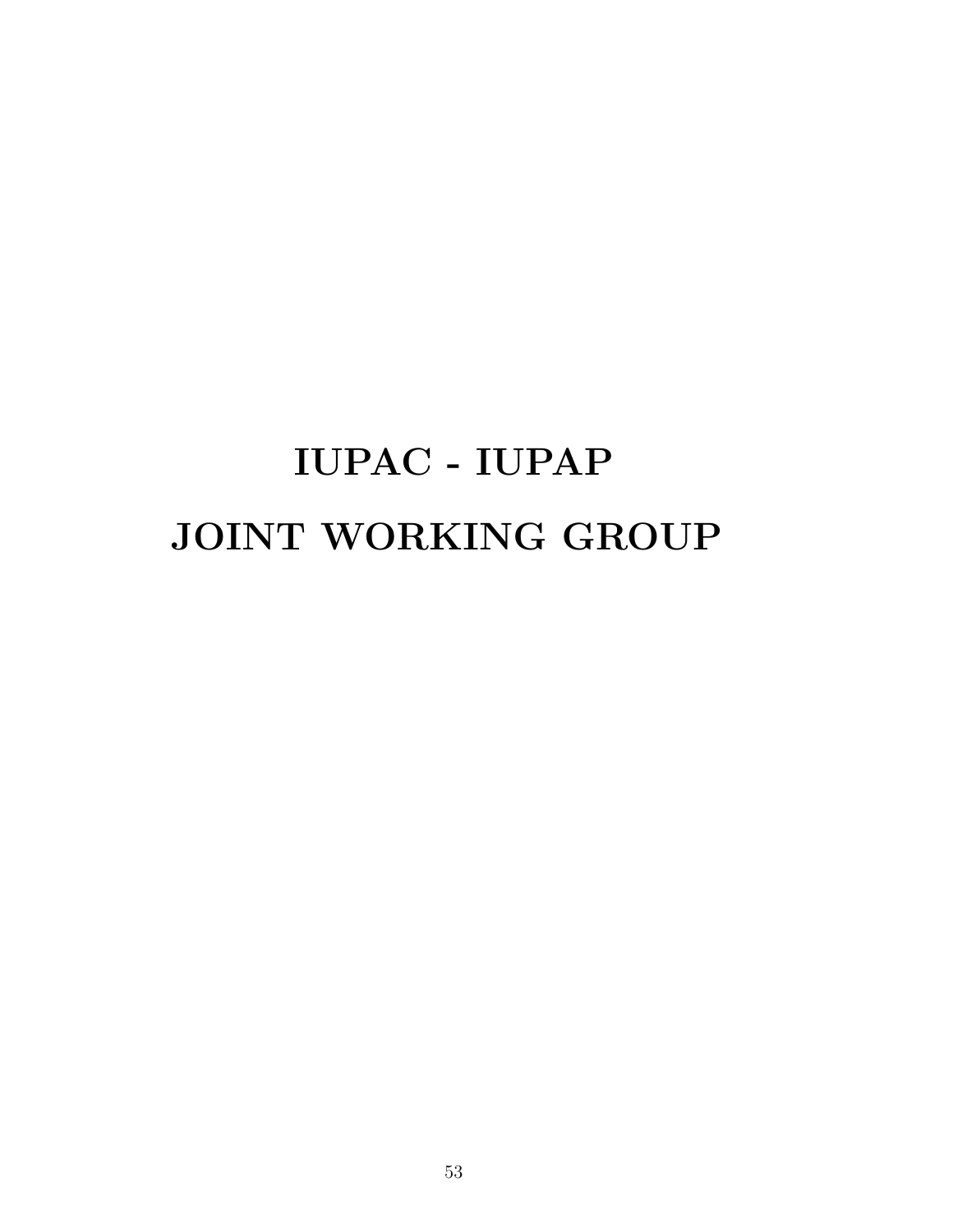2014 status report on the IUPAC/IUPAP Joint Working Party (JWP) for the discovery of new elements:

The IUPAC and IUPAP Joint Working Party (the 4<sup>th</sup> JWP) to consider claims for the discovery of new elements was charged with considering claims, submitted electronically by 31 May 2012, for the discovery of the remaining elements in the seventh row of the Periodic Table for which no assignments have yet been made: namely elements with atomic numbers 113, 115, 117 and 118. As of the end of September 2014, all committee members have returned reviews of the second draft of our recommendations which have now been subdivided into two reports. One report will focus on 113, 115 and 117 because these experiments and their interpretations are "entangled" among the three elements. The second will deal only with element 118.

As is the continuing philosophy of the JWP, much of our concern in these recommendations is to be very sensitive to the influence they will have on future JWPs and claims.

Both RIKEN (Japan), and Dubna (Russia)/Livermore (US) have claims for discovery of  $Z = 113$  and it can be argued that these may overlap in time. The former, following a "cold fusion" synthesis route to a very limited number of events, have possible links through known decay products which, if accepted, would support their claim. The latter, employing "hot fusion", have many decay chain events, but rather than connecting to known nuclear decays, terminate in non-specific spontaneous fission. These odd mass number nuclei ( $Z = 113$ , 115, and 117) have many accessible decay pathways, one of several situations which complicates satisfying the discovery criterion of redundancy.

Claims for  $Z = 115$  and  $Z = 117$  arise only from the Dubna-Livermore collaboration(s). The JWP is carefully debating within its constituency both supportive and disputing points. Since no anchoring to known nuclides occurs, cross bombardments (a "triangulation" of Z assignment which has been used before to satisfy criteria) have proven especially critical to assessments. Recent cross bombardments have provided additional input to aid in deciding the level of confidence in any final recommendation.

Chemical identification has proven problematic in some of these claims as their interpretation relies on difficult relativistic model calculations which, in turn, rely on experiments for validation.

Our review of the few events for  $Z = 118$  by the Dubna-Livermore-Oak Ridge collaboration(s) has proven less troublesome, hence the separation of its recommendation from the others.

Our third revision of recommendations should go to the full JWP this coming week and is likely to yield the final report ready for submission. Fortunately or unfortunately, there have been no claims for any elements beyond atomic number 118 in the long interim for this process.

Disclosure: This informal progress statement has been prepared entirely by the Chair of the JWP and has not been reviewed by the membership.

Paul J. Karol, Chair 7 October 2014